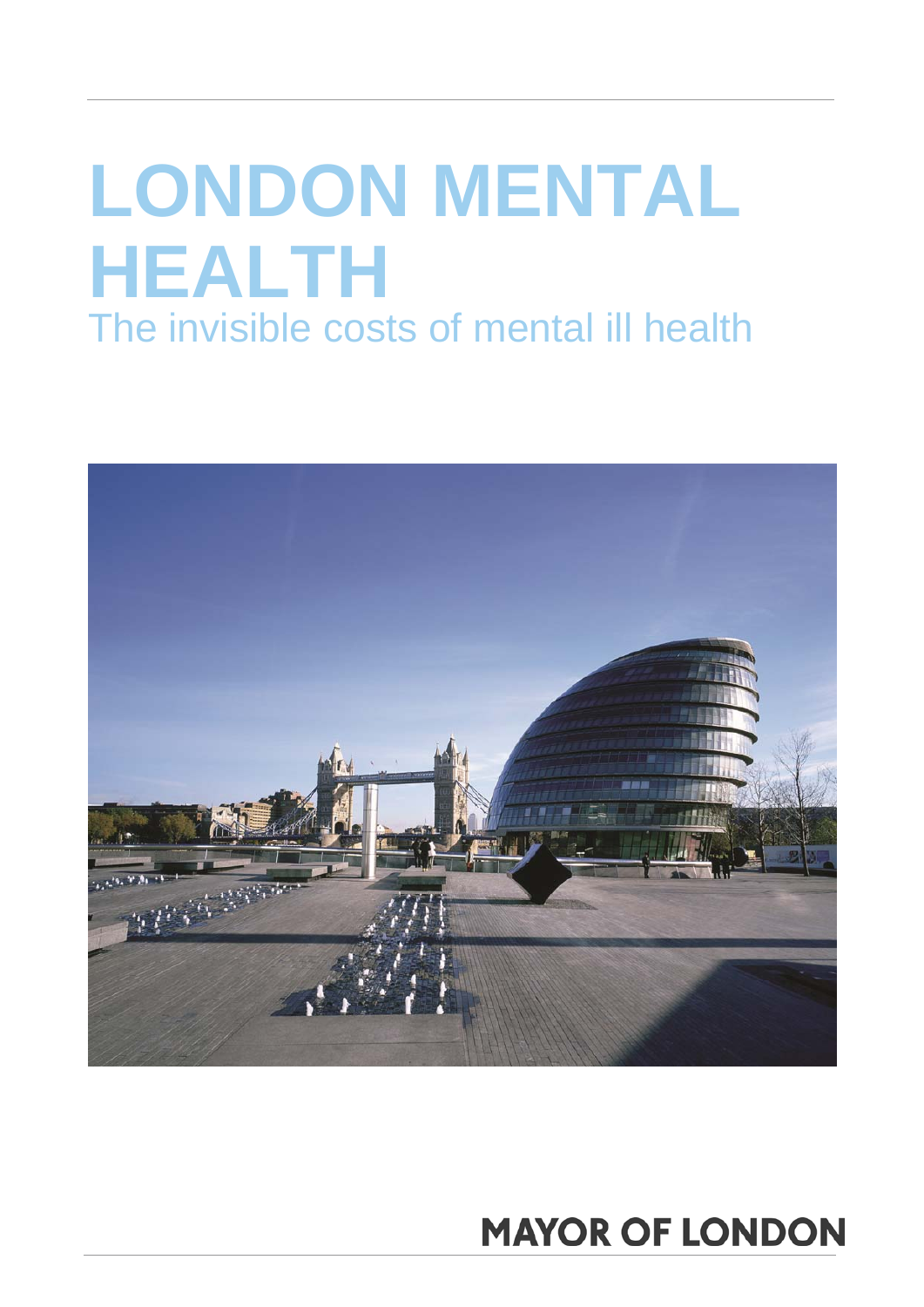## **COPYRIGHT**

#### **Greater London Authority January 2014**

Published by Greater London Authority City Hall The Queen's Walk More London London SE1 2AA **www.london.gov.uk**  enquiries 020 7983 4100 minicom 020 7983 4458 ISBN Photographs © Adam Hinton Copies of this report are available from www.london.gov.uk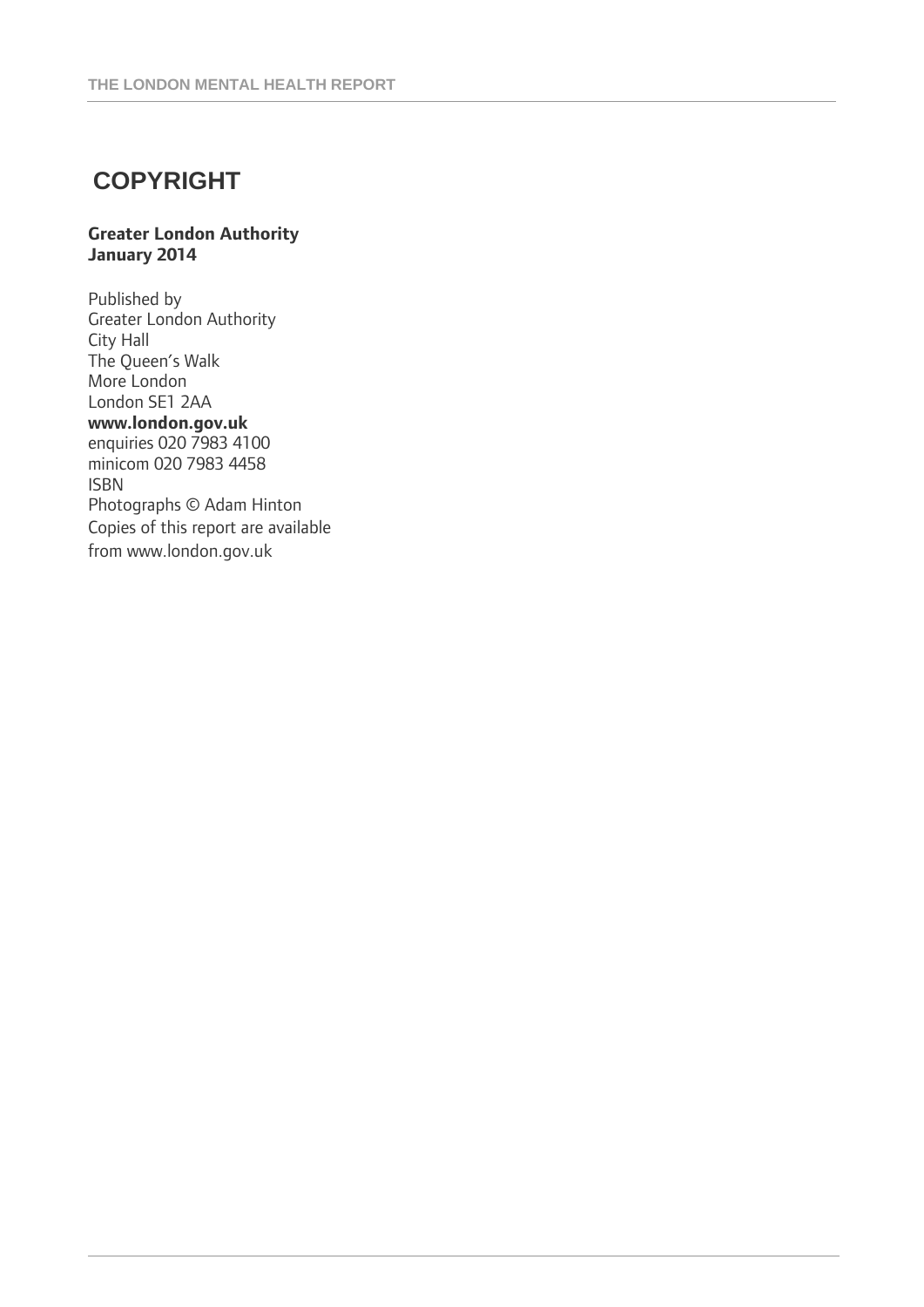#### **Acknowledgements**

The Greater London Authority wishes to acknowledge and gratefully thank the members of this report's working group for their generous time and expert contributions, without which this report would not have been possible. In particular, the GLA wishes to thank Kam Bhui for his assistance with the epidemiology of minority groups, Gregor Henderson and Paul Plant for their expert input in the area of public health, Chris Naylor for his contributions to comorbidities in mental health, Martin Knapp and Michael Parsonage for their expert guidance and input into the economic content, and Geraldine Strathdee for her assistance with London epidemiological data. The GLA is also grateful to David Beyt for his contributions to this report and his service to the organisation.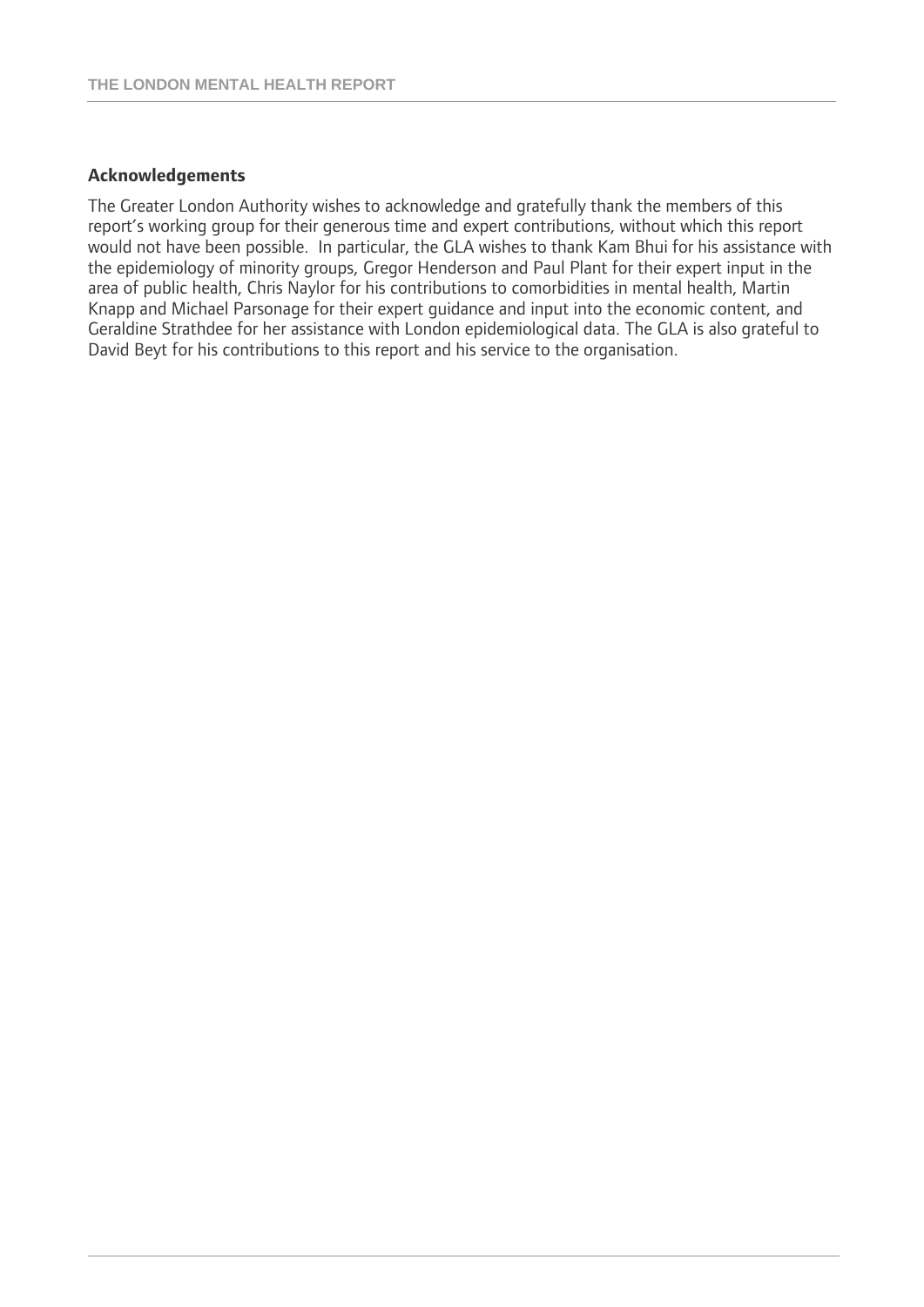### **CONTENTS**

| <b>Foreword</b>                                            | 4                 |
|------------------------------------------------------------|-------------------|
| <b>Key findings</b>                                        | 5                 |
| <b>MENTAL ILL HEALTH IN LONDON</b>                         | 7                 |
| 'Mental health' versus 'mental ill health'                 | 8                 |
| <b>Population stress and wellbeing</b>                     | 9                 |
| Early life and maternal mental health                      | 10                |
| School-aged children and young people                      | 10                |
| Suicide and self-harm in adolescents                       | 11                |
| <b>Adults of working age</b>                               | $12$              |
| Common mental disorders                                    | 12                |
| Severe and enduring mental disorders                       | $12 \overline{ }$ |
| Eating disorders                                           | 13                |
| Suicide and self-harm in adults                            | 13                |
| Personality disorders                                      | 14                |
| <b>Older people</b>                                        | 14                |
| Dementia                                                   | 15                |
| <b>Comorbidity</b>                                         | 16                |
| <b>Mental health inequalities</b>                          | 16                |
| THE WIDER IMPACTS OF MENTAL ILL HEALTH IN LONDON           | 20                |
| Economic and social costs: reductions in quality of life   | 21                |
| People with poor mental health                             | 21                |
| Adults                                                     | 21                |
| Children                                                   | 22                |
| People who commit suicide                                  | 22                |
| <b>Economic and social costs: intergenerational impact</b> | 23                |
| Mental health of future generations                        | 23                |
| Children's outcomes                                        | 23                |
| <b>Economic and social costs: lost output</b>              | 23                |
| Increased worklessness                                     | 23                |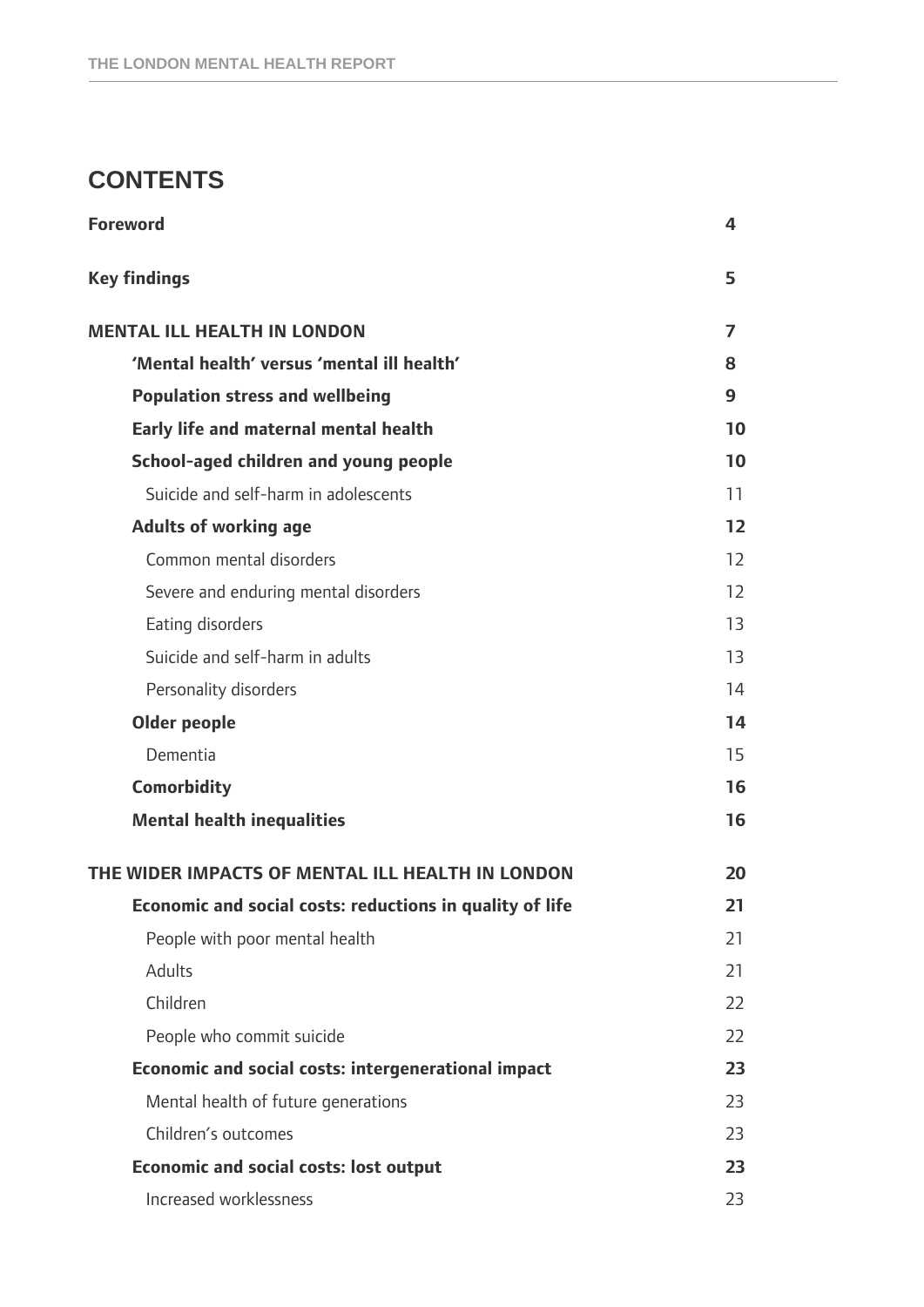| Impending worklessness among young people                                                                   | 24 |
|-------------------------------------------------------------------------------------------------------------|----|
| Increased sickness absence                                                                                  | 25 |
| Reduced productivity                                                                                        | 26 |
| Lost output due to premature death                                                                          | 26 |
| <b>Economic and social costs: caring</b>                                                                    | 27 |
| Value of informal care                                                                                      | 27 |
| Carers' wellbeing                                                                                           | 27 |
| <b>Economic and social costs: crime</b>                                                                     | 27 |
| Crime victim's wellbeing                                                                                    | 27 |
| Lost output due to crime                                                                                    | 28 |
| Property damage, theft and anticipatory spending related to crime                                           | 28 |
| Economic and social costs: Public expenditure real resource costs                                           | 28 |
| <b>Economic and social costs: totals</b>                                                                    | 29 |
| <b>Fiscal costs: public spending on treatments</b>                                                          | 31 |
| Public spending on mental health treatments                                                                 | 31 |
| Public spending on physical health treatments<br>. (for conditions caused or worsened by mental ill health) | 32 |
| Public spending on social care for sufferers of mental disorders                                            | 33 |
| <b>Other public spending</b>                                                                                | 33 |
| Spending on welfare benefits for sufferers of mental ill health                                             | 33 |
| Education services spending                                                                                 | 34 |
| Criminal justice spending                                                                                   | 34 |
| <b>Fiscal costs: lost taxes</b>                                                                             | 34 |
| <b>Fiscal costs: totals</b>                                                                                 | 34 |
| <b>Conclusions</b>                                                                                          | 35 |
|                                                                                                             |    |
| <b>APPENDICES</b>                                                                                           | 37 |
| Appendix 1: Glossary of clinical terms                                                                      | 39 |
| Appendix 2: Bibliography                                                                                    | 39 |
| Appendix 2: Economic Methodology                                                                            | 39 |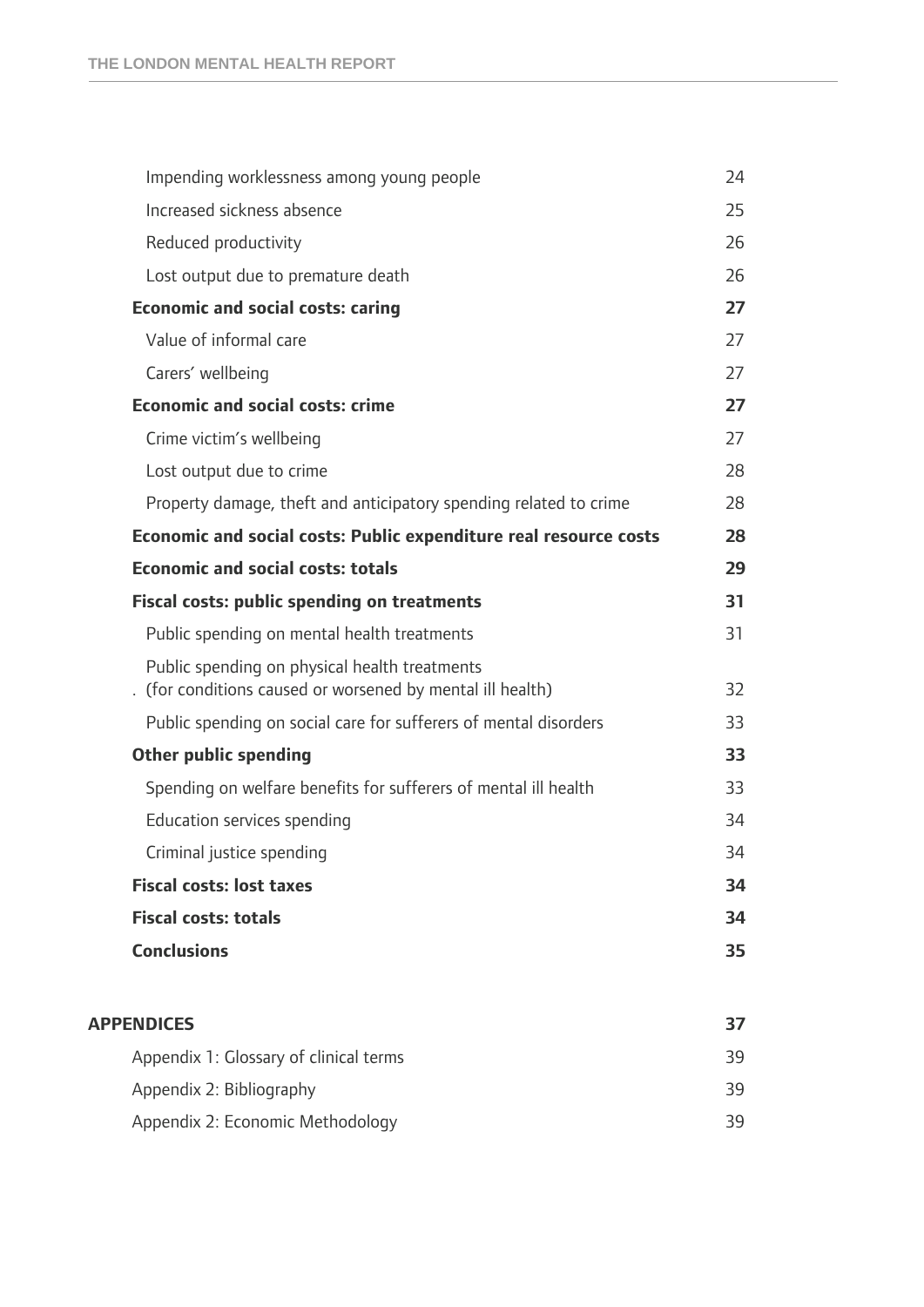# **Foreword**

Churchill called depression his 'black dog'. Many other public figures have more recently spoken of their battles with mental ill health. Yet it remains a topic, we, the British people are reluctant to discuss.

It's not just our famous 'stiff upper lip.' There are still many misconceptions about what mental ill health is, how it happens and what can be done about it. The result is those struggling with mental ill health often go unnoticed and unsupported. Yet, there is much we are doing to improve our mental health and prevent mental ill health.



As Mayor, I have a duty of care for all Londoners and that includes the one in four who studies show will be affected by mental ill health this year. This affects us all and costs the city in ways many of us often don't recognise or understand.

Mental ill health impacts on business and industry, through sickness absence and worklessness. It also limits educational achievement and affects our relationships with others. Indeed, the effects of mental ill health impact upon each and every aspect of our lives.

This report highlights how much mental ill health affects London, and is a rallying cry for us to increase yet further our response to this very pressing and pervasive issue. This is not only a report for health and social care professionals. With this report, I speak to London's elected and business leaders whose responsibilities are also affected by the wider costs of mental ill health. It is these leaders who, the evidence increasingly suggests, have a key role in reducing that burden.

This report is only one part of a much wider narrative. I will continue to contribute through my role as Mayor and Chair of the London Health Board, which has identified mental health as a priority. However, tackling such a large problem requires us to continue to work together.

With this report, I call on each of you to do your part. We must use the sound data and strong evidence base of this report to improve the mental health and wellbeing of this great city's inhabitants.

Above all, it is time to talk to Londoners about our mental health – with our loved ones and colleagues, professionally and in public. It is time we all recognised that mental ill health is an issue for everyone.

luce

Boris Johnson **Mayor of London**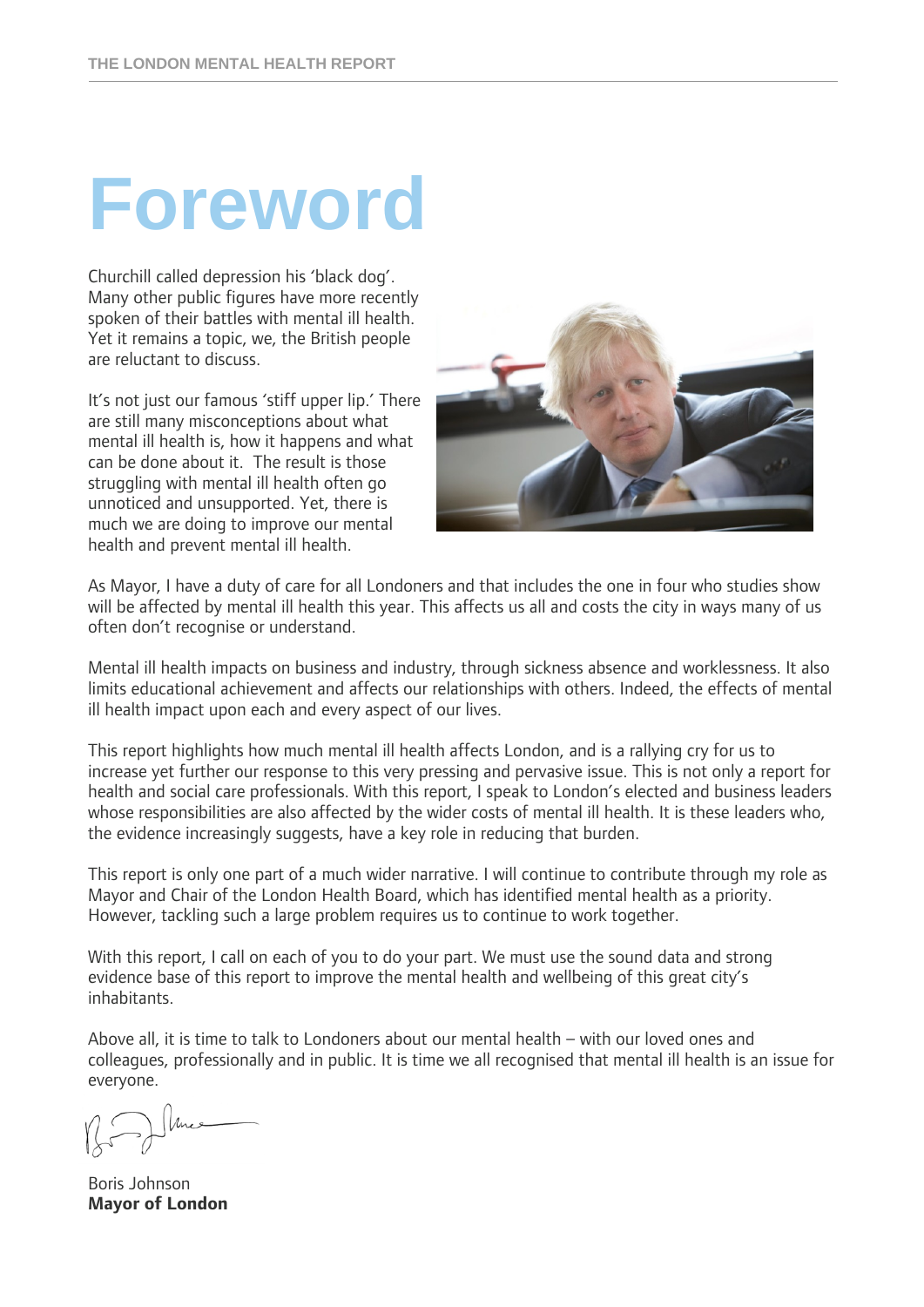# **Key findings**

This report aims to, where possible, quantify the impact of mental ill health in London in order to highlight the scale of the problem. It does this through analysing the wider economic and social impacts of mental ill health. As such the measurement and quantification of the costs of mental ill health go beyond usual measures of economic output, or Gross Value Added (GVA) to consider, amongst other things, so-called 'non-market' impacts, for instance the impact on individuals' quality of life from mental ill health. The intention is for this to provide for a more 'all-encompassing' measure of the economic and social costs of mental ill health to London.

## The wider impacts of mental ill health result in around **£26 billion** each year in total economic and social costs to London.

The wider impacts of mental ill health affect almost every aspect of a person's life, from their education and employment to their physical health and the quality of their relationships. Across the population, the net effects of these wider impacts substantially affect London's economy, infrastructure and population. Because of this, mental health is not simply an issue for health and social care. It is an issue for everyone.

Unfortunately, mental ill health remains one of the least understood of all health problems, and stigma stops people from addressing it. It is time we faced up to mental ill health and the effects it has on our community. To that end, this report seeks to shed some light on the scope and scale of mental ill health in London.

#### **Mental health is important to London**

In any given year, an estimated 1 in 4 individuals will experience a diagnosable mental health condition. A third of these will experience two or more conditions at once. Mental ill health is the single largest source of disease burden, more than cancer and cardiovascular disease, and the costs extend well beyond health and social care.

Close to  $E$ 7.5 billion is spent each year to address mental ill health in the London community. This includes spending on health and social care to treat illness, benefits to support people living with mental ill health, and costs to education services and the criminal justice system. However, these costs are only a part of the total £26 billion lost to London each year through such issues as reduced productivity and reduced quality of life.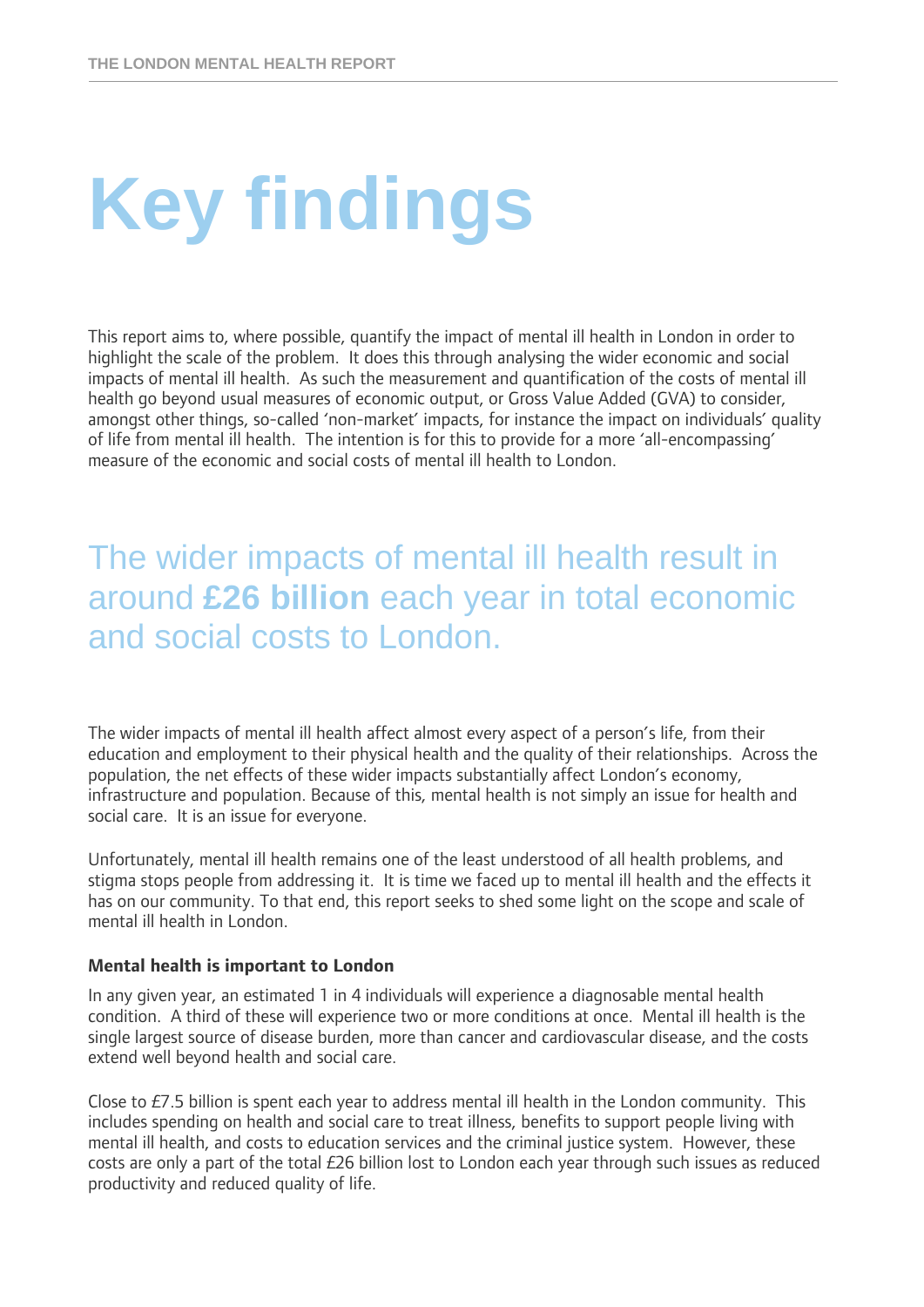#### **It is costing government**

Mental ill health impacts the most vulnerable the most, and many of the related costs fall to the public sector. At least 1 in 10 children is thought to have a clinically significant mental health problem, meaning 111,000 young people in London. The impacts of childhood psychiatric disorders cost London's education system approximately £200 million per year.

It also costs to social care. Forty five per cent of looked after children aged 5 to 17 experience a mental health disorder, and 65,000 older Londoners experience dementia (a figure that is expected to almost double over the next 30 years). In social care costs alone, London boroughs spend around £550 million a year treating mental disorder, and another £960 million is spent each year on benefits to support people with mental ill health. These costs do not even tackle the problem. Informal and unpaid carers are left to contribute £1.2 billion worth of support each year to people with mental disorders.

#### **It hinders the economy**

Though diagnosis rates lag significantly behind most physical illnesses, an estimated 914,300 adults of working age in London are affected by a common mental disorder such as anxiety and depression. Many more are affected by a severe and enduring mental ill health. Mental ill health hampers London businesses each year by limiting employee productivity and reducing the potential workforce. £920 million alone is lost annually to sickness absences in the city, and a further £1.9 billion is lost to reduced productivity. The costs extend more widely, though, to amount to a staggering sum total of £10.4 billion lost each year to London business and industry.

#### **It raises the costs of crime**

Individuals with mental ill health are more likely to be the victims of crime than the perpetrators, but the costs to the criminal justice system are significant. The London criminal justice system spends approximately £220 million per year on services related to mental ill health, and other losses such as property damage, loss of stolen goods and the lost output of victims cost London another £870 million each year.

#### **The current solutions are not sustainable**

As stated earlier, roughly £7.5 billion is spent each year in London to combat mental ill health. Health costs for treating mental disorder amount to  $E2.8$  billion per year, and another  $E550$  million is spent on social care. These costs are already too high, and treatment costs are expected to grow over the next two decades.

Mental health issues also prevent physical health conditions from being addressed properly. Roughly £1 in every £8 spent on long-term health conditions can be linked to poor mental health, which translates to an additional £2.6 billion in treatment costs each year in London.

Despite these substantial costs, diagnosis and treatment rates for mental disorders are poorer than most physical health conditions*,* meaning that even with these large costs we are not sufficiently addressing the problem of mental ill health in our community. The costs are being felt elsewhere, in schools and businesses, crime and families.

#### **Mental health is more than mental ill health**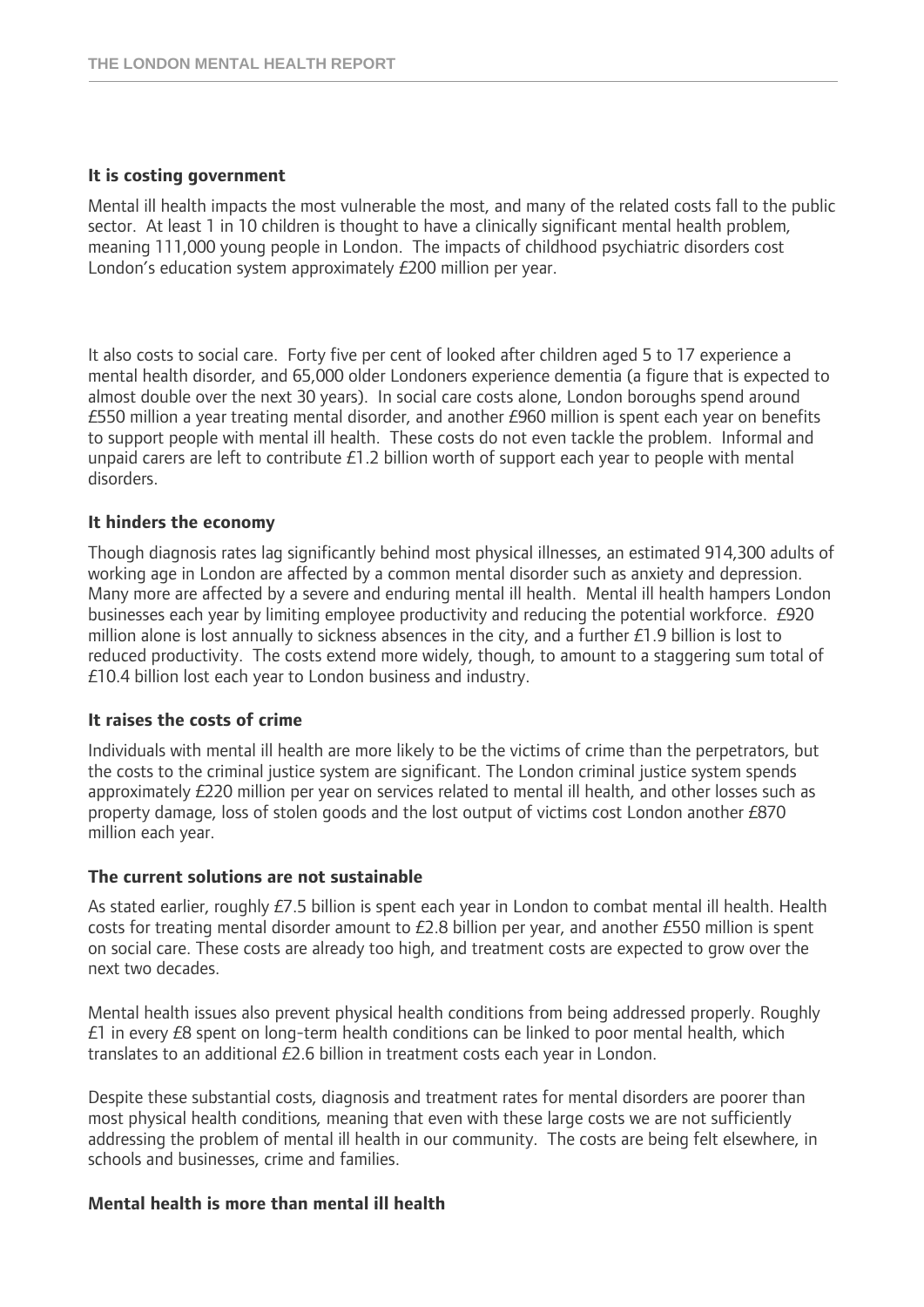It is not all about mental disorder. London also has the UK's highest proportion of the population with high levels of anxiety. Nearly half of Londoners are anxious, and almost a third report low levels of happiness. Life satisfaction and feelings of worth are lower than the national average.

If we can begin to address these very basic and too-often ignored problems in our city, we can begin to unburden ourselves of both the moral and economic costs of mental ill health.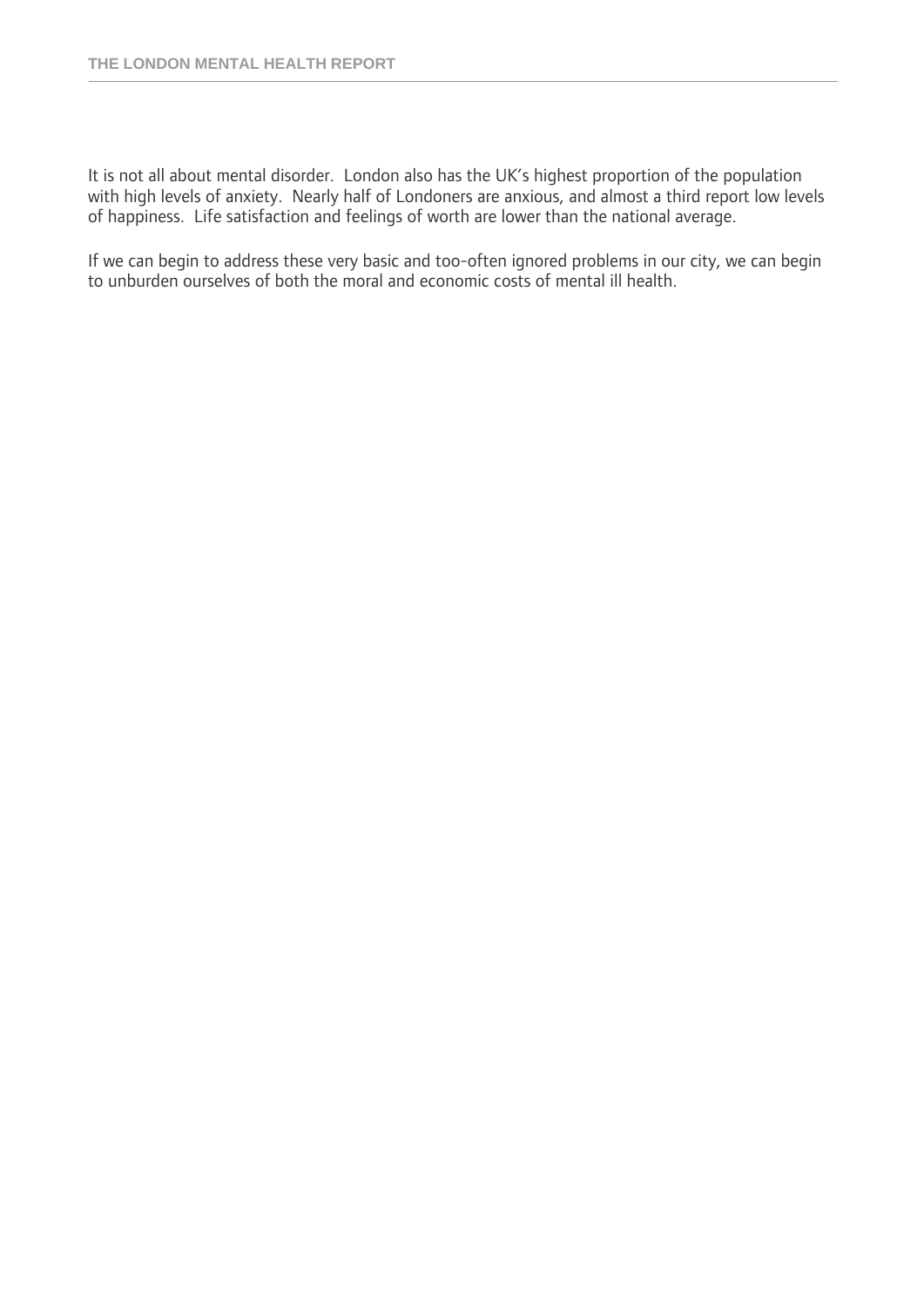# **MENTAL ILL HEALTH IN LONDON**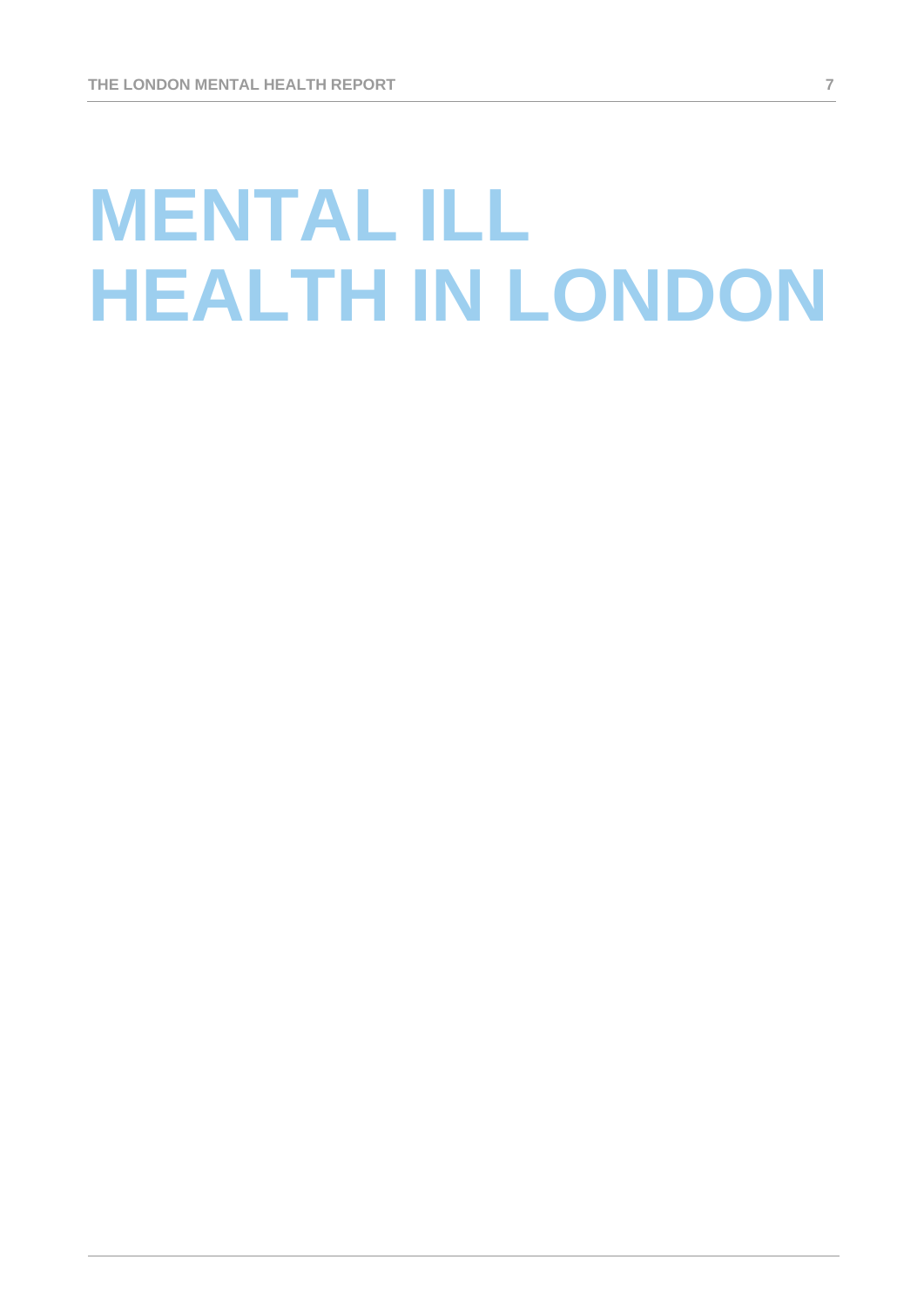## **1 in 4 British adults experience at least one diagnosable mental disorder in any given year.**

And 1 in 6 adults experience mental ill health at any given time.<sup>1</sup>

London's total estimated population for 2013 is approximately 8,400,200 people.<sup>2</sup> Although the above statistic would indicate that 2,100,050 of them will experience clinical levels of mental ill health this year, calculating the actual figures is far more difficult.

Many factors, such as age, gender and lifestyle, may contribute to a person's likelihood of developing mental ill health, and some people may experience more than one mental disorder during the course of their lives or even at the same time.

Rather than arriving at a sum total, this report seeks to understand mental health in London by looking at how mental ill health is manifested in the city. It considers how common certain conditions are in London and seeks to give a picture of mental health across our lifetime – from children and young people, to working age adults to older people. Finally, it looks at how mental ill health varies across different aspects of our community, such as gender and ethnicity.

### 'Mental health' versus 'mental ill health'

First, though, it may be useful to more clearly define what mental health is. 'Mental health' is an inexact and umbrella term often ascribed to what would more accurately be termed 'mental ill health.' In this usage, the term often refers to a variety of clinical illnesses and disorders. However, mental health is actually a much more expansive issue and includes not only general stress and depression but also positive states such as happiness and a sense of worth. These positive states affect our lives and our community every bit as much as the more talked-about negative ones.

It is also important when looking at mental health to understand its idiosyncratic nature. A person's mental health, whether good or poor, can manifest in different and individual ways, at different stages

<sup>1</sup> The Office for National Statistics Psychiatric Morbidity report, 2001 -

 $\overline{a}$ 

http://discover.ukdataservice.ac.uk/catalogue/?sn=4653&type=Data%20catalogue

 $2$  GLA, 2012 Round of Demographic Projections – SHLAA –

http://data.london.gov.uk/datastore/package/gla-population-projections-2012-round-shlaa-borough-sya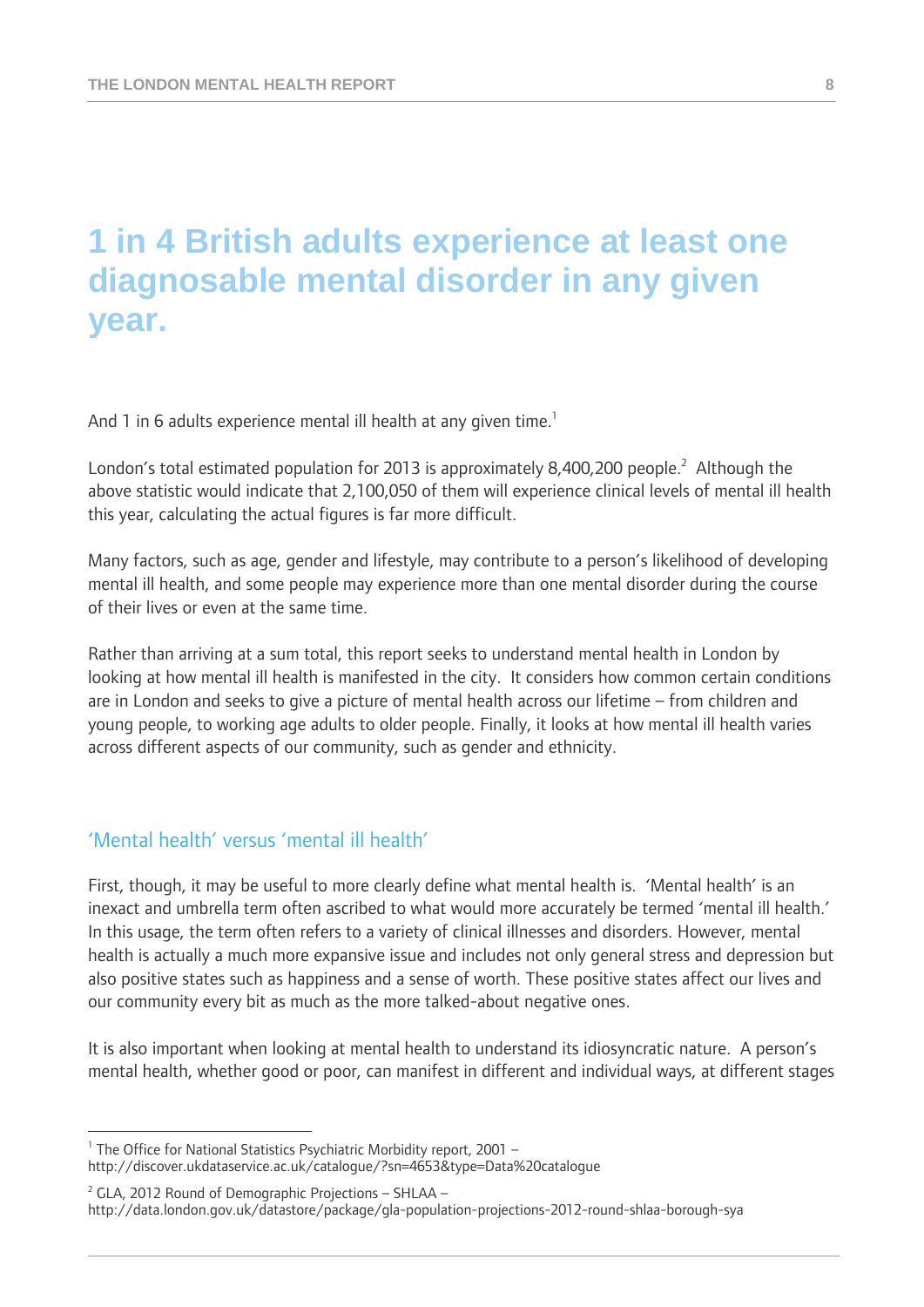of life. One person's idea of happiness is not always the same as another's, and the things that worry one person are not always the same as what worries another.

What is more, the causes and symptoms of mental ill health are not always clear or understandable, nor are they always accurately described by a pre-existing, diagnostic label. This report uses clinical definitions of mental ill health because they are commonly recognised and understood, and the overwhelming majority of gathered evidence is based around clinical diagnoses. However, these diagnoses provide a very incomplete picture of 'mental health' in our city. It is therefore worthwhile to first look at the wider issues of population stress and wellbeing.

#### Population stress and wellbeing

Just as a person's physical health is much more than what physical diseases they have or do not have, so too is mental health more than the presence or absence of mental disorder. A person with no diagnosable disorder may still be very sad or anxious, and a person with life-altering schizophrenia may still feel very happy and fulfilled.

Office of National Statistics figures offer some insight into these levels of general stress and wellbeing that exist regardless of clinical diagnosis. Compared with other regions, London has the largest proportion of the population reporting high levels of anxiety. Forty one point three per cent of London adults reported high levels of anxiety compared with the UK average of 38.5%, and rates were higher in inner London than outer London. Life satisfaction and feelings of worthwhileness are also particularly low in the capital compared with the UK.

|                           | <b>UK</b> | London | <b>Inner</b><br>London | <b>Outer</b><br>London |
|---------------------------|-----------|--------|------------------------|------------------------|
| % with high anxiety       | 38.5      | 41.3   | 42.1                   | 40.9                   |
| % with low happiness      | 28.4      | 29.7   | 30.6                   | 29.1                   |
| % low life satisfaction   | 23.0      | 26.2   | 26.3                   | 26.2                   |
| % with low worthwhileness | 19.3      | 22.O   | 231                    | 21.2                   |

**Table 1:** Measures of general wellbeing

Source: ONS Annual Population Survey, 2012/13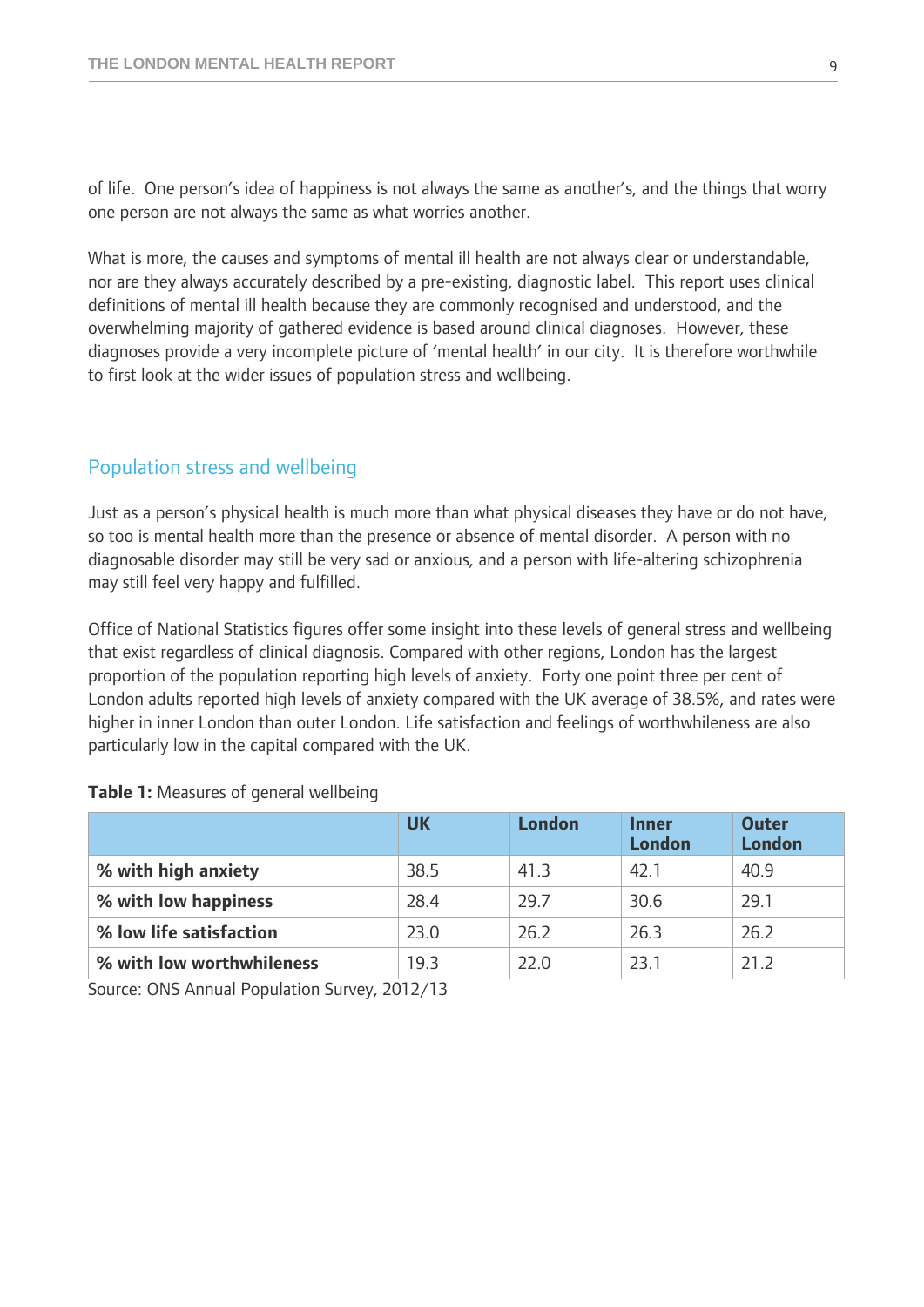## **Half of all lifetime mental disorder starts by**  the age of 14 and  $75%$  by the mid  $20's$ .

### Early life and maternal mental health

Mental health begins in the first moments of life, even before a child can walk or talk. The impacts of these early years can resonate across a lifetime. Measuring the mental health of pre-school children is challenging, however, as it is difficult to separate clinically relevant symptoms of mental ill health from normal, developing behaviours in children under five years of age.

For this reason, it is perhaps more useful at this stage to look at maternal mental health. One of the strongest predictors of wellbeing in early years is the mental health and wellbeing of the mother or caregiver.

During pregnancy and in the first year after birth, mothers can be affected by a range of mental disorders. Collectively, these issues are termed perinatal mental disorders (for clinical definitions see Appendix 1). Prevalence of these disorders vary according to type. For instance, while a relatively small number in London, fewer than 300, experience postpartum psychosis, it is estimated that approximately 4,000 new mothers experience severe depressive illness. A further 13-20,000 new mothers experience mild to moderate depressive illness and anxiety states.<sup>4</sup>

Perinatal mental disorders are particularly significant as they have the potential to interfere with or prevent the development of mother-child attachment and the caregiving relationship. This can lead to longstanding, harmful effects on the child's emotional, social and cognitive development.**<sup>5</sup>**

### School-aged children and young people

 $\overline{a}$ 

Mental health and mental disorder become more distinguishable beyond the early years, as communication improves and the child develops a more interactive personality. Unlike most disabling physical diseases, though, most mental ill health begins relatively early in life. The initial onset of most mental disorders usually occurs in childhood or adolescence, though diagnosis and treatment are often delayed into later life when the disorder can be more costly, severe and difficult to treat.

England estimates show that, overall, 10% of children aged 5-16 have a common mental disorder.<sup>6</sup> There are currently 1.1 million people in London between the ages of 5 and 16,<sup>7</sup> which indicates that

<sup>&</sup>lt;sup>3</sup> Meltzer H, Gatward R, Goodman R, Ford T (2000) The mental health of children and adolescents in Great Britain HMSO: London.

<sup>&</sup>lt;sup>4</sup> Births by Area of Usual Residence of Mother, England and Wales, 2012. -

http://www.ons.gov.uk/ons/rel/vsob1/births-by-area-of-usual-residence-of-mother--england-andwales/2012/index.html

<sup>&</sup>lt;sup>5</sup> Guidance for Commissioners of perinatal mental health services, Joint Commissioning Panel for Mental health – http://www.rcpsych.ac.uk/pdf/perinatal\_web.pdf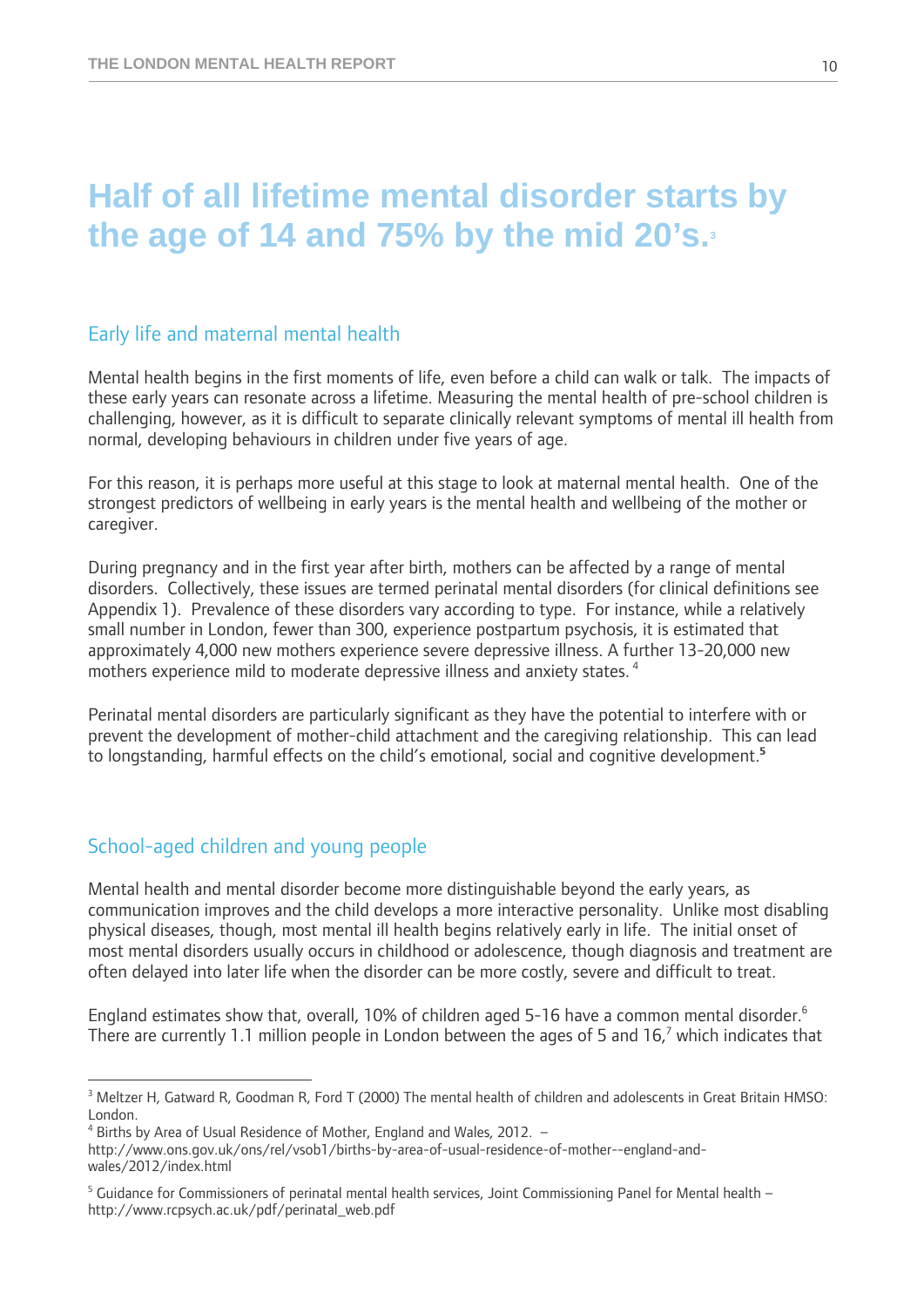approximately 111,000 children in the capital have a common mental disorder. Rates are significantly worse amongst looked after children. National estimates suggest that 45% of looked after children aged 5 to 17 years experience a mental health disorder, 37% have clinically significant conduct disorders, 12% have emotional disorders, such as anxiety or depression, and that 7% were are hyperkinetic.<sup>8</sup>

|  | Table 2: Common mental disorder in children |  |  |  |  |
|--|---------------------------------------------|--|--|--|--|
|--|---------------------------------------------|--|--|--|--|

| <b>Diagnosis</b>                                   | <b>Percentage of London</b><br>children aged 5-16 | Number of affected children<br>in London, 2013 |
|----------------------------------------------------|---------------------------------------------------|------------------------------------------------|
| <b>Anxiety disorder</b>                            | 3.3%                                              | 38,000                                         |
| <b>Depression</b>                                  | 0.9%                                              | 10,000                                         |
| <b>Conduct disorder</b>                            | 5.8%                                              | 67,000                                         |
| <b>Attention deficit</b><br>hyperactivity disorder | 1.5%                                              | 17,000                                         |
| Any disorder                                       | 9.7%                                              | 111,000                                        |

*NB: Columns do not add up as individuals may meet the criteria for more than one category.*  Source: Child and Adolescent Mental Health Survey, 2004

#### **Suicide and self-harm in adolescents**

One aspect of young people's mental health not addressed in the previous section is suicide and selfharm. Fortunately, the suicide rate in young people is relatively low compared with working age and older adults.<sup>9</sup> Despite this, 7.2% of children aged 11-16 in the UK reported that they had tried to harm or kill themselves at some point. One point seven per cent of UK parents with children aged 5- 10 years old said their child had tried to harm or kill themselves. In London, these percentages equate to 38,900 and 10,400 children respectively.<sup>10</sup>

Much more common amongst young people is self-harm, for which the average age of onset is 12. At least 1 in 15 young people aged 11 to 25 deliberately self-harm.<sup>11</sup> In London, this translates to 108,000 people.

 $7$  GLA, 2012 Round of Demographic Projections – SHLAA – http://data.london.gov.uk/datastore/package/gla-population-projections-2012-round-shlaa-borough-sya

<sup>10</sup> ONS, 2005. Mental health of children and young people in Great Britain, 2004. http://www.esds.ac.uk/doc/5269/mrdoc/pdf/5269technicalreport.pdf

<sup>—&</sup>lt;br>6 ONS, 2005. Mental health of children and young people in Great Britain, 2004. – http://www.esds.ac.uk/doc/5269/mrdoc/pdf/5269technicalreport.pdf

<sup>&</sup>lt;sup>8</sup> Meltzer, H. Gatward, R. Corbin, T. Goodman, R. Ford, T. (2003) The mental health of young people looked after by local authorities in England. Office for National Statistics. London. HMSO. 9

<sup>&</sup>lt;sup>9</sup>ONS. Suicides in the UK, 2011. - http://www.ons.gov.uk/ons/publications/re-referencetables.html?edition=tcm%3A77-288089

<sup>11</sup>Mental Health Foundation, 2006. *Truth Hurts. Report of the National Inquiry into Self-harm among Young People.* –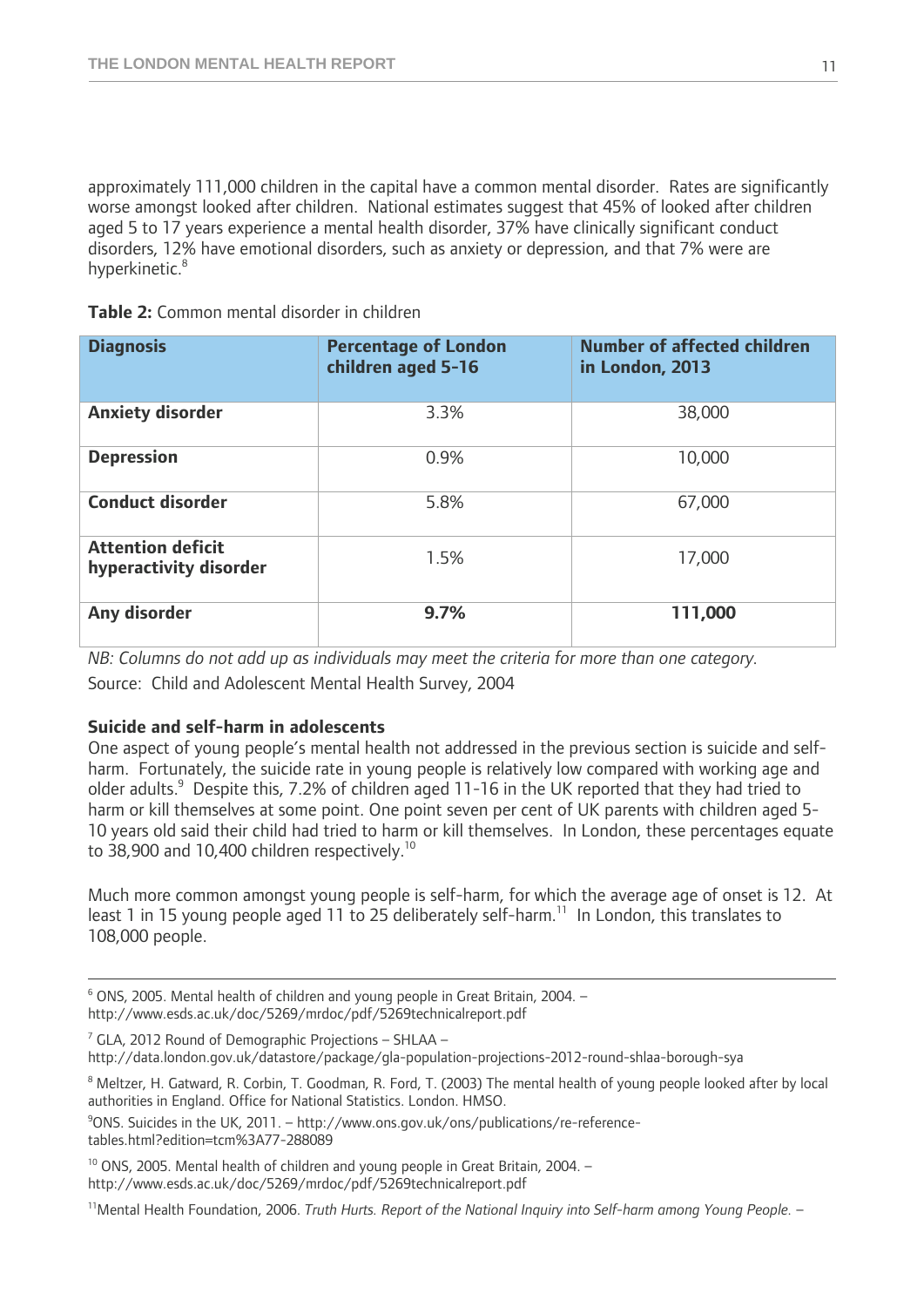### Adults of working age

As stated in the previous section, many disorders diagnosed in adulthood actually have their onset in childhood or adolescence. It is therefore not surprising that many of the mental disorders present in children and young people are also present later in working age adults. However, at working age we also see the onset of severe and enduring illnesses, such as schizophrenia and bipolar disorder that are very rare in younger age groups.

#### **Common mental disorders**

There are an estimated 5,778,000 people between the ages of 16-64 currently living in London. According to the 2007 Adult Psychiatric Morbidity Survey, 15.8% of adults in this age group have a common mental health problem. In London, that equates to 914,300 working age adults with symptoms strong enough to meet the thresholds for a clinical diagnosis.

| <b>Diagnosis</b>                      | <b>Percentage of the</b><br><b>London population</b> | <b>Number of affected people</b><br>in London, 2013 |
|---------------------------------------|------------------------------------------------------|-----------------------------------------------------|
| Mixed anxiety and depressive disorder | 9.0%                                                 | 521,600                                             |
| Generalised anxiety disorder          | 4.6%                                                 | 263,600                                             |
| Depressive episode                    | 2.4%                                                 | 141,100                                             |
| All phobias                           | 2.1%                                                 | 122,600                                             |
| Obsessive compulsive disorder         | 1.5%                                                 | 85,800                                              |
| Panic disorder                        | 1.1%                                                 | 61,400                                              |
| Any common mental disorder            | 15.8%                                                | 914,300                                             |

#### **Table 3:** Common Mental Disorders in Adults 16-64

*NB: Columns do not add up as individuals may meet the criteria for more than one category.* 

Source: Adult Psychiatric Morbidity Survey, 2007

#### **Severe and enduring mental disorders**

Severe and enduring mental disorders are, as the name suggests, much less prevalent than common mental disorders. They are, however, typically much more persistent and pervasive. As a result, they often result in much more significant impairment to the individual and a higher rate of premature mortality.

Due to their relative rarity, and due to differences in assessment methods and diagnostic criteria, there is some variation in estimates of the prevalence of severe and enduring mental disorders. While it is beyond the scope of this report to reconcile this variation, we have sought to include several forms of estimation so as to create as comprehensive picture as possible.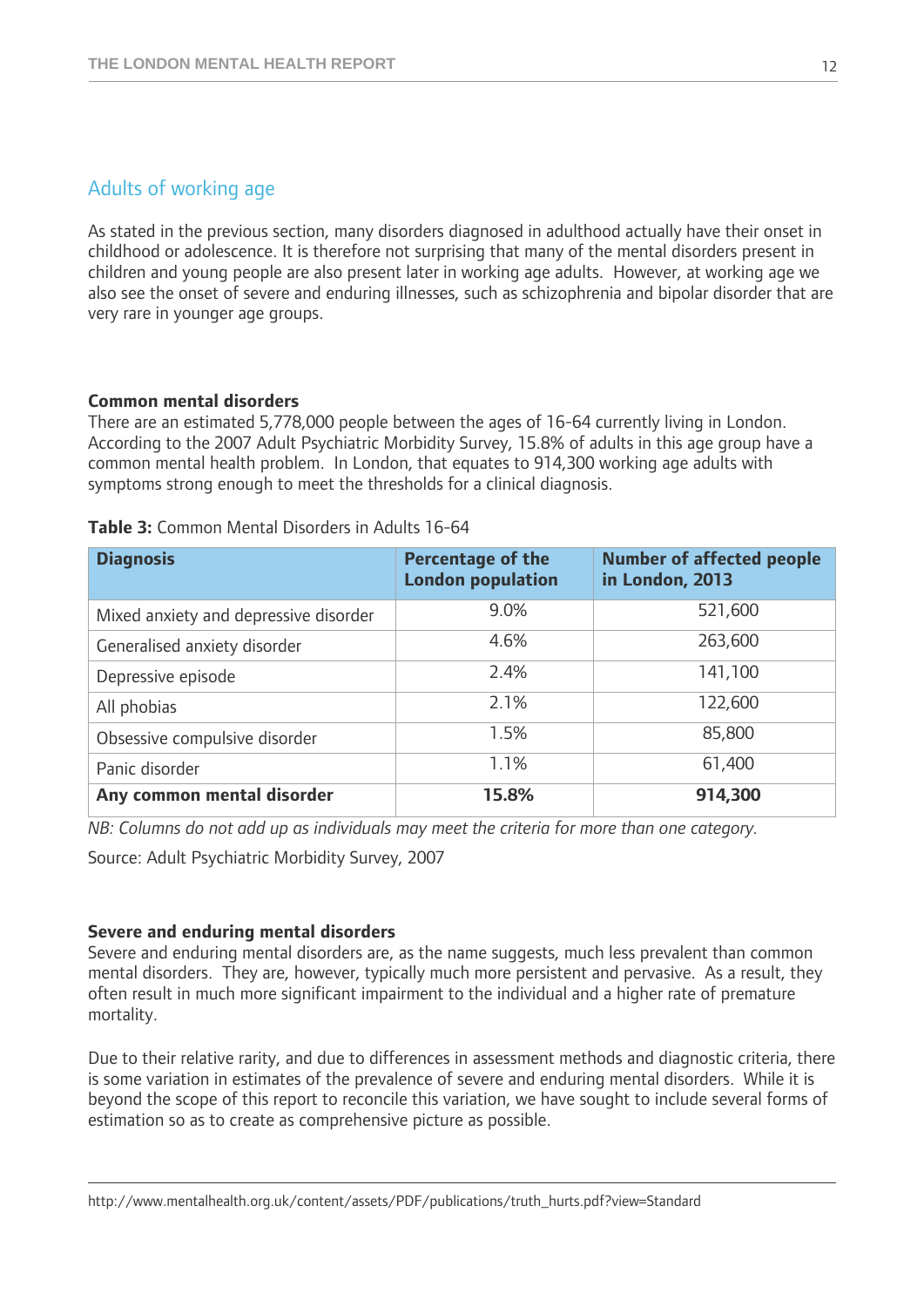One method of estimating severe and enduring mental disorder in the London community is to base it on a national sample. The National Survey of Psychiatric Morbidity in the UK found a population prevalence of probable psychotic disorder of 5 per 1,000 in the age group 16 to 74 years. In London, this translates to 31,400 people.

Another method of estimating severe and enduring mental ill health in the London community is via London GP registers. In 2011-12 there were 89,289 people in London recorded at GP surgeries as diagnosed with schizophrenia, bipolar disorder and other psychoses.

The London prevalence was 1% of people on GP registers, compared to 0.82% for England, and was the highest prevalence of all regions in the country. Prevalence varied significantly across London, ranging from 0.62% in Havering to 1.47% in Islington.<sup>12</sup>

#### **Eating disorders**

In the most recent Adult Psychiatric Morbidity Survey, 7% of the London population aged 16 and over exhibited signs of an eating disorder. Based on 2013 population estimates, this translates to 471,429 people in the capital who meet clinical threshold for an eating disorder.

| <b>Diagnosis</b>                           | <b>Percentage of the London</b><br>population | <b>Number of affected adults</b><br>in London, 2013 |
|--------------------------------------------|-----------------------------------------------|-----------------------------------------------------|
| <b>Bulimia</b>                             | 2.8%                                          | 188,572                                             |
| Anorexia                                   | 0.7%                                          | 47,143                                              |
| Eating disorder not otherwise<br>specified | 3.5%                                          | 235,715                                             |
| Any eating disorder                        | 7.0%                                          | 471,429                                             |

#### **Table 4:** Eating disorders

Source: Adult Psychiatric Morbidity Survey, 2007

The Adult Psychiatric Morbidity Survey also showed that a quarter of those showing signs of an eating disorder were male. Despite this women made up 91% of hospital admissions for eating disorders in 2011/12.

#### **Suicide and self-harm in adults**

As stated earlier, suicide is much more common in adult years than adolescence. Between 2008 and 2010, there was an average of 579 suicides per year in London. However, many more people attempt suicide. Four point six per cent of adults in London, or 310,000 individuals, have attempted suicide in their lifetime. A further 4.2% of adults, 283,000 in London, have thought about suicide in the last year. Additionally, 4.6% of adults, around 310,000 in London, say they have deliberately self-harmed without the intention of killing themselves.<sup>13</sup>

 $\overline{a}$ <sup>12</sup> Quality and Outcomes Framework (QOF) Prevalence Indicators 2011-12 -

http://www.hscic.gov.uk/catalogue/PUB08135<br><sup>13</sup> Health & Social Care Information Centre. Adult Psychiatric Morbidity Survey - 2007. – http://discover.ukdataservice.ac.uk/catalogue?sn=6379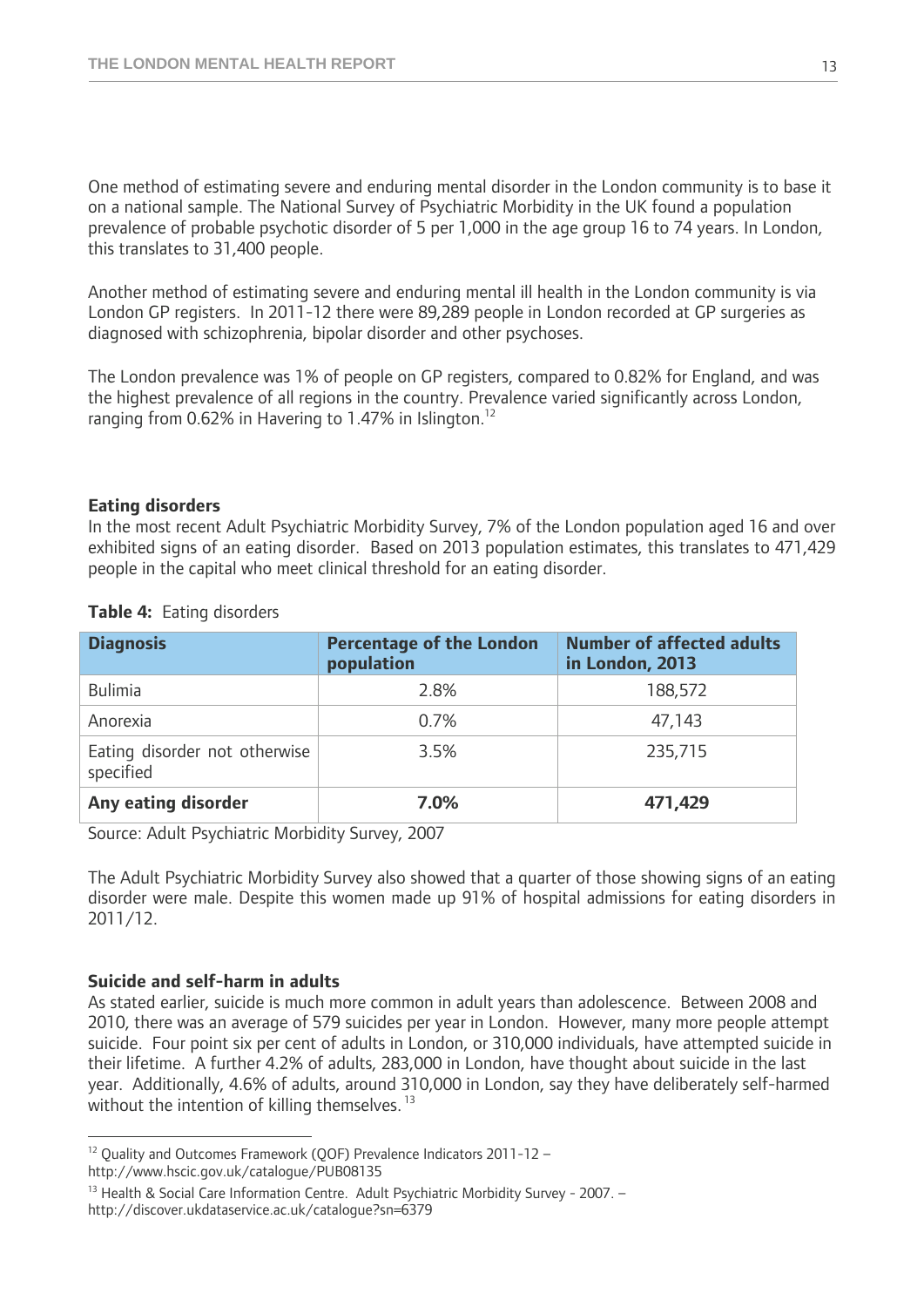#### **Personality disorders**

Similar to severe and enduring mental disorders, issues with assessment and diagnosis have made estimating the prevalence of personality disorders problematic. Previous studies have suggested that as many as 1 in 5 people could meet the criteria for a personality disorder. However, a larger and more rigorous UK study in 2006 suggested that, at any given time, about 1 in 20 adults will have a personality disorder. In London this equates to 337,000 people.<sup>14</sup>

Two very prominent personality disorders are borderline personality disorder and antisocial personality disorder. Borderline personality disorder (BPD) is characterised by persistent personal and emotional instability. Individuals with BPD have difficulty maintaining relationships and are at greater risk of self-harm and suicide. Per the APMS, 0.4% of the UK population over the age of 16 meets the diagnostic criteria for BPD. In London, this equates to 26,900 people.

Antisocial personality disorder (ASPD) is characterised by a pervasive disregard for the rights of others. Individuals with ASPD are believed to be responsible for a disproportionately large number of crimes and incidents of violence. It is estimated that ASPD occurs in 0.6% of adult men over the age of 18 and 0.1% of adult women. In London, this translates to 22,600 adults.<sup>15</sup>

#### Older people

 $\overline{a}$ 

There are currently an estimated 952,000 people in London aged 65 and over, representing 11% of the city's population. This proportion is projected to increase to 13% by 2030. The percentage of people aged 75 and over will also increase, growing from 5% in 2013 to 7% in 2030. This is equivalent to over 180,000 more people aged 75 and over.

When discussing the mental health issues of older people, most immediately think of dementia. However, older people experience many of the same difficulties and disorders as the rest of the population.

Between 10–16% of people over 65 have depression, and an estimated 2–4% has severe depression. Older people living alone or in residential/nursing care and those with physical illnesses or disabilities are more at risk, with some 40% affected by depression.<sup>16</sup> Recognition rates are lower than for younger people. Only one third of older people with depression discuss their symptoms with their GP, and fewer than half of these will receive adequate treatment. Older people have a similar risk of suicide compared to younger adults. However a suicide attempt in an older person is more likely to be successful.<sup>17</sup> Psychosis is also common in older people, with 20% of people over 65 developing psychotic symptoms by age 85.18

<sup>&</sup>lt;sup>14</sup> Royal College of Psychiatrists – http://www.rcpsych.ac.uk/expertadvice/problemsdisorders/personalitydisorder.aspx <sup>15</sup> Health & Social Care Information Centre. Adult Psychiatric Morbidity Survey - 2007. -

http://discover.ukdataservice.ac.uk/catalogue?sn=6379<br><sup>16</sup> Adults In Later Life with Mental Health Problems, Mental Health Foundation quoting Psychiatry in the Elderly, 3rd edition, Oxford University Press, 2002<br><sup>17</sup> Joint Commissioning Panel for Mental Health: Guidance for commissioners of older people's mental health services (May

<sup>2013) –</sup> http://www.jcpmh.info/wp-content/uploads/jcpmh-olderpeople-guide.pdf

<sup>&</sup>lt;sup>18</sup> Joint Commissioning Panel for Mental Health: Guidance for commissioners of older people's mental health services (May 2013) – http://www.jcpmh.info/wp-content/uploads/jcpmh-olderpeople-guide.pdf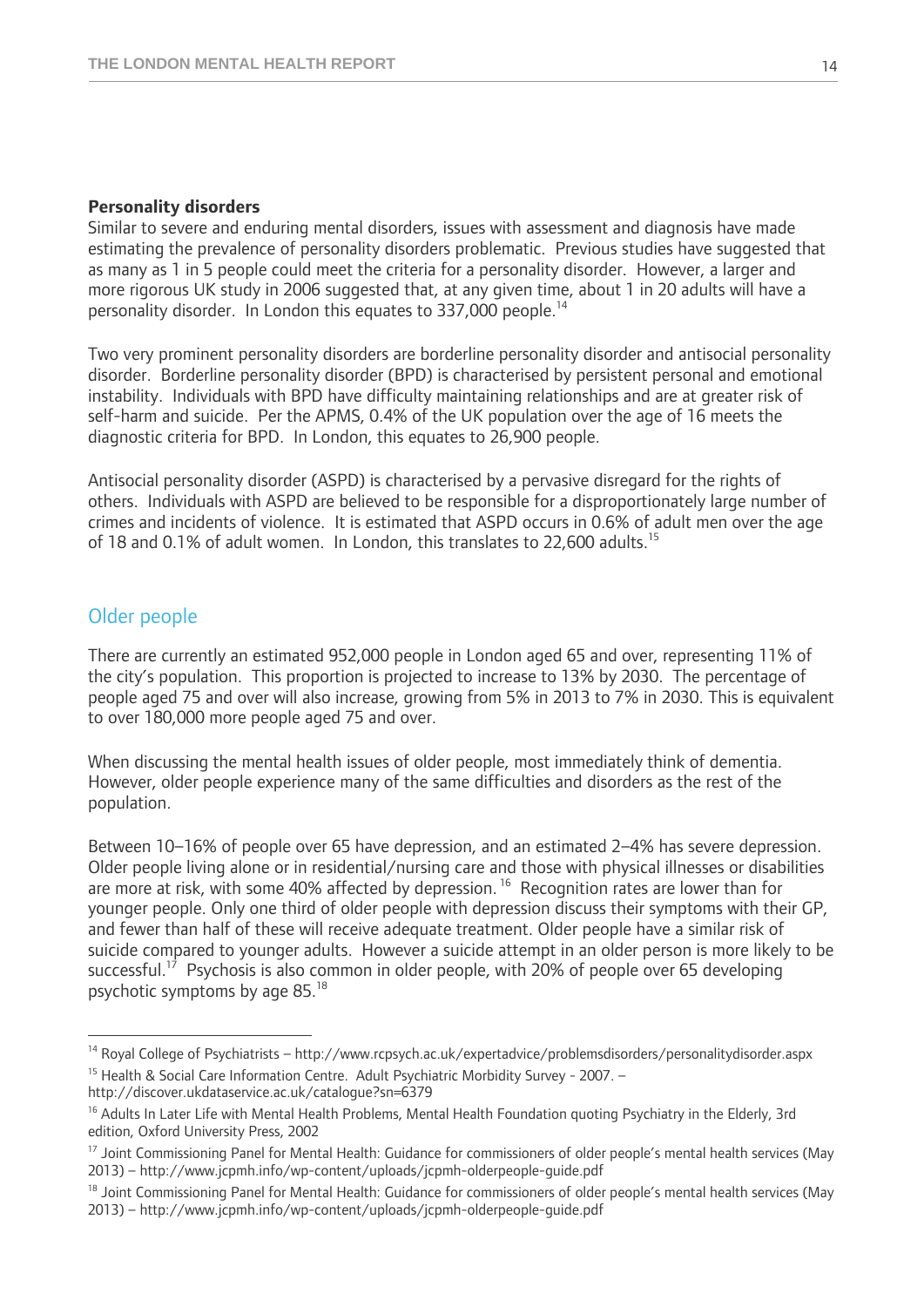# **65,000 Londoners live with dementia and, if London follows the predicted national picture, numbers will almost double within the next 30 years.19**

#### **Dementia**

Dementia affects 5% of people over the age of 65, 20% of those over 80, and 32% of those aged 90 and over.<sup>20</sup> As London has a younger population than the rest of England, the prevalence of dementia is lower than the rest of England.

The condition occurs predominantly but not exclusively among older people and prevalence increases with age. The table below uses GLA 2013 population estimates to give a summary version of Dementia UK age specific prevalence rates for London. It is worth noting that, based on these estimates, more than 1,700 Londoners under the age of 65 are living with early onset dementia.<sup>21</sup>

| Age group           | <b>Dementia prevalence</b> | <b>Londoners</b><br>in<br>age group | <b>Londoners</b><br>with dementia |
|---------------------|----------------------------|-------------------------------------|-----------------------------------|
| People aged over 80 | $1$ in $6$                 | 266,100                             | 44,400                            |
| People aged 70-79   | 1 in 25                    | 396,300                             | 15,900                            |
| People aged 65-69   | 1 in 100                   | 289,600                             | 2,900                             |
| People aged 40-64   | 1 in 1400                  | 2,402,500                           | 1,700                             |
| <b>Total</b>        |                            | 3,354,500                           | 64,800                            |

**Table 5:** Dementia by age

Source: Dementia UK prevalence summary from JCPMH, 2013

Evidence suggests that only 40% of cases of dementia in the UK are diagnosed. In 2012-13 there were 33,333 people recorded on London GP practice registers as having dementia. This is around half of the expected prevalence. Nought point four per cent of the registered population in London have dementia; a lower proportion than the 0.6% recorded nationally. London's younger population with a lower proportion of people aged over 65 is likely to be a major contributing factor.  $^{22}$ 

 $\overline{a}$ 

<sup>&</sup>lt;sup>19</sup> Joint Commissioning Panel for Mental Health; Guidance for commissioners of dementia services (February 2013)<br><sup>20</sup> National Institute For Clinical Excellence, 2004

<sup>&</sup>lt;sup>21</sup> Joint Commissioning Panel for Mental Health; Guidance for commissioners of dementia services (February 2013)  $^{22}$  Joint Commissioning Panel for Mental Health; Guidance for commissioners of dementia services (Februa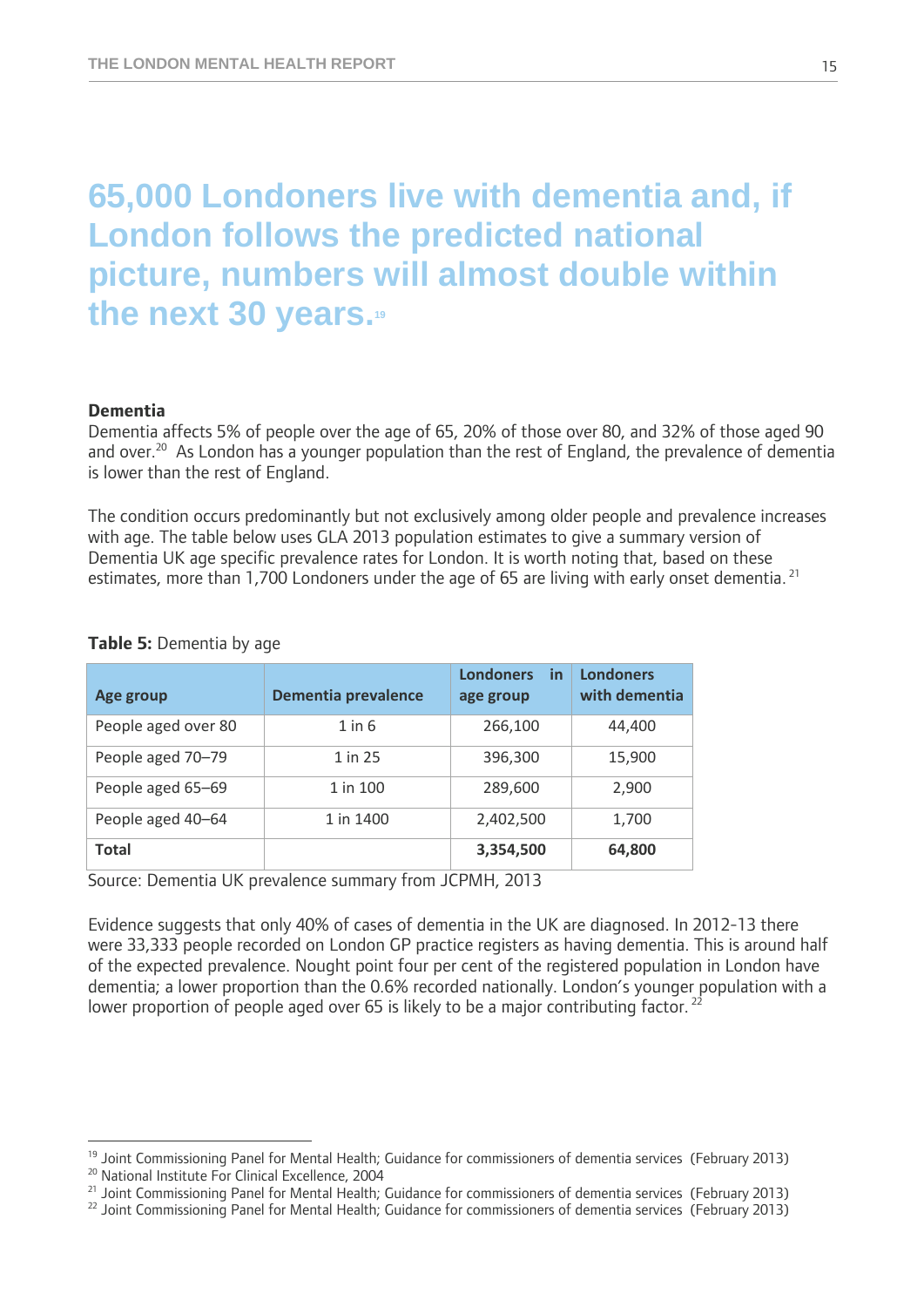## **People with mental ill health are two to four times more likely to die prematurely.**

### **Comorbidity**

 $\overline{a}$ 

Comorbidity is the presence of two or more conditions in a person at the same time. For instance, a person with heart disease may also have diabetes. Comorbidity, though, occurs with mental disorders as well as physical ones. As stated earlier in this report, a substantial proportion of the London population meets the criteria for two or more mental disorders.

The Institute of Public Care (PANSI) estimates that just under a quarter of adults (23.0%) meet the criteria for at least one psychiatric condition. Of those with at least one condition: 68.7% meet the criteria for only one condition, 19.1% meet the criteria for two conditions and 12.2% meet the criteria for three or more conditions. This means that in London, as many as 484,800 adults may have more than one mental health condition.

People experiencing a physical health condition are also more likely to suffer mental ill health. Thirty per cent of the population have one or more chronic or long-term physical conditions, such as diabetes, arthritis or HIV/AIDS. The presence of a long-term physical health condition increases the risk of mental ill health by two to three times over that of the general population.<sup>23</sup>

The reverse is also true. Mental ill health may often increase the risk of physical illness. People struggling with mental disorder may engage in riskier behaviours or may be less able to care for themselves as a result of their illness. The result is that people with mental health conditions are two to four times more likely to die prematurely, mainly from physical causes like cardiovascular disease.<sup>24</sup>

One particular type of co-morbidity is the abuse of alcohol and drugs. Similar to physical illness, substance misuse and mental ill health have a two-way relationship. The presence of mental ill health increases the likelihood of substance misuse via self-medication and increased risk taking. Conversely, substance misuse can result in a host of behavioural and cognitive issues, such as depression or psychosis, that are characteristic of mental ill health.

It is well documented that misuse of alcohol and drugs is higher among those with mental disorder, as are rates of smoking. For example, rates of drug dependence amongst people with social phobia are six times as high as those of the general population. People with obsessive compulsive disorder have a fourfold increase in the risk of developing alcohol dependence, and generalised anxiety disorder is associated with a 9% increase in the risk of being a smoker.<sup>25</sup> The chart on the following page illustrates the increased prevalence of smoking, alcohol and substance misuse amongst some groups of the population with mental ill health.

<sup>&</sup>lt;sup>23</sup> 'Long-term conditions and mental health: The cost of co-morbidities.' The King's Fund and Centre for Mental Health 2012 – http://www.kingsfund.org.uk/sites/files/kf/field/field\_publication\_file/long-term-conditions-mental-healthcost-comorbidities-naylor-feb12.pdf

<sup>&</sup>lt;sup>24</sup> 'Long-term conditions and mental health: The cost of co-morbidities.' The King's Fund and Centre for Mental Health 2012– http://www.kingsfund.org.uk/sites/files/kf/field/field\_publication\_file/long-term-conditions-mental-healthcost-comorbidities-naylor-feb12.pdf

<sup>25</sup> Adult Psychiatric Morbidity Survey, 2007. – http://discover.ukdataservice.ac.uk/catalogue?sn=6379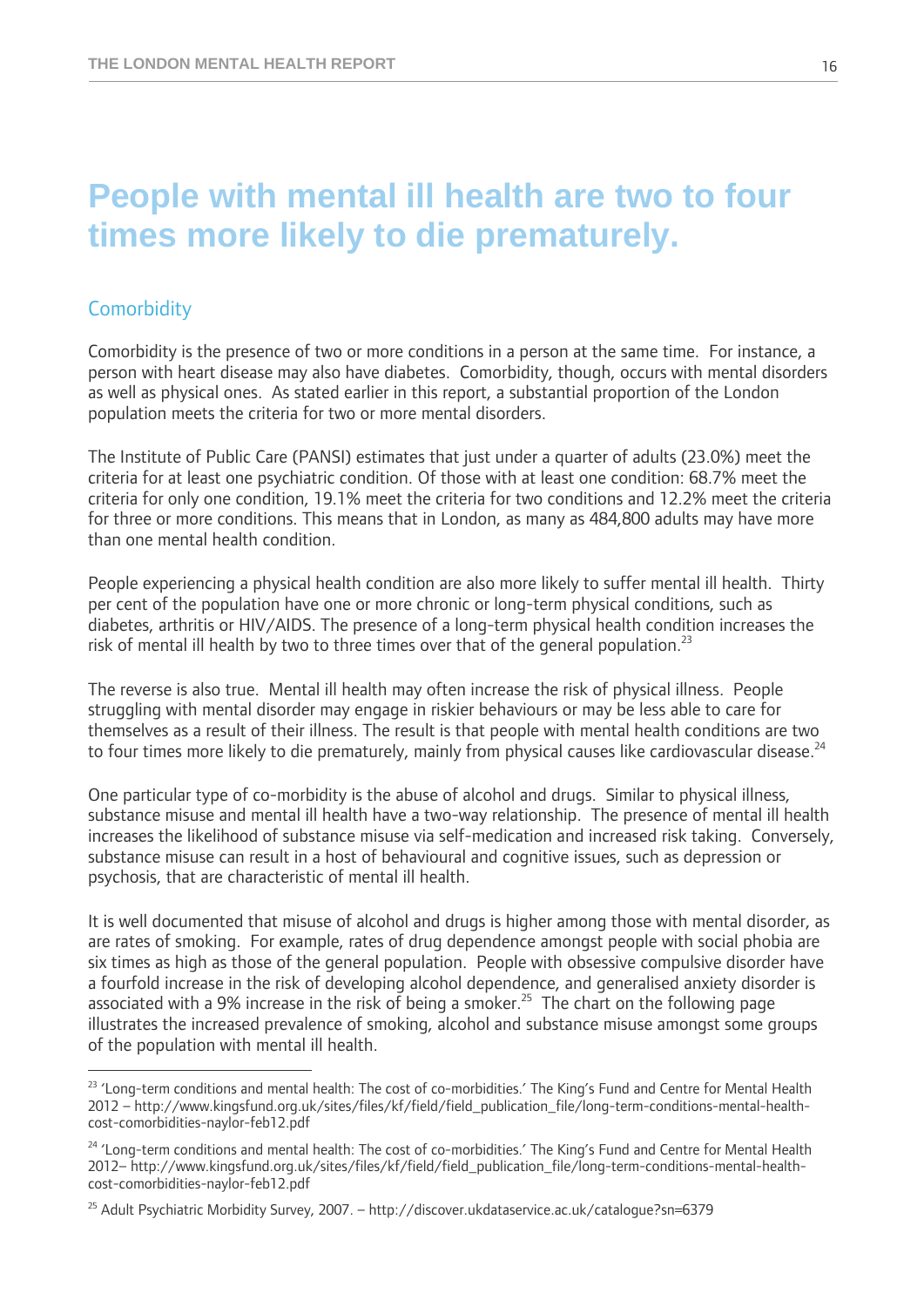

Source: Adult Psychiatric Morbidity Survey, 2007

### Mental health inequalities

Londoners experience stark and unacceptable differences in their well-being and length of life. Many different factors, such as genetics, environment and lifestyle, interact and compound to influence how long and how healthily a person lives. Mental health is no different in this respect. It is shaped by these factors and shapes them in turn. The end result is that mental ill health does not affect all people equally.

Research shows that different ethnic groups have very different experiences of mental distress and recovery. They may have higher rates of incidence than other groups, different routes into and out of treatment services, and different outcomes afterwards.

There is evidence that much of the variation amongst ethnicities can be attributed to associated factors, such as income, employment, lifestyle and physical health. Other factors associated with ethnicity include discrimination, experiences of migration and traumatic events. Even culturally determined beliefs about age and gender roles, the meaning of health and wellbeing and levels of stigma associated with mental ill health and treatment services are influential.

However, different rates of mental ill health remain for some groups even after taking many of these factors into account. For example, White populations have the highest rates for suicidal thoughts, self-harm and alcohol dependence;<sup>26</sup> and rates of schizophrenia are higher among Black Carribeans

 $\overline{a}$ <sup>26</sup> McManus S, Meltzer H, Brugha T, et al (2009) Adult psychiatric morbidity in England, 2007. Results of a household survey. Health and Social Information Centre, Social Care Statistics. – http://discover.ukdataservice.ac.uk/catalogue?sn=6379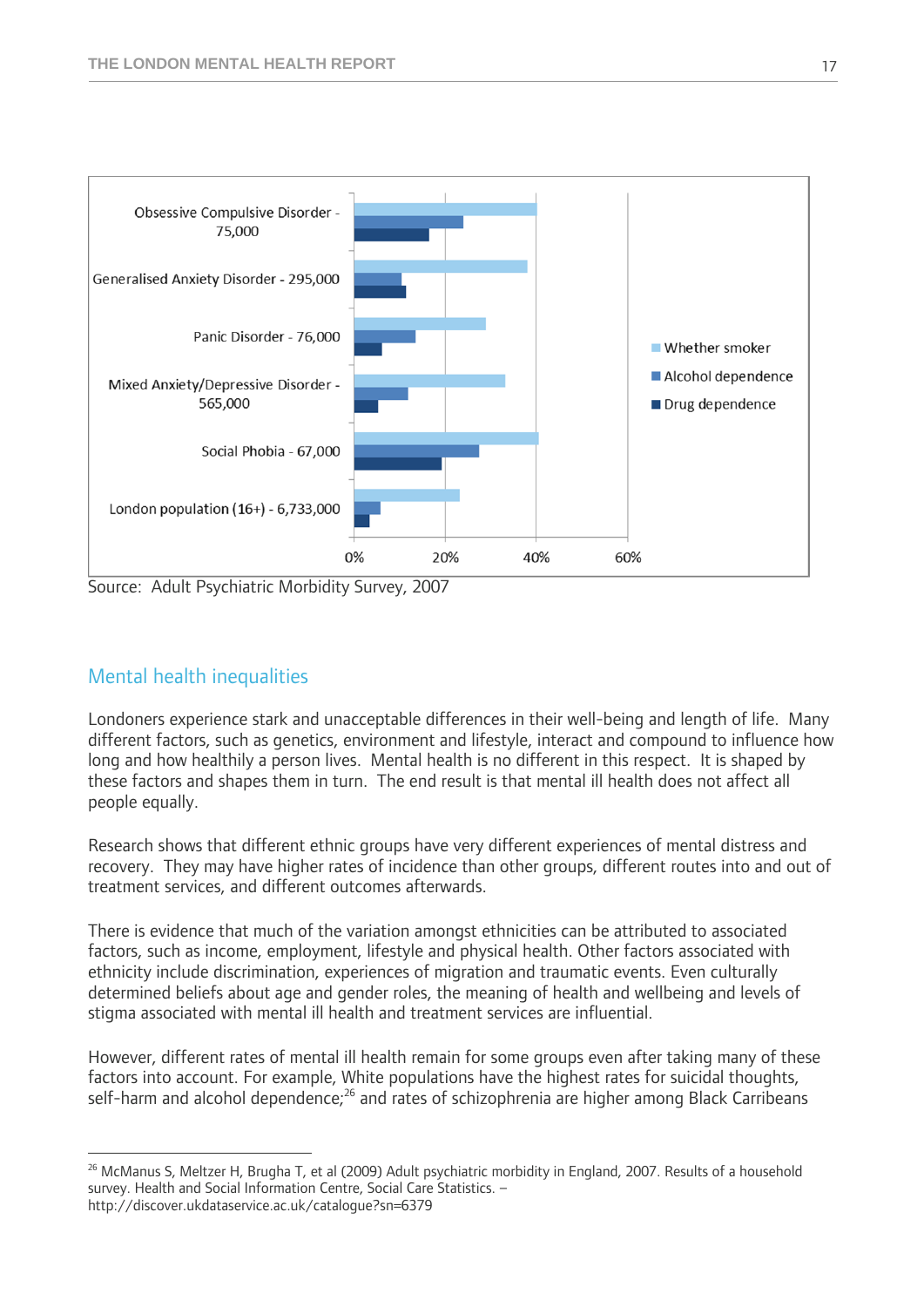and Black Africans compared with the White British population and after adjustment for socioeconomic status and age.<sup>27</sup>

Another way in which ethnicity impacts mental ill health is through the different ways in which groups of people tend to access and experience services. In general, people from black and minority ethnic groups are more likely to enter the mental health services at a time of crisis or breakdown. They are more likely to be referred via the courts or the police rather than by a GP, and more likely to receive medication rather than talking therapies such as psychotherapy. Afro-Carribean people in particular are more likely to be detained in hospital under the Mental Health Act and more likely to experience poor outcomes from treatment.<sup>28</sup>

It is important to note that many of the findings associated with variations in ethnicity are not entirely consistent across different studies. The relative prevalence of mental health conditions across different ethnic groups is a complex topic, influenced by many factors not directly associated with ethnicity, and the reasons behind observed differences are often not well understood.

Similar to the differences in disorder between ethnicities, there is some evidence that mental ill health can vary based on gender and sexuality. For instance, eating disorders are more common among women throughout life and there is a higher probability of PTSD in all female age groups excluding 16  $-$  24 years.<sup>29</sup>

There is also a difference in gender related to suicide and self-harm. More women than men are believed to think about and attempt suicide, and women are more likely than men to say they have self-harmed. Men, however, are more likely to die as a result of a suicide attempt. In the three years between 2008 and 2010, 1302 men committed suicide in London compared with 425 women.<sup>30</sup>

Analysis of a large UK-wide sample of adults found that people who identify as non-heterosexual have higher rates of unhappiness, anxiety and depression. They are also more likely to suffer from obsessive–compulsive disorder, phobic disorder, psychosis and acts of self-harm.<sup>31</sup> Research has found that the rate of suicide attempts is twice as high and particularly high for men.<sup>32</sup> Use of alcohol, drugs and cigarettes are also higher among some gay, lesbian and bisexual groups.<sup>33</sup>

 $\overline{a}$ 

<sup>&</sup>lt;sup>27</sup> Kirkbride JB, Barker D, Cowden F, et al (2008) Psychoses, ethnicity and socioeconomic status. Br J Psychiatry 193:18– 24. – http://www.ncbi.nlm.nih.gov/pubmed/18700213

<sup>&</sup>lt;sup>28</sup> Mental Health Foundation - http://www.mentalhealth.org.uk/help-information/mental-health-a-z/B/BMEcommunities/

 $29$  Health & Social Care Information Centre. Adult Psychiatric Morbidity Survey - 2007. –

http://discover.ukdataservice.ac.uk/catalogue?sn=6379<br><sup>30</sup> Health & Social Care Information Centre. Adult Psychiatric Morbidity Survey - 2007. –

http://discover.ukdataservice.ac.uk/catalogue?sn=6379<br><sup>31</sup>Chakraborty, A. et al. Mental health of the non-heterosexual population of England. British Journal of Psychiatry, Vol. 198, February 2011, pp. 143-48. -

http://bjp.rcpsych.org/content/198/2/143.abstract?ijkey=9a44090b64de0d1e6b721de2c486615518710560&keytype2= tf\_ipsecsha

 $32$  King, M. et al. A systematic review of mental disorder, suicide, and deliberate self-harm in lesbian, gay and bisexual people. BMC Psychiatry, Vol. 18, August 2008, 8:70.

 $33$ Chakraborty, A. et al. Mental health of the non-heterosexual population of England. British Journal of Psychiatry, Vol. 198, February 2011, pp. 143-48. –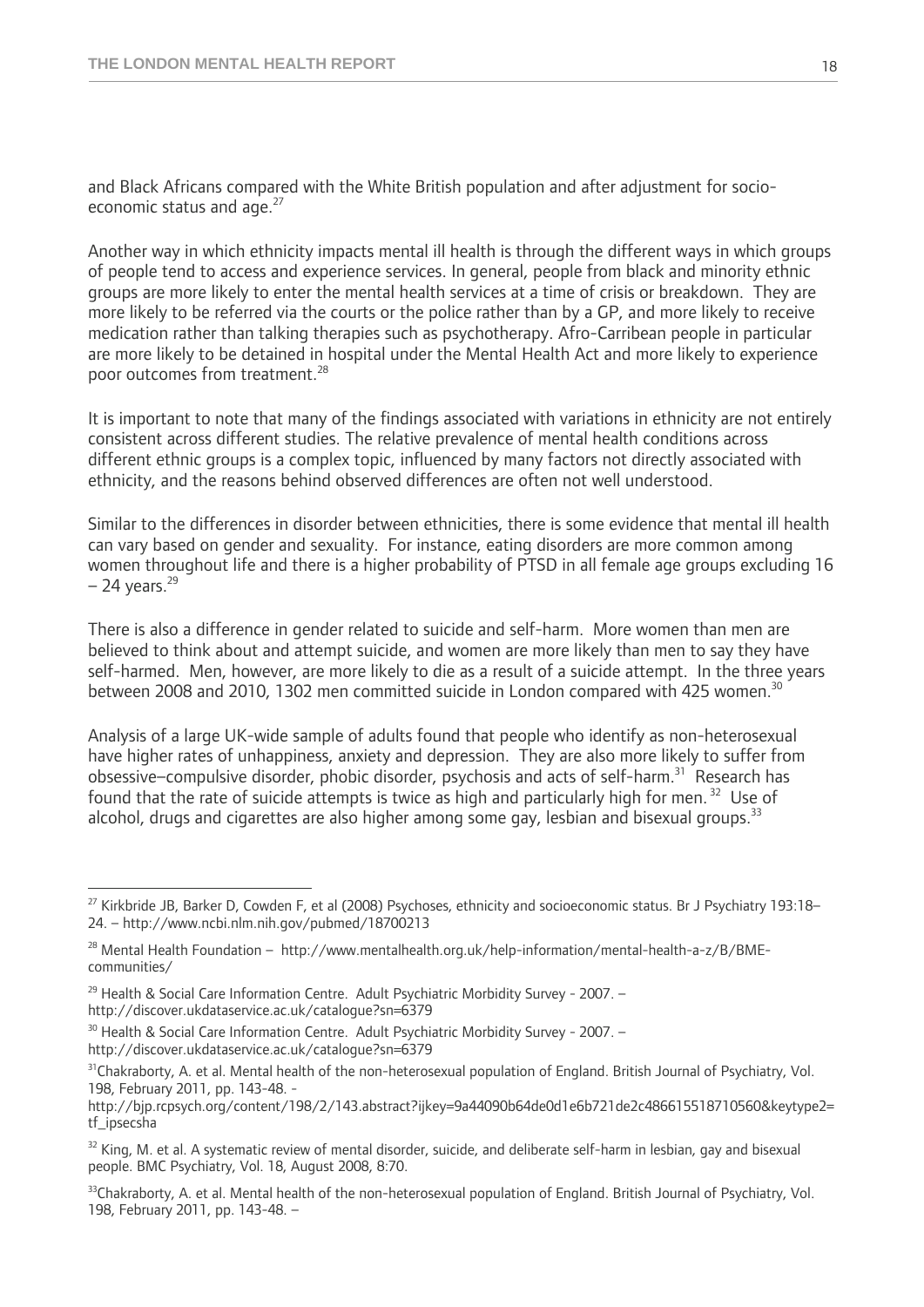As with ethnicity, the reasons for these differences are complex, poorly understood, and confounded by many factors. For instance, some of the variance may be attributed to expectations associated with gender roles or experiences of discrimination and social stigma. While it is important to have an awareness of the inequalities associated with mental health, it is also very important to avoid generalisation or bias.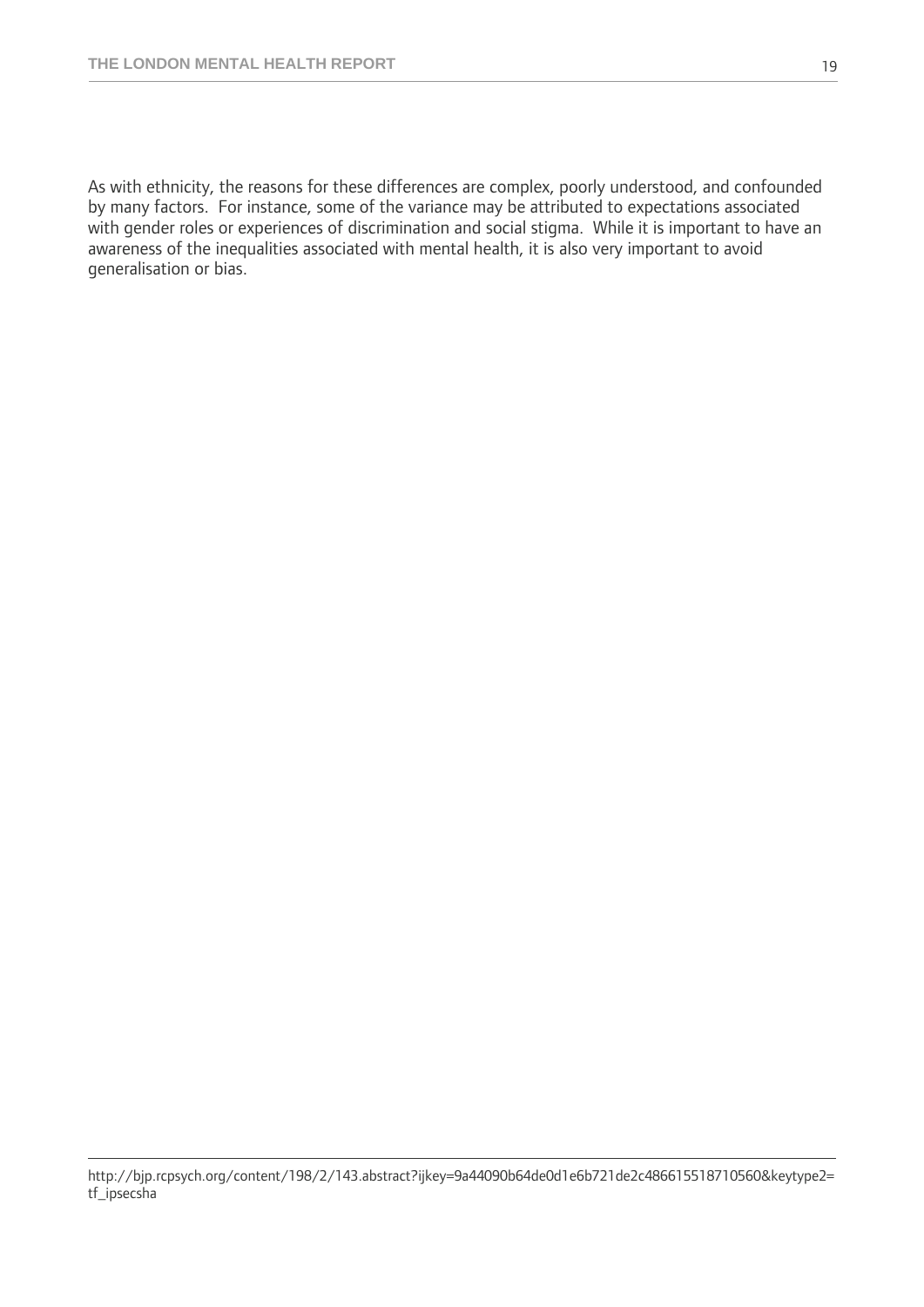# **THE WIDER IMPACTS OF MENTAL ILL HEALTH IN LONDON**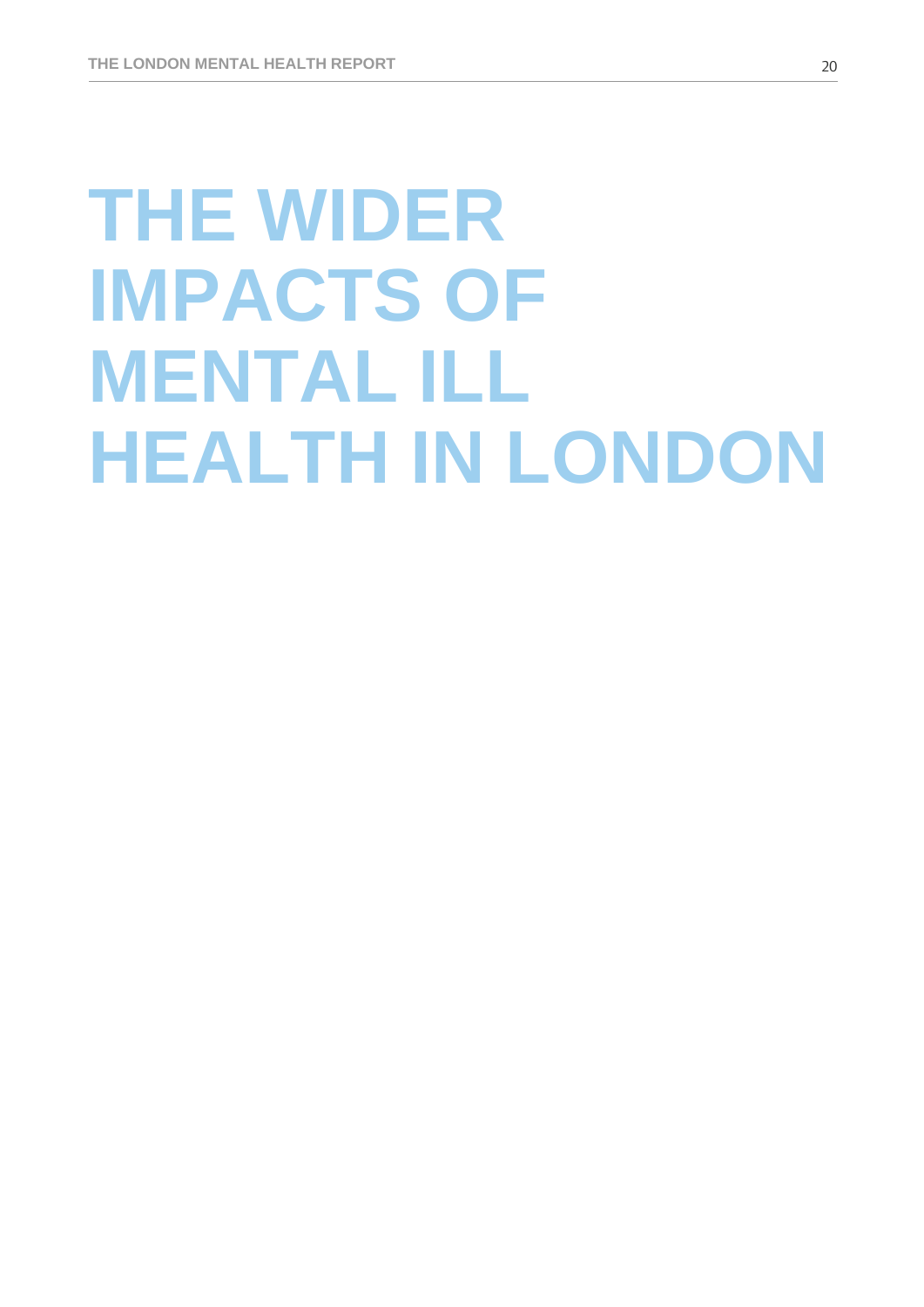Mental ill health is the single largest cause of disability in the UK, contributing up to 22.8% of the total burden of disease, compared to 15.9% for cancer and 16.2% for cardiovascular disease.<sup>34</sup>

This section aims to analyse, and where possible quantify, the impact of mental ill health in London in order to highlight the scale of the problem.

The authors of this report chose to analyse the wider economic and social impacts of mental ill health. As such the measurement and quantification of the costs of mental ill health go beyond usual measures of economic output, or Gross Value Added (GVA). The consideration here looks at so-called 'non-market' impacts, as well as the market impacts usually measured within GVA, for instance the impact on individuals' quality of life from mental ill health. The intention is for this to provide for a more 'all-encompassing' measure of the economic and social costs of mental ill health to London.

Additional notes on the methodology employed throughout this section are provided in Appendix 2.

#### Economic and social costs: reductions in quality of life

#### **People with poor mental health**

Mental disorder directly impacts on the quality of life people experience through, for example, unpleasant symptoms or by limiting their activities. This direct deterioration in quality of life can be quantified and valued, and, through such tools as health surveys, it can also be measured.

#### **Adults**

 $\overline{a}$ 

One such survey is the Health Survey for England. In the 2011 survey <sup>35</sup> London respondents with either moderate or extreme anxiety or depression reported an average happiness level of 6.6 out of 10. This compared to a level of 7.2 reported by those without anxiety or depression.

Other data from the same survey produced further evidence that adults with mental health issues have lower quality of life. Respondents were asked to rate five components<sup>36</sup> of health related to quality of life on a three point scale<sup>37</sup> and the results were used to produce an index value. For example, a person with no problems on any of the dimensions would have an index value of 1 (referred to as one 'quality adjusted life year' or QALY), but if they were to develop moderate anxiety or depression their index value would fall to around 0.85, suggesting the health related quality of life they experience had declined by around 15%.

A simple comparison of the QALY index values between those with at least moderate anxiety or depression and those without unsurprisingly shows that the former group have QALY index values around 0.29 lower. Some of this difference and be attributed to a higher incidence of other health

<sup>34</sup> *No Health Without Mental Health: A Cross-Government Mental Health Outcomes Strategy for People of All Ages*, Department of Health, 2011. – https://www.gov.uk/government/publications/no-health-without-mental-health-a-crossgovernment-mental-health-outcomes-strategy-for-people-of-all-ages-a-call-to-action

 $35$  Health & Social Care Information Centre, Health Survey for England, 2011. – http://discover.ukdataservice.ac.uk/catalogue/?sn=7260&type=Data%20catalogue

<sup>&</sup>lt;sup>36</sup> Mobility, self-care, usual activities, pain/ discomfort, anxiety/ depression

<sup>&</sup>lt;sup>37</sup> No Problems (1), Moderate Problems (2), Extreme Problems (3). There is also a version of the survey that uses a five point scale.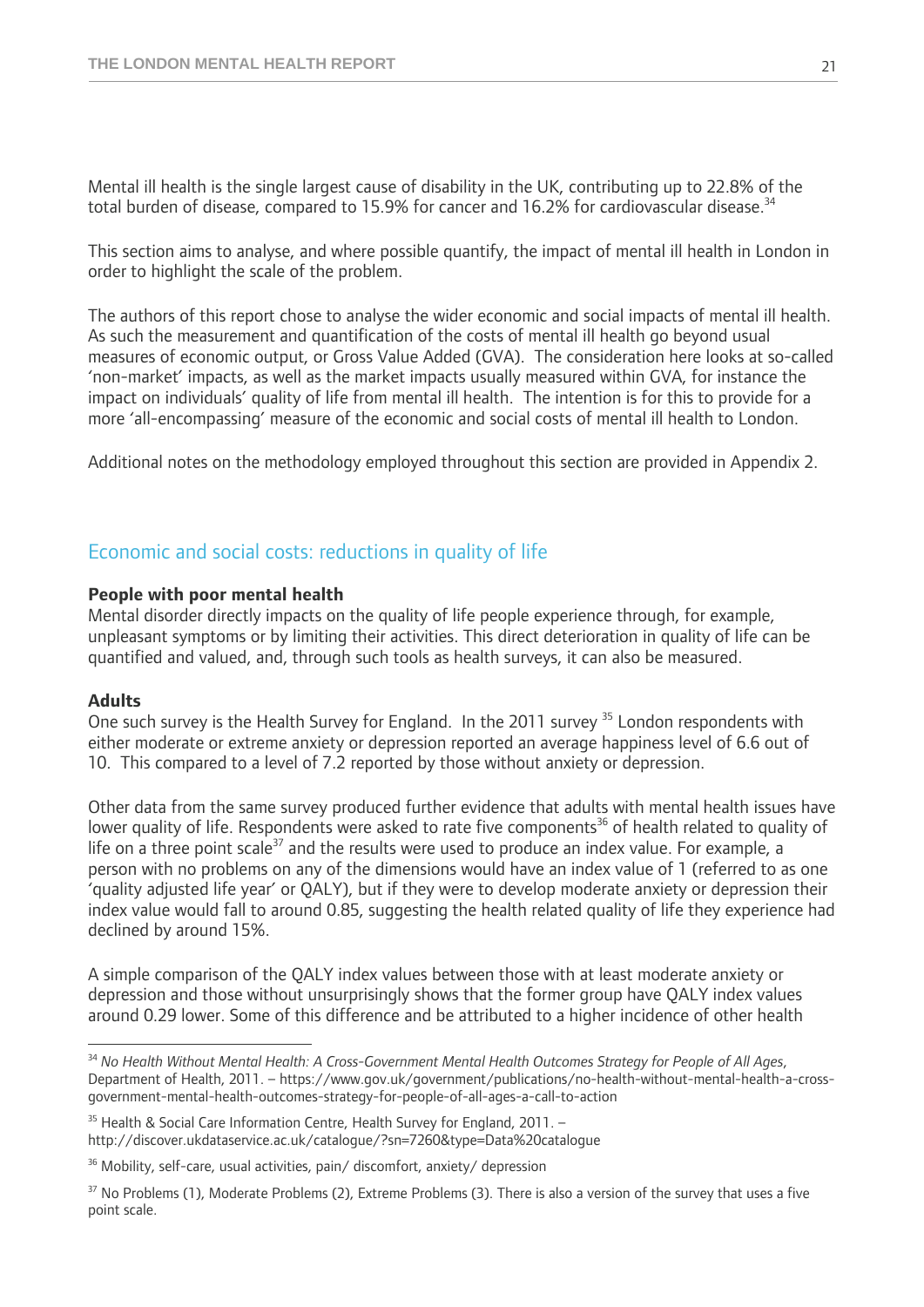problems in those with depression or anxiety. The London figures suggest that individuals with anxiety or depression have around 1.3 other health problems (out of a maximum of 4), compared to just 0.4 among those without.

However, an alternative comparison can be made between the current health states of those with depression or anxiety and the health states they would experience without these issues. This comparison suggests that anxiety and depression are responsible for a slightly smaller QALY loss of around 0.13 on average. As this figure is derived from a health questionnaire and directly focuses on the reduction in quality of life from mental health issues, it should provide a reasonable measure of this impact.

The human component (that is the intrinsic enjoyment of life) of a QALY has been valued at around  $E$ 42,000 per QALY in current prices. Therefore, the human costs resulting from the average QALY loss of 0.13 are valued at around £5,000 per year.

Given that an estimated 1.1m adults (15.9% of those aged 16 and over) in London have a common mental disorder, the overall scale of quality of life losses due to poor mental health is therefore substantial at around **£5.75bn** for the estimated 138,000 QALYs lost each year in London.

#### **Children**

To create a comprehensive picture of the costs to quality of life, we must also look at the cost to children and young people. As the Health Survey for England does not collect the same data for children, it has been assumed, following Sainsbury Centre for Mental Health (2003)<sup>38</sup> that the prevalence of anxiety and depression in children is half that seen in adults but that the size of the QALY loss is the same. Under these assumptions an estimated 0.13m children have reduced quality of life due to poor mental health, and the overall quality of life losses for this group amount to around **£0.71bn**.

Research by the Institute of Education<sup>39</sup> finds that children with higher levels of emotional, behavioural, social and school wellbeing have, on average, higher levels of academic achievement and are more engaged in school. These benefits also extend to later years, meaning children with better emotional wellbeing make more progress in primary school and are more engaged in secondary school. As children move through the school system, emotional and behavioural wellbeing become more important in explaining school engagement, while demographic and other characteristics become less important.

Adding together the losses for both adults and children brings the total for London to around **£6.5bn**  worth of quality of life reductions each year.

#### **People who commit suicide**

 $\overline{a}$ 

A third group to consider when looking at reductions in quality of life is those who end their lives prematurely. Based on Department for Transport figures<sup>40</sup>, each person who commits suicide

<sup>38</sup> The Sainsbury Centre, 2003. Policy Paper 3. *The economic and social costs of mental illness* – http://www.centreformentalhealth.org.uk/pdfs/costs\_of\_mental\_illness\_policy\_paper\_3.pdf

<sup>39</sup> Department for Education, 2012. *The impact of pupil behaviour and wellbeing on educational outcomes*. – https://www.gov.uk/government/publications/the-impact-of-pupil-behaviour-and-wellbeing-on-educational-outcomes

<sup>40</sup> Department for Transport, 2011. The Accidents Sub-Objective – http://www.dft.gov.uk/webtag/documents/archive/1208/unit3.4.1.pdf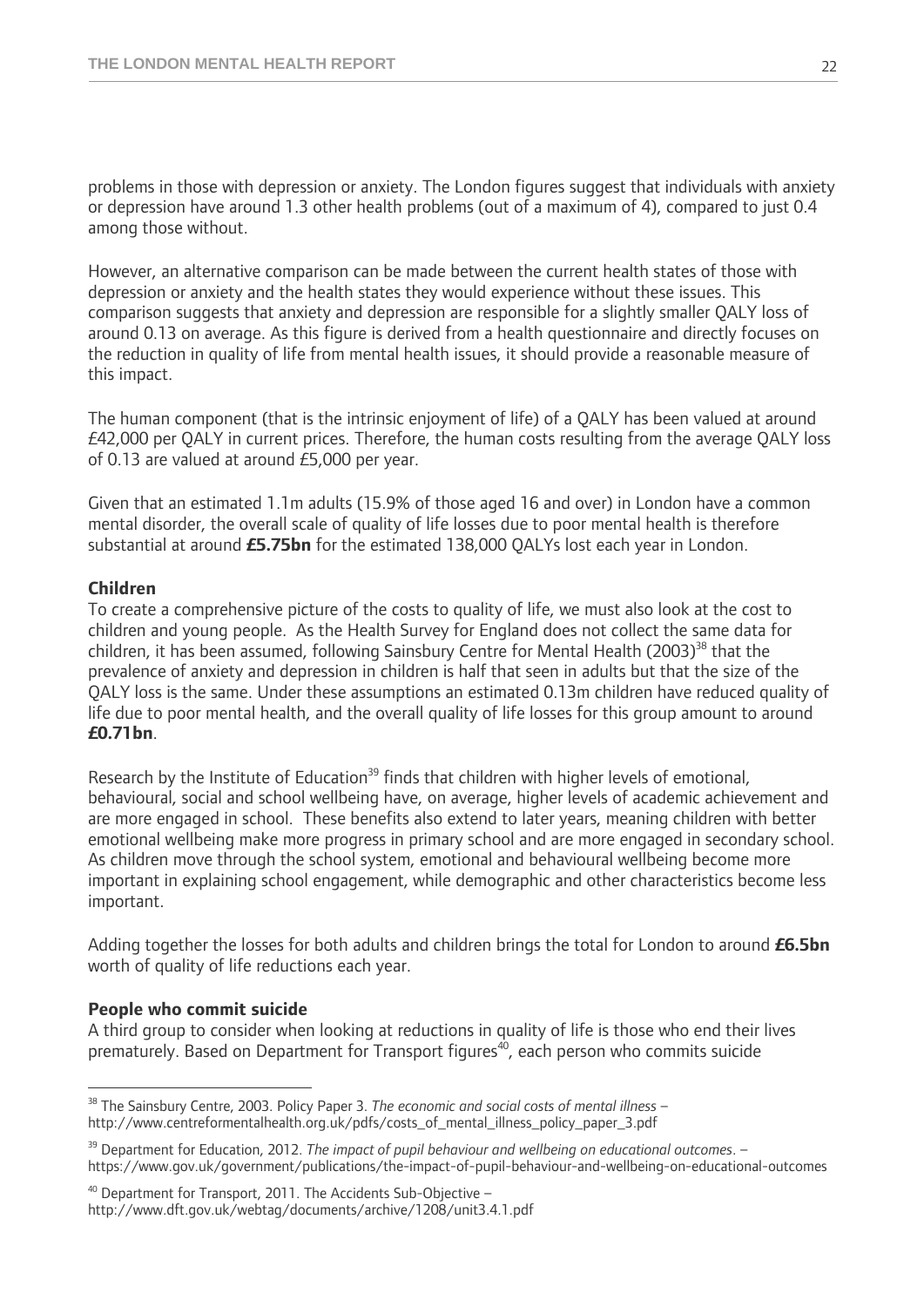represents a human cost of around £1.1m. In 2011 London experienced 583 suicides (among people aged over 15). Using a similar approach to above, it can be concluded that the human costs of suicide in London amount to around **£0.65bn** each year.

#### Economic and social costs: intergenerational impact

#### **Mental health of future generations**

There is evidence of an intergenerational correlation in mental ill health. Johnston et al. (2011)<sup>41</sup> for example, report that a child whose mother reported feeling miserable and depressed is around 63% more likely to report the same difficulties than the average child. This study, however, is not able to separate any genetic element of transmission of mental ill health across generations from elements related to parenting issues or exposure of children to mental ill health.

Royal College of Psychiatrists  $(2011)^{42}$  includes a discussion of some of the ways parental mental disorder can impact on children. The report mentions not only genetic risks, but the direct influence of specific symptoms (such as parents having delusional thoughts about their children), behaviours associated with mental disorder leading to neglect, and indirect effects through mental disorderrelated financial difficulties or stigma.

#### **Children's outcomes**

Johnston et al. (2011) looks at the relationship between children's economic outcomes and the mental health problems of their parents, finding that even after controlling for the child's own mental health when they reach adulthood, a one standard deviation worsening of the mother's mental health reduced their income at ages 30 to 34 by around 2%.

The evidence of poor outcomes among the children of mental disorder sufferers is also echoed in Royal College of Psychiatrists (2011) which describes evidence of increased criminality in adulthood among the children of depressed mothers. The report also cites research which suggests the children of mothers with schizophrenia have worsened labour market outcomes and increased chances of premature death.

#### Economic and social costs: lost output

#### **Increased worklessness**

 $\overline{a}$ 

The Adult Psychiatric Morbidity Survey<sup>43</sup> provides some evidence that a smaller proportion of those with common mental health disorders work than those without such disorders. In London, 68% of people of working age without a common mental health disorder reported that they had done paid work in the week the survey was carried out in 2007 compared to 48% of those with a common mental health condition.

<sup>41</sup> Johnston DW, Schurer S, Shields MA, 2011. Discussion paper. *Evidence of the long shadow of poor mental health across*  three generations. Institute for the Study of Labor, Bonn. – http://ftp.iza.org/dp6014.pdf<br><sup>42</sup> Royal College of Psychiatrists, 2011. Parents as patients: supporting the needs of patients who are parents and their

*children*. – http://www.rcpsych.ac.uk/files/pdfversion/cr164.pdf

<sup>43</sup> HSCIC. Adult Psychiatric Morbidity Survey, 2007. – http://discover.ukdataservice.ac.uk/catalogue?sn=6379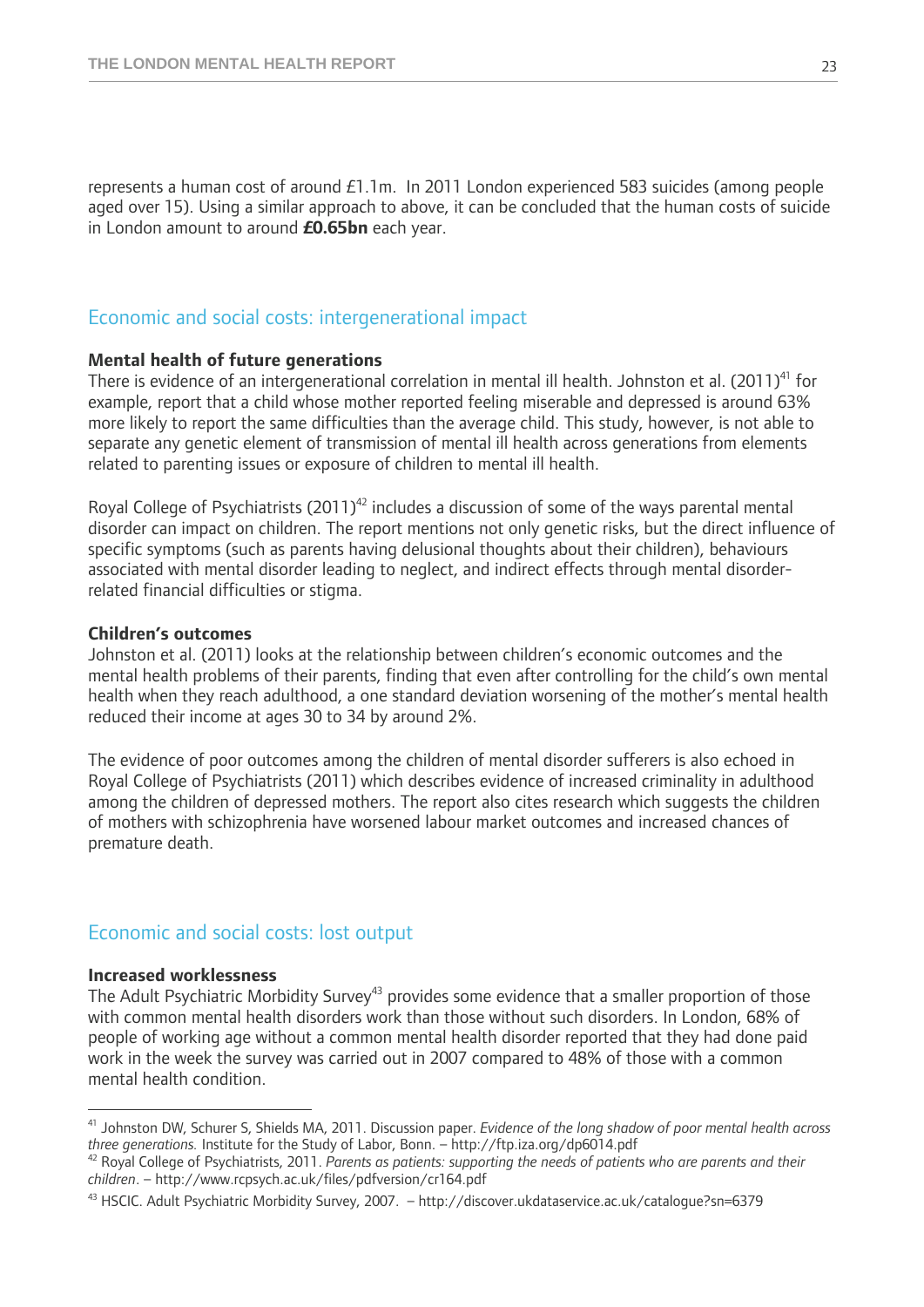This increased level of worklessness has costs at the individual level, as being out of work is associated with lower income and therefore reduced consumption and quality of life. There are also costs at the societal level, as fewer people working means that there is less output produced in the economy. The best means of estimating these costs is valuing the output that would have been produced if there were no difference in worklessness between those with and without mental ill health.

One way to do this would be to follow the QALY approach outlined at the beginning of this section but to use instead the output component, which is valued at around £22,000 per QALY. Based on 22% of 5.6 million working age adults in London experiencing some form of anxiety or depression<sup>44</sup>, this produces an estimate of lost output related to poor mental health in London of around  $E3.5$ bn.

An alternative and more commonly used approach involves wage rates and employment rate differentials. As mentioned above, the Adult Psychiatric Morbidity survey reports that just 48% of working age individuals with a common mental disorder had a job in 2007. When compared with rates for those without a common mental health disorder, this suggests that around 180,000 additional individuals were out of work, though causation has clearly not been established. Based on these figures and the median wage in London, the estimated value of lost wages due to increased worklessness associated with common mental health disorders in London is estimated at around £5.49bn.

Other estimates of lost earnings have been done in other reports such as King's Fund (2008) Paying the Price45. This report estimates the lost earnings in 2007 associated with a number of mental health conditions<sup>46</sup> for the whole of England and arrives at a figure of  $E26.1$ bn. If this figure is uprated (to take into account inflation) and apportioned (to remove lost output relating to non-London regions) then the estimated value of lost earnings in London in 2012 prices is around £6.04bn.

Moving from these estimates of lost earnings to estimates of lost output requires an adjustment for components of labour costs above earning.47 This produces estimates of lost output due to worklessness associated with poor mental health at **£6.86bn** (based on the 2007 Adult Psychiatric Morbidity Survey figures) and **£7.55bn** (based on the figures from the King's Fund report). These estimates are noticeably higher than the QALY based value, but may be more useful given that this approach is more common in previous research.

#### **Impending worklessness among young people**

 $\overline{a}$ 

As the above shows, having a common mental disorder in adulthood is clearly associated with adverse labour market outcomes. A similar finding is also true of young people with mental ill health who have

<sup>&</sup>lt;sup>44</sup> This is the proportion of those aged 16 and over that reported having moderate or extreme anxiety or depression in the 2011 Health Survey for England.

<sup>45</sup> Kings Fund, 2008. *Paying the price. The cost of mental health care in England to 2026*. – http://www.kingsfund.org.uk/sites/files/kf/Paying-the-Price-the-cost-of-mental-health-care-England-2026-McCrone-Dhanasiri-Patel-Knapp-Lawton-Smith-Kings-Fund-May-2008\_0.pdf

<sup>46</sup> Depression, Anxiety disorders, Schizophrenic disorders, Bipolar disorder (and related conditions), Eating disorders and Personality disorders

 $47$  The main non-wage labour costs are national insurance and pension contributions. This adjustment is made because the value of output produced by a unit of labour is assumed to be equal to the cost of this labour.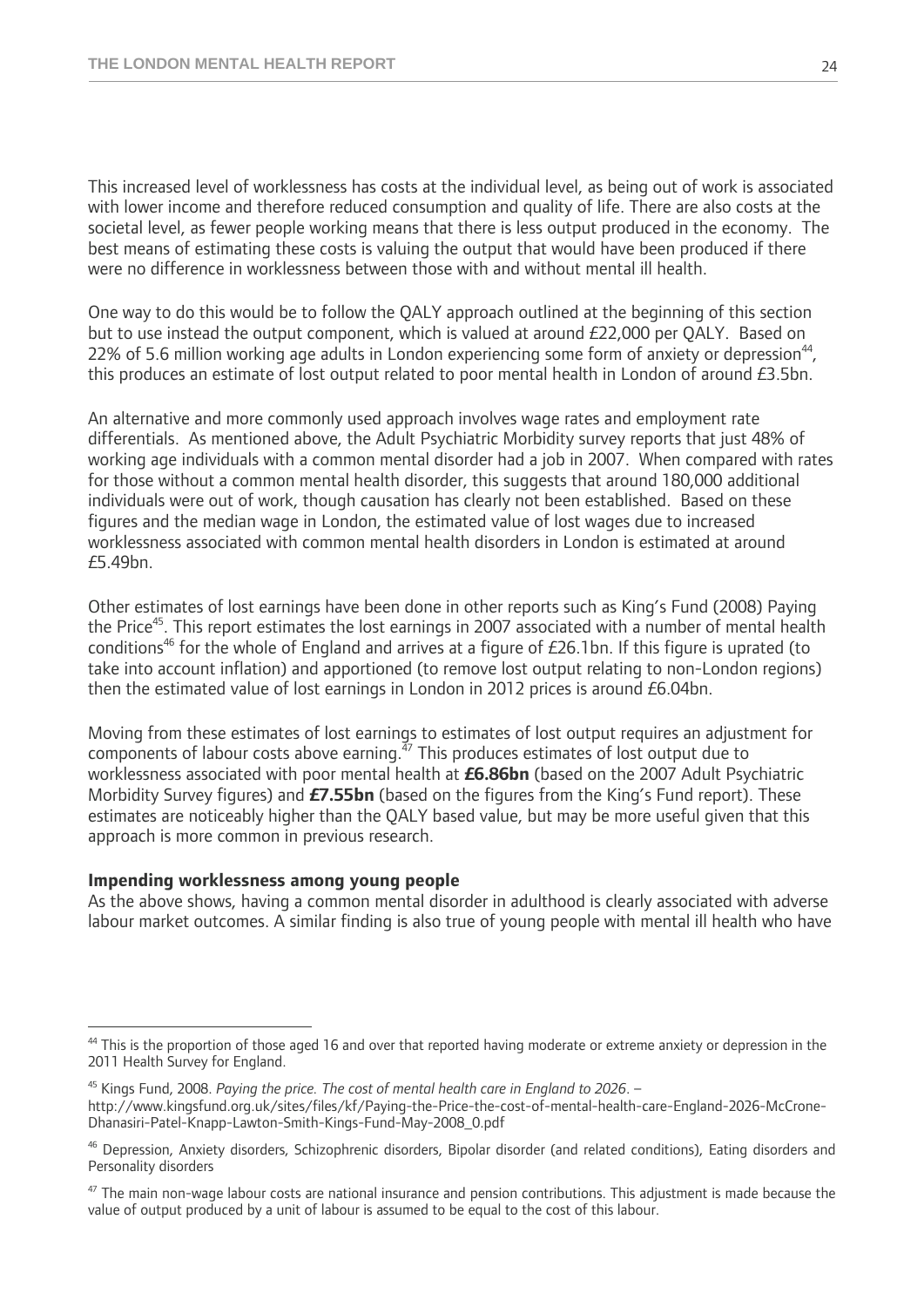poorer educational outcomes and are more likely to find themselves not in education, employment or training (NEET) according to Cornaglia et al.  $(2012)^{48}$ .

The report finds that having poor mental health is associated with an increased probability of being NEET of 2.7 percentage points for girls and 3.3 percentage points for boys (though this effect is not statistically significant). Given that research by the University of York<sup>49</sup> in 2010 puts the lifetime resource cost of being NEET at around £104,000, most of which is due to reduced employment and productivity, future worklessness of children with mental health problems could lead to substantial output losses.

#### **Increased sickness absence**

The 2013 CBI<sup>50</sup>/ Pfizer Absence and Workplace Health Survey<sup>51</sup> reports that UK employees are absent from work an average of 5.3 days per year. The survey also reports that anxiety, stress and depression are widely considered by employers to be among the main causes of absences.

The ONS Labour Force Survey (LFS) asks workers for the reasons behind their absences. Based on these responses, LFS figures for the whole of Great Britain suggest that 38% of absence days are due to stress, anxiety and depression, making these conditions more common causes than musculoskeletal disorders (around 28% of absence days) or infectious diseases (1%). This estimate of 38% is similar to the proportion of absences attributed to mental ill health in Sainsbury Centre for Mental Health (2007)<sup>52</sup> which uses a figure of 40% based on four sources (CBI, CIPD<sup>53</sup>, HSE and ONS).

Assuming that this pattern holds for London, around 6.63m working days are lost each year due to stress, anxiety or depression. Using the median annual wage in London (£30,000), the value of these lost days in terms of lost output can be estimated at around £1.08bn according to the CBI figures.

**More than a third of sickness absence days are due to stress, anxiety and depression,**  making these conditions more common causes than musculoskeletal disorders or infectious diseases.

 $\overline{a}$ 

<sup>48</sup> Cornaglia F, Crivellaro E, McNally S, 2012. *Mental Health and Education Decisions*. LSE. – http://cee.lse.ac.uk/ceedps/ceedp136.pdf

<sup>&</sup>lt;sup>49</sup> Coles B, Godfrey C, Keung A, et al, 2010. Estimating the life-time cost of NEET. University of York. http://www.york.ac.uk/media/spsw/documents/research-and-publications/NEET\_Final\_Report\_July\_2010\_York.pdf

<sup>50</sup> CBI, 2013. *Fit for Purpose. Absence and workplace health survey 2013.* – http://www.cbi.org.uk/media/2150120/cbipfizer\_absence\_\_\_workplace\_health\_2013.pdf

<sup>51</sup> The Sainsbury Centre for Mental Health, 2007. Policy Paper 8. *Mental Health at Work: Developing the business case*. – http://www.centreformentalhealth.org.uk/pdfs/mental\_health\_at\_work.pdf

<sup>&</sup>lt;sup>52</sup> For example see Sainsbury Centre for Mental Health (2007) as above.

<sup>&</sup>lt;sup>53</sup> The Chartered Institute of Personnel Development.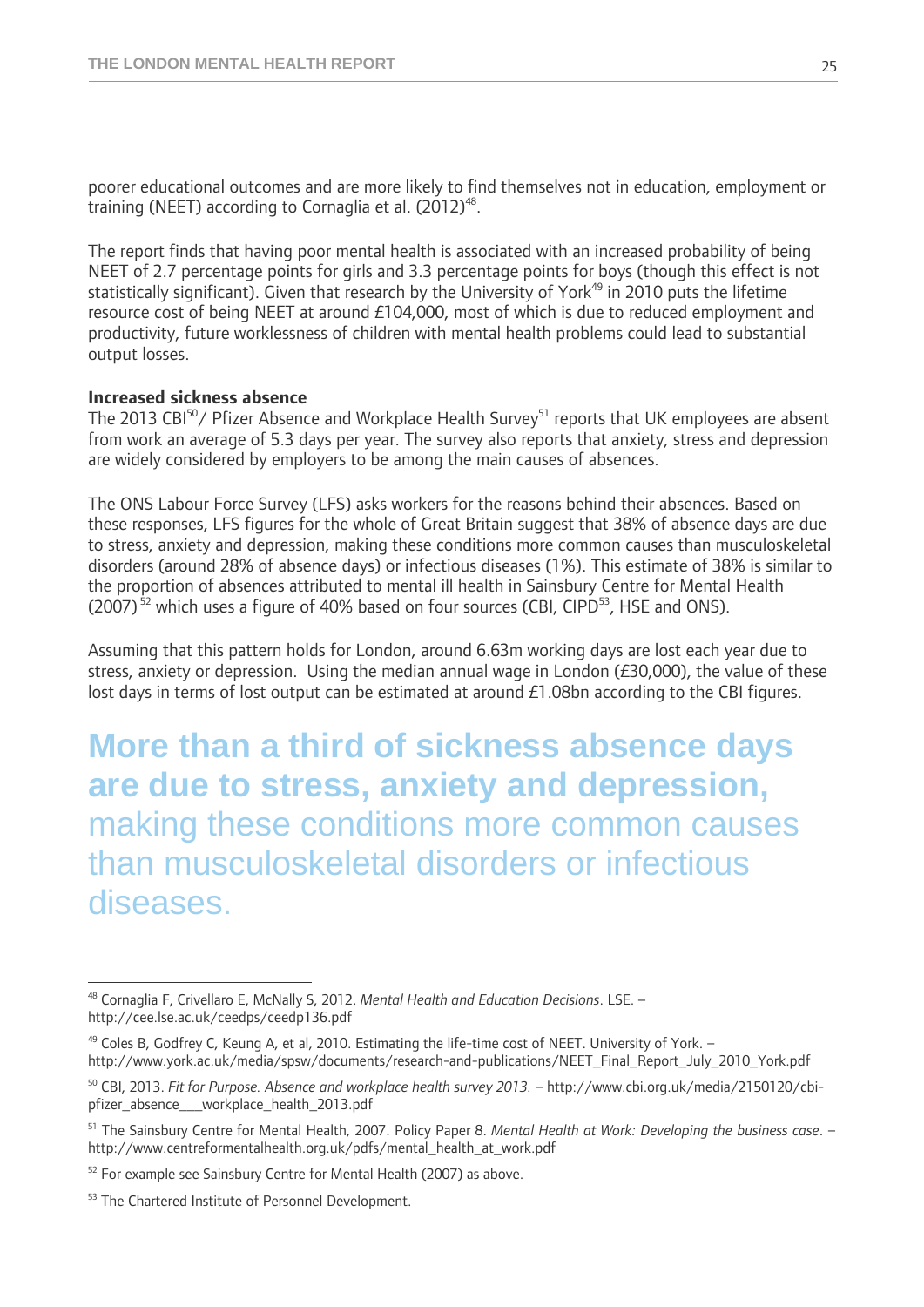An alternative estimate can be produced to take into account the frequent finding that sickness absences are more common among lower paid workers<sup>54</sup> and therefore that using average wages overstates the size of the loss. If instead the earnings of someone at the  $40<sup>th</sup>$  percentile of the distribution are used, the estimate of the value of lost output from mental ill health related sickness falls to **£0.92bn**.

#### **Reduced productivity**

Reduced productivity due to individuals attending work despite ill health is often referred to as presenteeism. Reports looking at the cost of mental ill health, such as Sainsbury Centre for Mental Health (2007), have often assumed that 1.5 times as many working days are lost due to presenteeism as are lost due to mental ill health related absences.

When this assumption is applied to CBI data, the number of working days lost due to stress, anxiety or depression-related presenteeism is estimated to be 9.95m. Using the same approach as above, the value of lost output is therefore estimated as £1.62bn.

However, this approach does not take into account the frequent finding that presenteeism is more common among higher paid workers.<sup>55</sup> As such, using average wages understates the size of the loss. If instead, the earnings of someone at the  $60<sup>th</sup>$  percentile of the London distribution are used the estimate increases to **£1.89bn**.

#### **Lost output due to premature death**

In London in 2011 there were 583 suicides of individuals aged 15 or over<sup>56</sup>. While the human costs have already been covered above, each suicide also represents a loss in terms of lost output.

Department for Transport (DfT) research<sup>57</sup> suggests that the lost output resulting from a suicide is worth around £0.58m on average. This means that the total cost of suicides in London in 2011 was around **£0.34bn** in terms of lost output alone.

It should be noted here that physical health disparities also account for premature death in mental health sufferers. LSE (2012) reports that age specific death rates for people with depression are around 1.5 times greater than for people without depression, and although suicides will play a part in this statistic, behavioural effects (such as higher smoking rates among mental ill health sufferers) and physiological effects (such as mental ill health undermining the immune system) are also relevant.

Premature mortality also has affects beyond the lost output of the individual. One example of this is through transport delays. There were 55 fatal and non-fatal suicide attempts on the London Underground, Docklands Light Railway and London Overground in 2011/1258. These incidents are clearly tragic: the direct human and output losses associated with these incidents are covered elsewhere.

 $\overline{a}$ <sup>54</sup> For example see Sainsbury Centre for Mental Health (2007) as above.<br><sup>55</sup> For example see Sainsbury Centre for Mental Health (2007) as above.<br><sup>56</sup> ONS. Suicides in the UK, 2011. –

http://www.ons.gov.uk/ons/publications/re-reference-tables.html?edition=tcm%3A77-288089<br><sup>57</sup> Department for Transport, 2011. The Accidents Sub-Objective. –

http://www.dft.gov.uk/webtag/documents/archive/1208/unit3.4.1.pdf<br><sup>58</sup> GLA, 2012. Written answers from the Mayor. p.93. –

http://www.london.gov.uk/moderngov/documents/b6917/Minutes - Appendix 3 - Written answers from the Mayor - Appendices A-I Wednesday 04-Jul-2012 10.00.pdf?T=9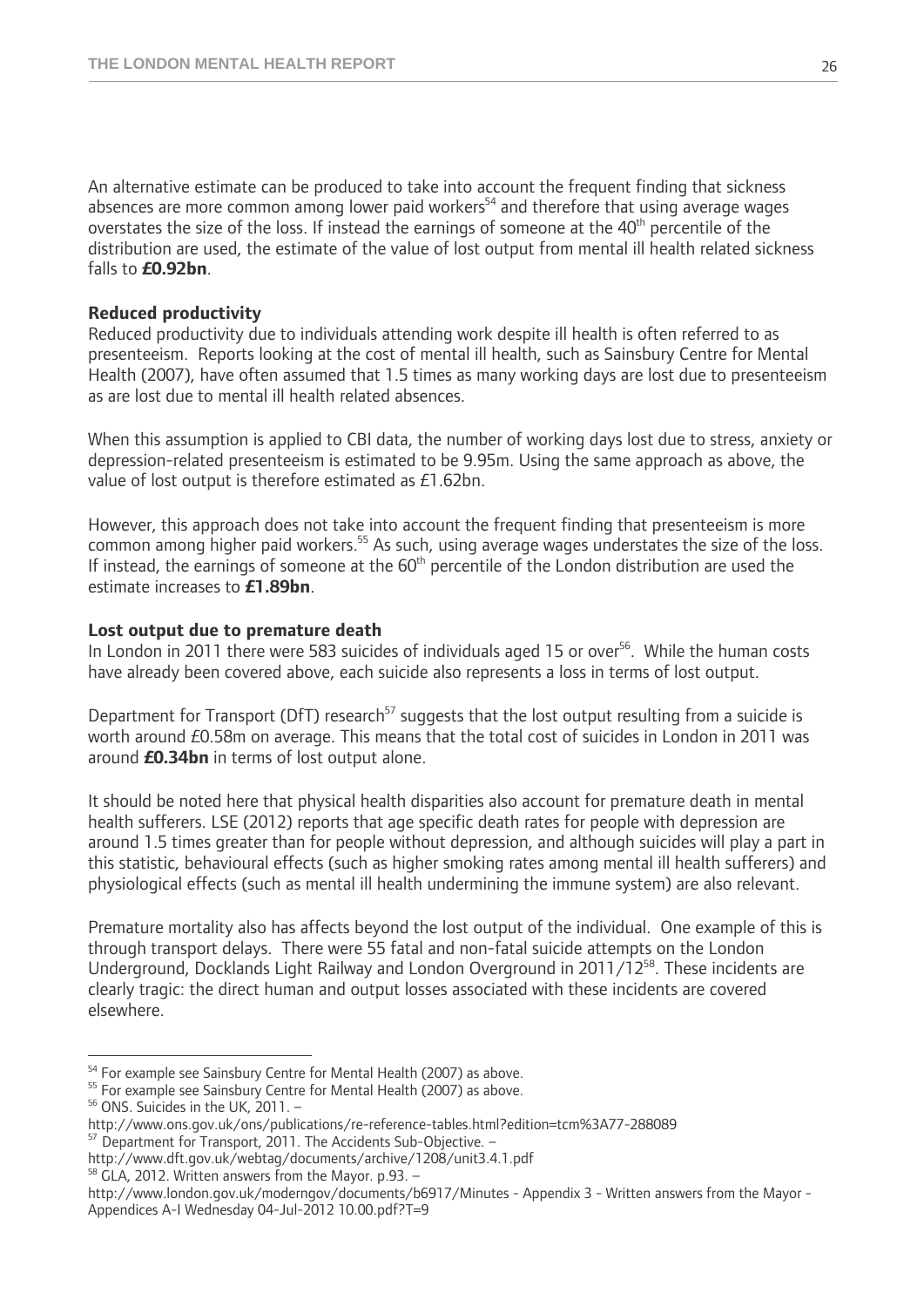These incidents also affect the productivity of others. Analysis of three recent incidents suggests a loss of around 38,000 customer hours per incident<sup>59</sup>. This means that the 55 fatal and non-fatal suicide attempts in 2011/12 resulted in around 2m lost customer hours. If these hours are valued using Department for Transport guidelines,<sup>60</sup> then the total estimated annual cost of lost time due to transportation delays resulting from suicide attempts is around **£16.5m**.

### Economic and social costs: caring

#### **Value of informal care**

One of the more significant external economic costs of mental ill health in London comes through informal care provision. The 2009/10 GfK NOP Survey of Carers in Households<sup>61</sup> reports that around 10% of adults in London, approximately 670,000 people are carers. The survey also reports that, for the whole of England, mental health problems are the reason for the care in around 13% of instances. Assuming this pattern broadly holds for London, there are an estimated 88,000 people providing informal care to others due to a mental health issue.

The same survey reports that carers spend an average of 32 hours each week providing care. This equates to around 1,700 hours per carer per year. If valued using the median care assistant wage in London, this represents care worth almost £14,000 per carer and an estimated **£1.21bn** for the overall cohort of individuals providing informal care for people suffering with mental health problems.

#### **Carers' wellbeing**

A recent survey by Carers UK $^{62}$  points to some of the wellbeing impacts of providing informal care. For example 84% of those surveyed said that caring had a negative impact on their health, 44% reported that they have been in debt due to caring, and 52% expected their quality of life to deteriorate in the next year.

There are similar findings in the Survey of Carers in Households which reports that 42% of carers thought their personal relationships, social life and leisure had been affected by their caring. Of those affected, 69% had less time for leisure activities, 32% were too tired to go out and 23% were now unable to go on holiday.

#### Economic and social costs: crime

#### **Crime victim's wellbeing**

 $\overline{a}$ 

The relationship between mental ill health and crime has been researched frequently. Some papers find a link between certain conditions and certain types of crime.<sup>63</sup> Others find that any relationship

 $^{59}$  http://www.tfl.gov.uk/corporate/modesoftransport/londonunderground/1592.aspx 60 Department for Transport, 2012. Values of time and vehicle operating costs. –

http://www.dft.gov.uk/webtag/documents/expert/pdf/u3\_5\_6-vot-op-cost-120723.pdf 61 HSCIC, 2010. Survey of Carers in Households. –

http://www.esds.ac.uk/doc/6768/mrdoc/pdf/6768\_survey\_of\_carers\_in\_households\_2009\_10\_england.pdf <sup>62</sup> Carers UK, 2013. *The State of Caring –* http://www.carersuk.org/media/k2/attachments/State of caring report PDF version

 $63$  Van Dorn R, Volavka J, and Johnson N, 2011. Mental disorder and violence: is there a relationship beyond substance misuse? *Social Psychiatry and Psychiatric Epidemiology*. –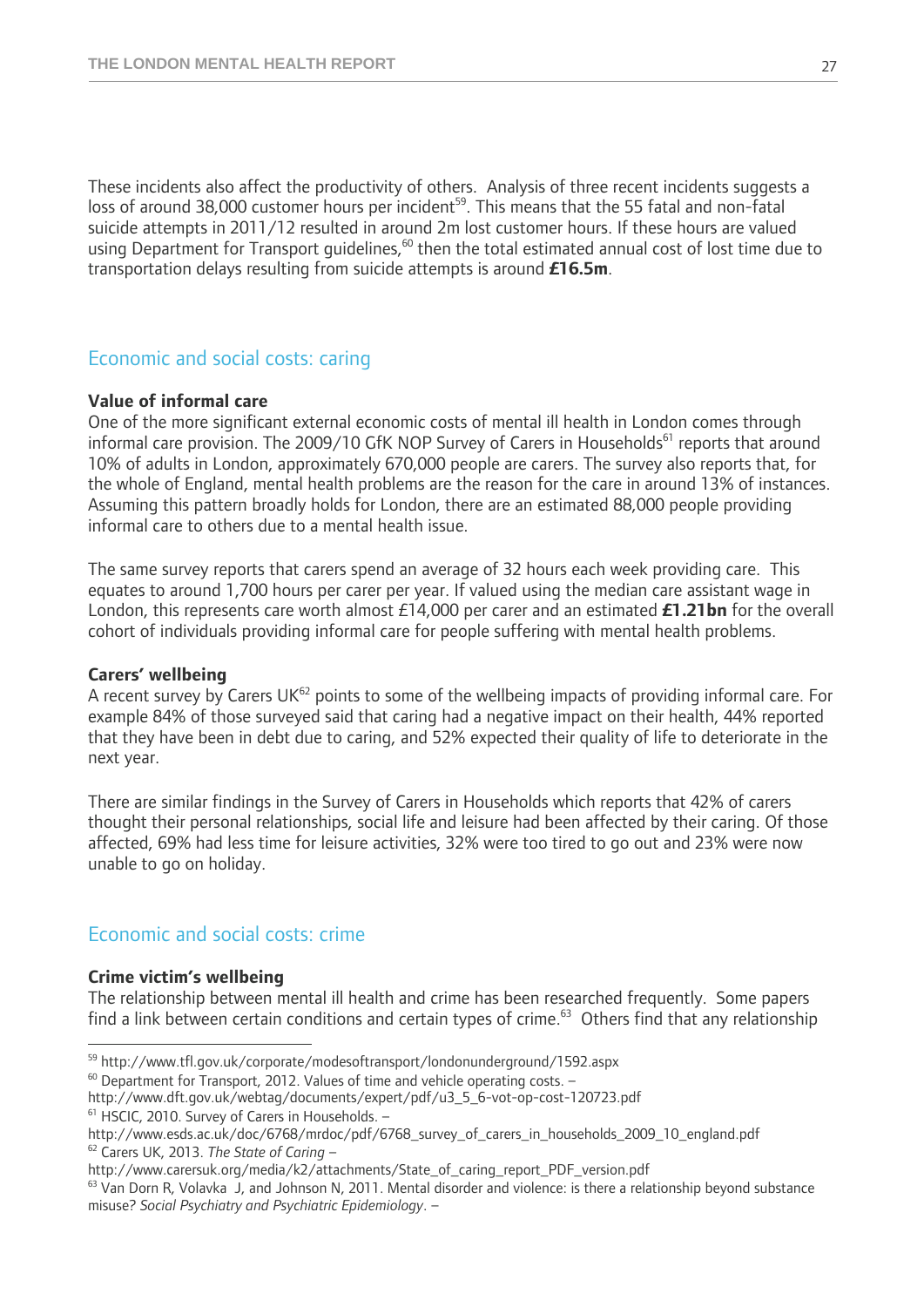between mental ill health and offending largely disappears when comorbidity with substance abuse is taken into account.<sup>64</sup> Still others find that mental ill health sufferers are more likely to be the victims of crime than its perpetrators.<sup>65</sup>

One relationship where there does seem to be some clarity is the link between conduct disorder in childhood or adolescence and offending later in life. The Sainsbury Centre for Mental Health (2009)<sup>66</sup> estimates that around 30% of criminal activity can be related to conduct disorder, with another 50% estimated to be related to moderate or mild conduct problems.

Using Home Office estimates of the costs associated with various crime types, the cost of crime in London in 2012-13 can be estimated at around  $E4.0$ bn.<sup>67</sup> Around  $E1.06$ bn to  $E1.22$ bn of the estimated costs of crime in London are the costs of physical and emotional harm to crime victims. Applying the above figure of 30% gives an estimated annual cost of physical and emotional harm of crime related to conduct disorder in London to be **£0.32bn to £0.37bn**.

#### **Lost output due to crime**

As noted previously, the cost of crime in London is estimated at around £3.5bn to £4.0bn of which around 30% is thought to be associated with conduct disorder. Given that in the region of £0.20bn to £0.23bn of this overall cost represents lost output, approximately **£0.06bn to £0.07bn** of this can be associated with mental ill health.

#### **Property damage, theft and anticipatory spending related to crime**

Anticipatory costs and property damage or theft account for around £1.45bn to £1.66bn of the estimated costs of crime in London. Following the same approach as above, around **£0.43bn to £0.49bn** of these costs can be related to mental ill health.

#### Economic and social costs: Public expenditure real resource costs

For the purposes of looking at the total economic and social costs to society of mental ill health account needs to be taken of public expenditure on mental ill health. This expenditure represents a 'real resource cost' to society; the resources used to deal with mental ill health cannot, then, be used for an alternative purpose. The total value of public expenditure on mental ill health issues (as set out in more detail in the following fiscal costs sections) ranges from £6bn to £7bn.

The real resource costs figures used here account for all the figures in the total fiscal costs table (see Figure 3) with the exception of lost taxes and spending on benefits. Spending on benefits is excluded as it represents a 'transfer payment' from one group of society to another with no 'consumption' of

http://www.kendras-law.org/consequences/mental-disorder-violence-2011.pdf

<sup>64</sup> Fazel S, Lichtenstein P, Grann M, et al, 2010. Bipolar Disorder and Violent Crime. *Archives of General Psychiatry*, 67(9), 931-938. – http://archpsyc.jamanetwork.com/article.aspx?articleid=210872<br><sup>65</sup> Hughes K, Bellis MA, Jones L, et al, 2012. Prevalence and risk of violence against adults with disabilities: a systematic

review. The Lancet, 2012. – http://www.who.int/disabilities/publications/violence\_children\_lancet.pdf<br><sup>66</sup> Sainsbury Centre for Mental Health, 2009. The chance of a lifetime. Preventing early conduct problems and reducing

*crime.* – http://www.centreformentalhealth.org.uk/pdfs/chance\_of\_a\_lifetime.pdf<br><sup>67</sup> It should be noted that this estimate appears lower than previous estimates of the cost of crime because it uses more recent estimates of the economic and social costs of crime from the Home Office. Using past estimates would suggest the economic cost of crime in London could be around £6.4bn.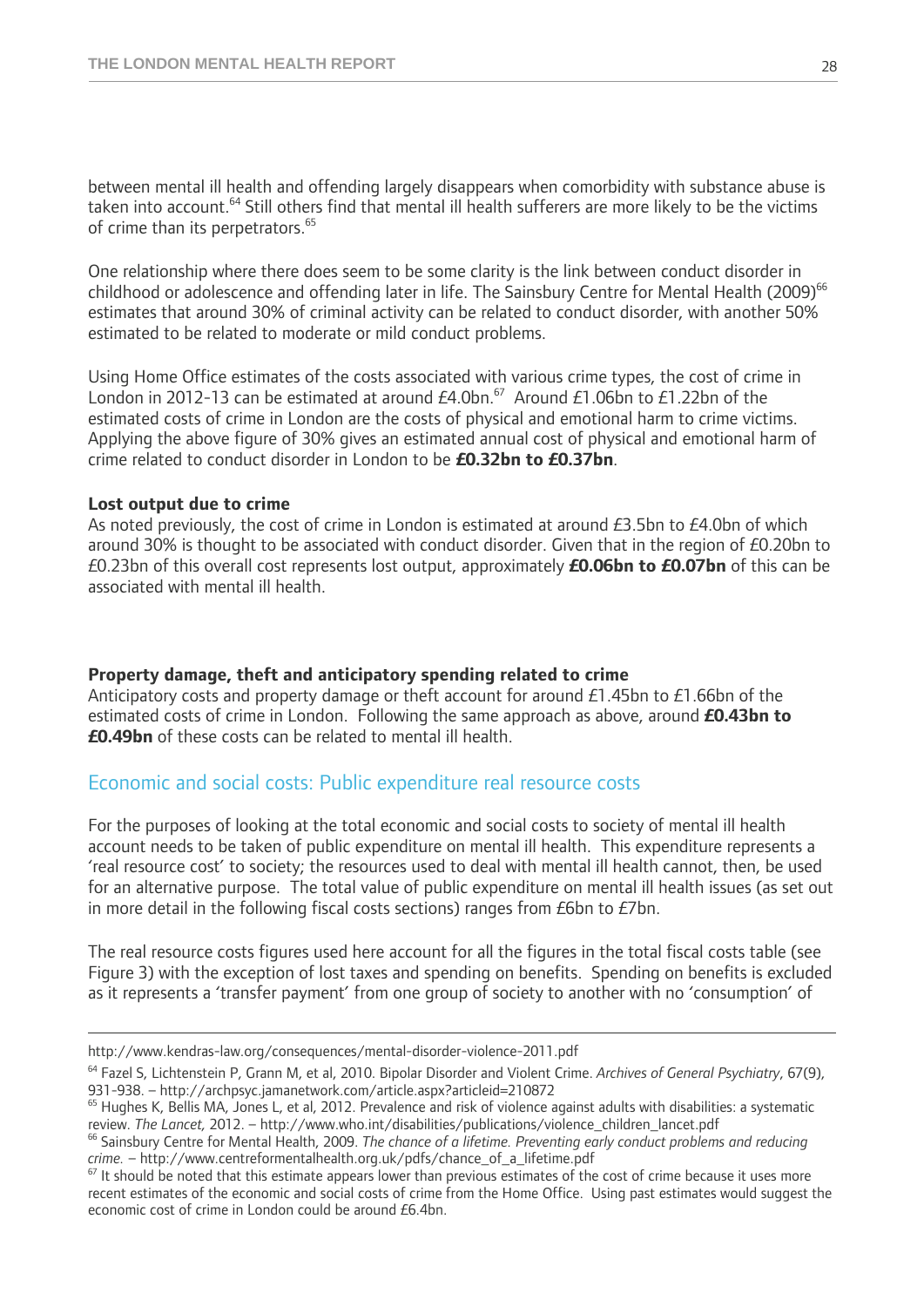resources. 'Lost taxes' are excluded from the table because including them would mean double counting some of the 'output losses' measured earlier in the economic and social costs table.

#### Economic and social costs: totals

 $\overline{a}$ 

The range of economic and social costs of mental ill health discussed above are summarised in the table on the following page. The total economic and social costs of mental ill health in London are clearly substantial at an estimated £25bn to £27bn. This equates to approximately £2,990 to £3,210 per person in London and is equivalent to around 8.9 to 9.5% of London's GVA<sup>68</sup>.

<sup>&</sup>lt;sup>68</sup> It should be noted that the comparison with GVA is not strictly accurate as it is not a like for like comparison. As set out in the text, the estimate of the total economic and social costs of mental ill health to London incorporate some 'nonmarket' aspects which are not included in the calculation of GVA. In this instance, framing the economic and social costs as a proportion of London's GVA acts simply to provide some idea of the scale of costs.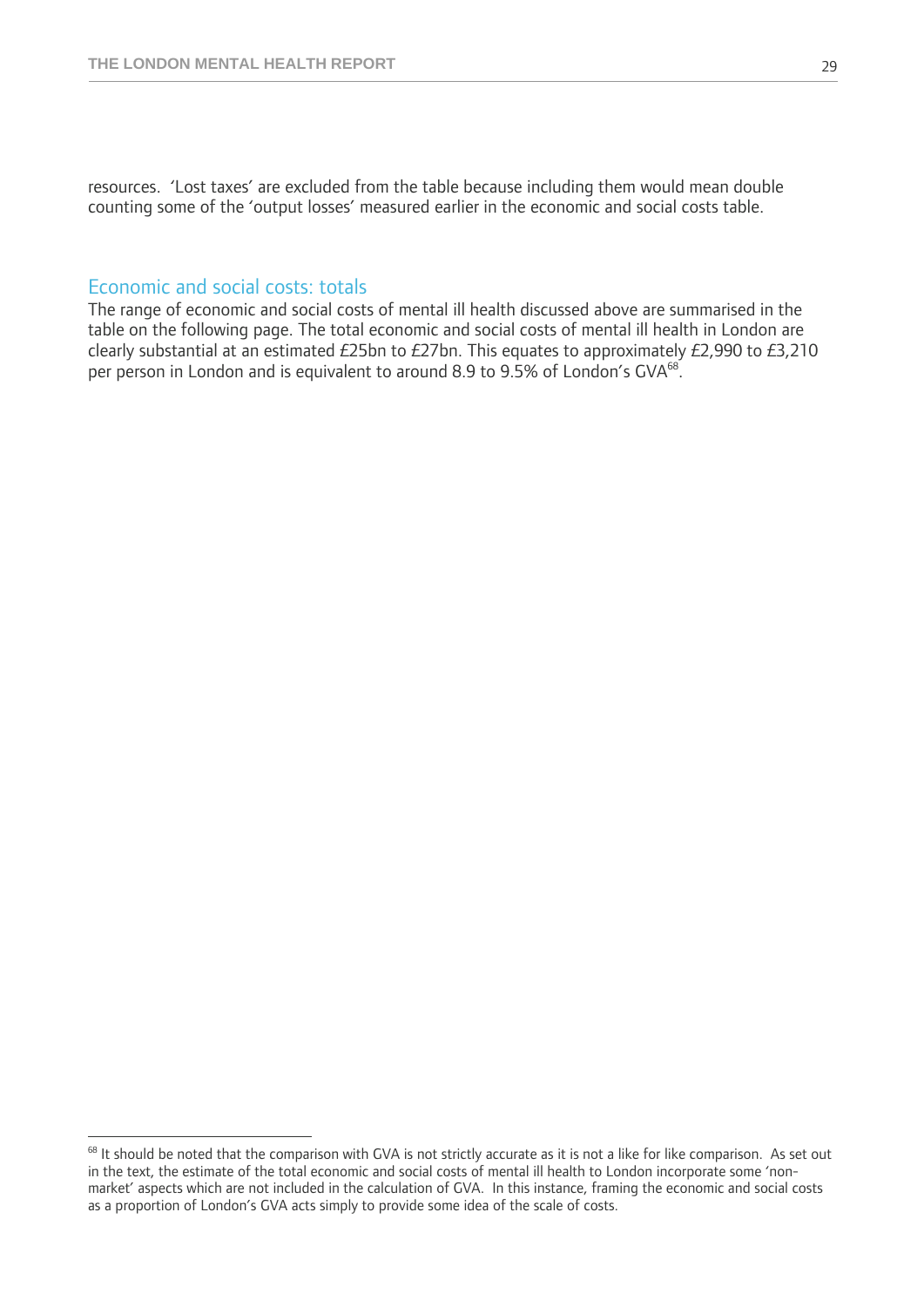## **The total economic and social costs of mental ill health in London equates to approximately £2,990 to £3,210 per person.**

**Table 6:** Economic costs summary

|                                       | <b>Lower</b><br>estimate | <b>Central or average</b><br>estimate<br><b>£ms</b> | <b>Upper</b><br>estimate<br><b>£ms</b> |
|---------------------------------------|--------------------------|-----------------------------------------------------|----------------------------------------|
| <b>Quality of life reductions</b>     | $E$ ms                   | Ems                                                 | $E$ ms                                 |
| Individuals with poor mental health   |                          | 6,460                                               |                                        |
| Individuals that commit suicide       |                          | 650                                                 |                                        |
| <b>Output losses</b>                  | $E$ ms                   | <b>£ms</b>                                          | $E$ ms                                 |
| Increased worklessness                | 6,860                    | 7,200                                               | 7,550                                  |
| Increased sickness absences           |                          | 920                                                 |                                        |
| Reduced productivity                  |                          | 1,890                                               |                                        |
| Lost output due to premature death    |                          | 340                                                 |                                        |
| Lost output due to transport delays   |                          | 20                                                  |                                        |
| Economic costs related to caring      | $E$ ms                   | <b>£ms</b>                                          | $E$ ms                                 |
| Value of informal care                |                          | 1,210                                               |                                        |
| Economic costs related to crime       | $E$ ms                   | <b>£ms</b>                                          | $E$ ms                                 |
| Crime victims' wellbeing              | 320                      | 340                                                 | 370                                    |
| Lost output due to crime              | 60                       | 60                                                  | 70                                     |
| Other economic costs related to crime | 430                      | 470                                                 | 500                                    |
| <b>Public expenditure costs</b>       | $E$ ms                   | <b>£ms</b>                                          | $E$ ms                                 |
| Real resource costs                   | 6,010                    | 6,510                                               | 7,020                                  |
| <b>Totals</b>                         | 25,150                   | 26,060                                              | 26,970                                 |

*NB: Figures in this table rounded to the nearest £10 million.*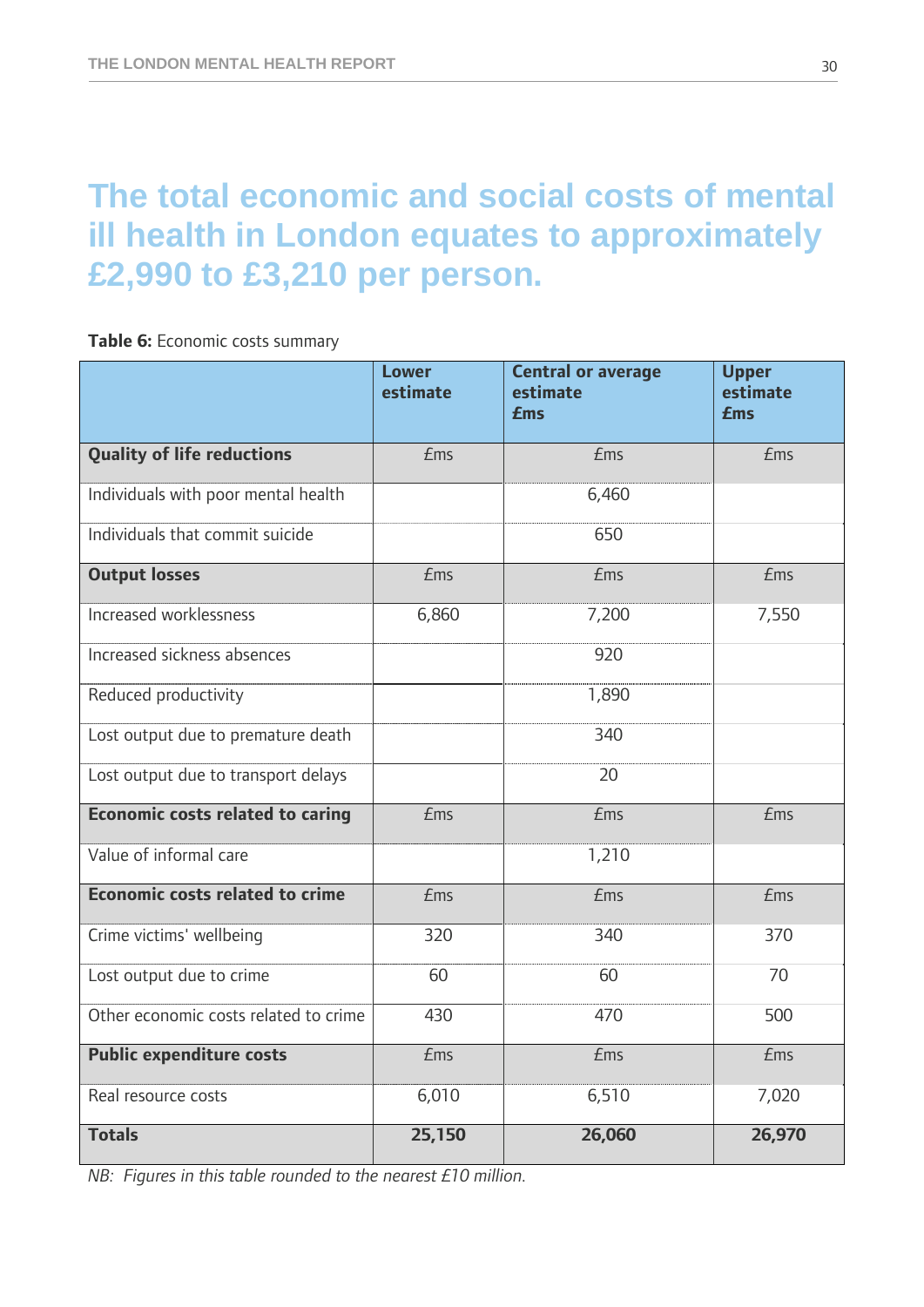#### Fiscal costs: public spending on treatments

This section looks at the fiscal costs of mental ill health in London. That is, it looks at the financial costs that accrue to the public sector from mental ill health.

#### **Public spending on mental health treatments**

Healthcare provision is generally classified through three tiers: primary care (the patient's first point of contact with the health system), secondary care (more specialised services into which patients are referred) and tertiary care (even more specialised services in which patients receive advanced treatments). A range of sources have been used to assess the costs of each type of care in London.

Turning first to mental disorder related primary care, LSE (2012) *How Mental Illness Loses Out in the NHS*<sup>69</sup> reports that 2010/11 spending in England on primary care was estimated at £3.1bn. Of this, £1.9bn was from GP consultations and £1.2bn was from prescriptions. If these figures are uprated (to take inflation since 2010/11 into account) and apportioned (to remove expenditure on non-London regions) the estimate of London's share of this spending is **£0.60bn.**

Looking next at secondary care and tertiary care, the 2011/12 National Survey of Investment in Mental Health<sup>70</sup> gives a detailed picture of spending on adults of working age (18-64) and those aged 65 and over. The regional figures within the report show that around **£1.43bn** of the £6.63bn total investment in working age adult mental health services in England, was spent in London.

Added to this is the spending on secondary and tertiary mental health services for those aged 65 and over. The 2011/12 National Survey of Investment in Mental Health reports that overall investment in England for this group was around £2.83bn of which London's share is about £0.37bn. This figure includes some spending on primary care however, which is not the case for the data on working age adults. After removing this, the estimated expenditure in London on secondary and tertiary care for those aged 65 and over amounts to around **£0.20bn** in 2011/12.

Secondary and tertiary care for children also needs to be included. LSE (2012) reports that around £0.8bn was spent on mental health related secondary and tertiary care services for children in England in 2010/11. Following the same process of uprating and apportioning as used above gives an estimate of spending in London at around **£0.16bn**.

LSE (2012) covers two additional areas of secondary and tertiary care - substance misuse treatments and care for organic mental disorders<sup>71</sup> (as well as other areas that fall outside the scope of the 2011/12 National Survey of Investment in Mental Health). Uprating and apportioning the figures for England-wide spending in 2010/11 gives estimates of **£0.21bn and £0.31bn** for each of these care areas respectively in London.

The estimates of spending in London on mental health treatment services are summarised in the table on the following page.

 $\overline{a}$ 

<sup>&</sup>lt;sup>69</sup> LSE, 2012. *How mental illness loses out in the NHS*. – http://cep.lse.ac.uk/pubs/download/special/cepsp26.pdf<br><sup>70</sup> Department of Health, 2013. Investment in mental health in 2011 to 2012. –

https://www.gov.uk/government/publications/investment-in-mental-health-in-2011-to-2012-working-age-adults-andolder-adults

 $71$  Decreased mental function as a result of a medical disease, other than a psychiatric illness.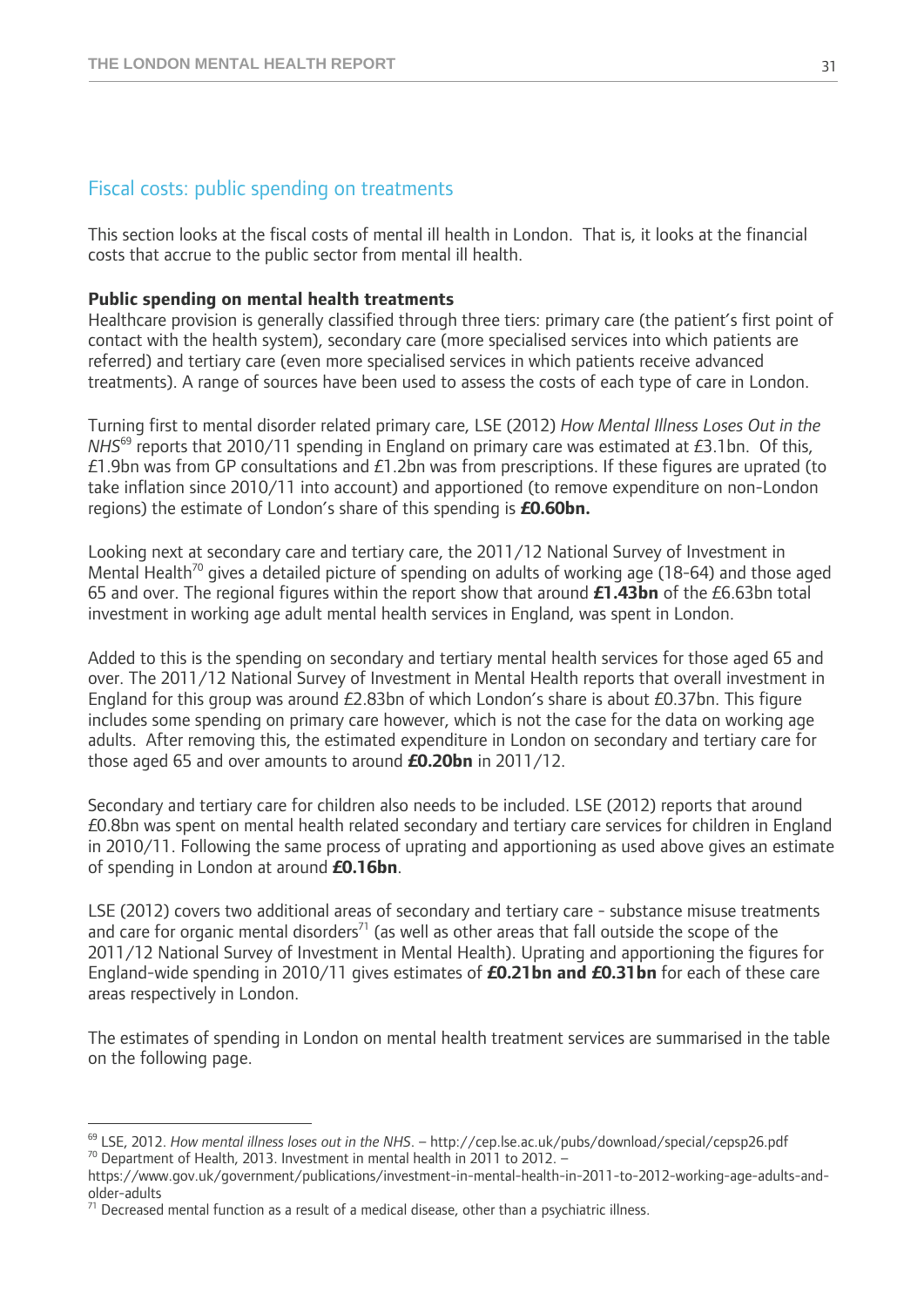|                                               | <b>Children</b> | <b>Working</b><br>age adults | <b>Individuals</b><br>aged 65+ | <b>Total</b> |
|-----------------------------------------------|-----------------|------------------------------|--------------------------------|--------------|
| <b>Primary care</b>                           | <b>£bns</b>     | <b>£bns</b>                  | <b>£bns</b>                    | <b>£bns</b>  |
| <b>GP</b> consultations                       | $-$             | $-$                          | $\frac{1}{2}$                  | 0.37         |
| Prescriptions                                 | --              | --                           | $-$                            | 0.23         |
| <b>Total</b>                                  | $-$             | $-$                          | $\qquad \qquad -$              | 0.60         |
| <b>Secondary and tertiary</b><br>care         | <b>£bns</b>     | <b>£bns</b>                  | <b>£bns</b>                    | <b>£bns</b>  |
| Secondary and tertiary<br>care                | 0.16            | 1.43                         | 0.20                           | 1.79         |
| Substance misuse                              | $-$             | $-$                          | $-$                            | 0.21         |
| Other (including organic<br>mental disorders) | $-$             | $\qquad \qquad -$            | $ -$                           | 0.31         |
| <b>Total</b>                                  | $-$             | $\qquad \qquad -$            | $-$                            | 2.31         |
| All types of care                             | <b>£bns</b>     | <b>£bns</b>                  | <b>£bns</b>                    | <b>£bns</b>  |
| <b>Total</b>                                  | --              | $- -$                        | $- -$                          | 2.92         |

|  |  |  | Table 7: Mental health related public treatment spending |
|--|--|--|----------------------------------------------------------|
|  |  |  |                                                          |

Sources: LSE and Department for Health

 $\overline{a}$ 

#### **Public spending on physical health treatments (for conditions caused or worsened by mental ill health)**

A further category of spending is physical healthcare relating to conditions that are either caused or worsened by mental ill health. LSE (2012) estimates the magnitude of this spending for England overall, reporting that increased treatment costs due to co-morbidity with mental ill health among those with long-term physical conditions amounted to between  $E8$ bn and  $E13$ bn<sup>72</sup> in 2010/11. The report estimates that another £3bn is spent treating patients with medically unexplained symptoms, much of which, it argues, represents untreated mental health problems.

Following a similar approach of uprating and apportioning these estimates suggests that spending in London on the increased treatment costs of long-term physical conditions due to co-morbidity with mental conditions is between £1.56bn and £2.53bn. Adding spending on medically unexplained symptoms of around £0.58bn provides a total estimate of between **£2.1bn and £3.12bn**.

 $72$  The £13bn figure is not included in the full report but is included in one of the underlying evidence reports.  $$ http://cep.lse.ac.uk/textonly/research/mentalhealth/PARSONAGE-NAYLOR-16-01-12.pdf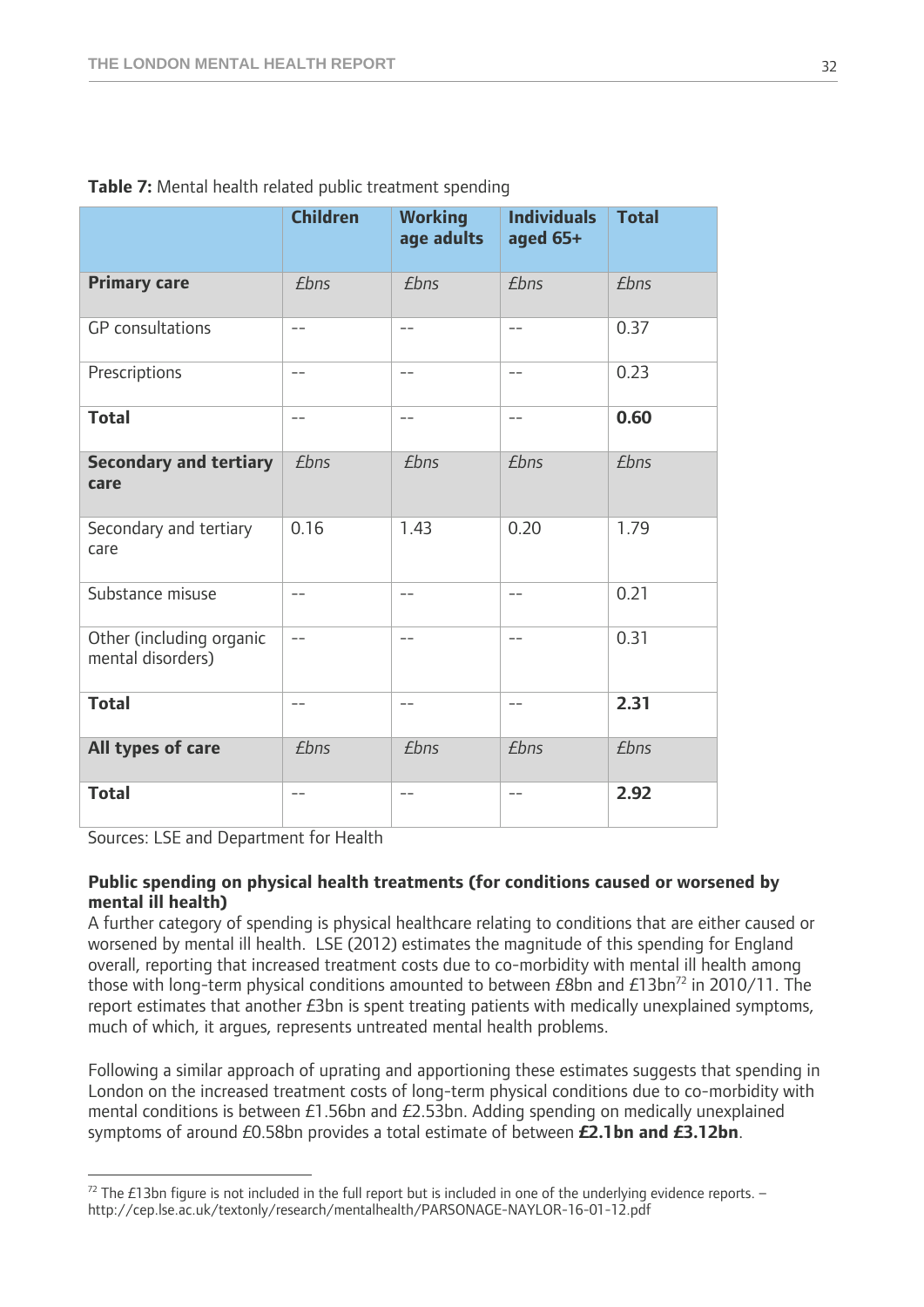## **For £8 spent treating a long-term condition, £1 is linked to a co-morbid mental health condition.73**

#### **Public spending on social care for sufferers of mental disorders**

Social care costs for mental disorder sufferers are estimated for the whole of England in 2010/11 in Parsonage and Naylor (2012)<sup>74</sup> at around £2.8bn. Using the same approach as above to apportion some of this to London and take inflation into account yields an estimate of the level of spending in London in 2011/12 of around **£0.55bn**.

#### Other public spending

#### **Spending on welfare benefits for sufferers of mental ill health**

There is some evidence of higher rates of benefits receipt among sufferers of mental ill health in London.

Analysis of the 2007 Adult Psychiatric Morbidity Survey<sup>75</sup> suggests that people with common mental health disorders claim benefits in proportions at least as high as those without these disorders, and in some benefit categories claim in much higher proportions. For example, 35% of survey respondents with common mental health disorders in London lived in households claiming housing benefit compared to just 14% of respondents without. The other types of benefits that Londoners with common mental health disorders appear to claim in greater proportions are child benefit, disability living allowance, income support and jobseeker's allowance.<sup>76</sup>

The fact that greater proportions of people with common mental health disorders receive benefits than those without does not mean, however, that mental ill health is the cause of the receipt of benefits. For this reason, the authors of this report have chosen a more conservative approach to estimating the amount spent on benefits as a result of mental ill health. This is done by focusing on disability living allowance<sup>77</sup>, incapacity benefit and employment support allowance, as receipt of these benefits are predicated on having some form of medical condition.

In 2011/12 a total of around £1.70bn was spent on disability living allowance for those with mental health problems. Based on the proportion of claimants who live in London, it is estimated that around **£0.20bn** went to recipients in the capital. Around 65,000 people claimed incapacity benefit in

 $\overline{a}$ <sup>73</sup> *'Long-term conditions and mental health: The cost of co-morbidities*.' The King's Fund and Centre for Mental Health 2012 – http://www.kingsfund.org.uk/sites/files/kf/field/field\_publication\_file/long-term-conditions-mental-healthcost-comorbidities-naylor-feb12.pdf

<sup>74</sup> Parsonage M and Naylor C, 2012. *Mental health and physical health: a comparative analysis of costs, quality of service and cost-effectiveness.* For LSE. –

http://cep.lse.ac.uk/textonly/research/mentalhealth/PARSONAGE-NAYLOR-16-01-12.pdf<br><sup>75</sup> HSCIC. Adult Psychiatric Morbidity Survey, 2007. – http://discover.ukdataservice.ac.uk/catalogue?sn=6379<br><sup>76</sup> The Survey is from 2007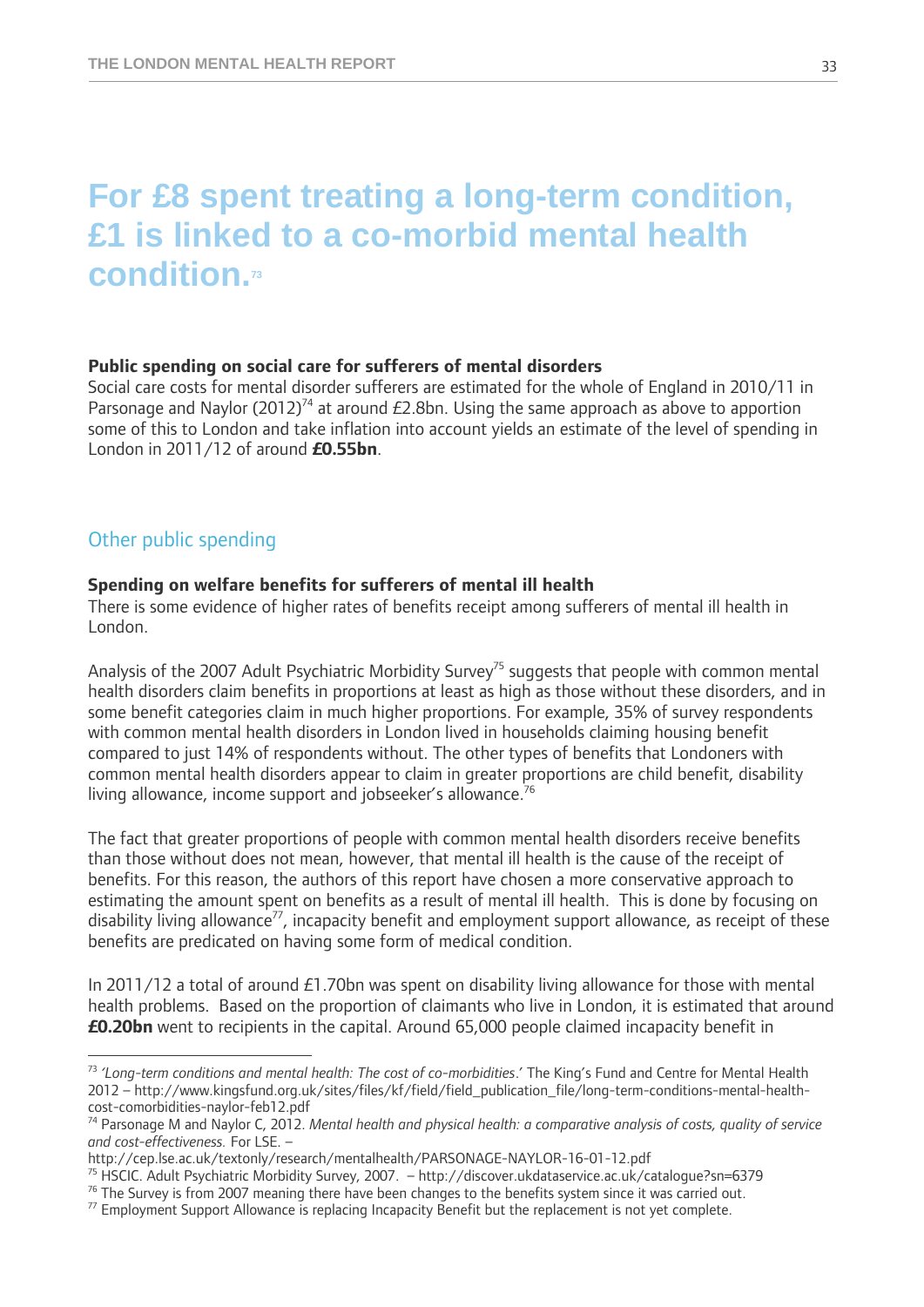November 2012 in London, and another 81,000 claimed employment support allowance. As the average weekly payment for claimants with a mental health condition is around £100 in London, the estimated total spending on these two related benefits is around **£0.76bn**.

#### **Education services spending**

Around one in ten children aged 5-15 in Britain has a conduct, hyperactivity or emotional disorder. Recent research<sup>78</sup> finds that there are huge costs to the public sector, particularly to the education system, associated with child psychiatric disorder. The research estimates that the additional health, social care and education costs associated with child psychiatric disorders totalled £1.47bn in 2008.

Focusing on the costs accruing to the education sector only, uprating the cost estimate for inflation and apportioning to London suggests the costs of child psychiatric disorders to London's education system are around **£0.2bn** a year.

#### **Criminal justice spending**

An estimated 20% (£0.7bn - £0.8bn) of the overall cost of crime in London comes from criminal justice spending. If around 30% of this is attributable to conduct disorder (see section 4.4) that amounts to around **£0.21bn to £0.24bn** of spending in London.

#### Fiscal costs: lost taxes

In addition to the output lost as a result of increased worklessness (outlined in section 4.2 above), there are also losses of taxation income. Assuming the average direct and indirect tax rates are both 18%<sup>79</sup>, then the estimated tax losses associated with worklessness related to mental ill health amount to around **£1.98bn or £2.17bn** using the two estimations of lost earnings presented earlier in the report.

#### Fiscal costs: totals

 $\overline{a}$ 

The fiscal cost components covered above are outlined in the table below. Clearly there are significant fiscal costs associated with mental ill health in London amounting to an estimated £8.95bn to £10.15bn. This is equivalent to around £1,100 to £1,200 for each of the 8.4m individuals in London. The size of the estimated fiscal cost represents between 3.2% and 3.6% of London's GVA.

 $78$  Snell T, Knapp M, Healey A, et al, 2013. Economic impact of childhood psychiatric disorder on public sector services in Britain: estimates from national survey data. Journal of Child Psychology and Psychiatry, 54(9). 977-98.<br><sup>79</sup> LSE for the Schizophrenia Commission, 2012. *Effective interventions in schizophrenia*. *The economic case*. –

*http://www.lse.ac.uk/LSEHealthAndSocialCare/pdf/LSE-economic-report-FINAL-12-Nov.pdf*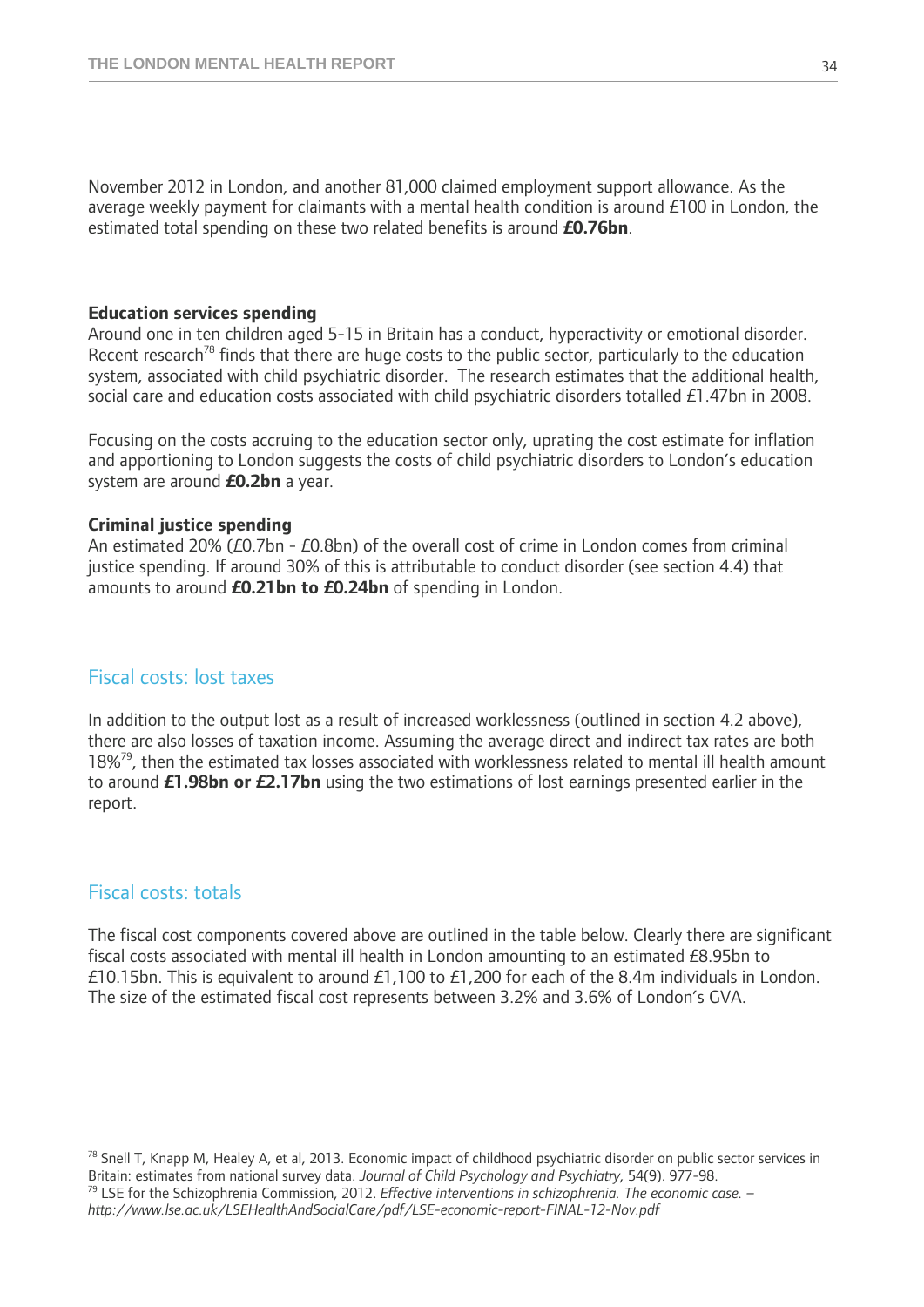# **The costs of child psychiatric disorders to London's education system are around £200 million a year.**

**Table 8:** Fiscal costs summary

|                                                  | <b>Lower</b><br>estimate<br><b>£ms</b> | <b>Central or</b><br>average<br>estimate<br><b>£ms</b> | <b>Upper</b><br>estimate<br><b>£ms</b> |
|--------------------------------------------------|----------------------------------------|--------------------------------------------------------|----------------------------------------|
| Public spending on mental health treatments      |                                        |                                                        |                                        |
| Primary care                                     |                                        | 600                                                    |                                        |
| Secondary and tertiary                           |                                        | 2,310                                                  |                                        |
| Physical health treatments                       | 2,140                                  | 2,630                                                  | 3,120                                  |
| Social care                                      |                                        | 550                                                    |                                        |
| <b>Spending on benefits</b>                      |                                        |                                                        |                                        |
| Disability living allowance                      |                                        | 200                                                    |                                        |
| Incapacity benefit/ employment support allowance |                                        | 760                                                    |                                        |
| <b>Education services</b>                        |                                        | 200                                                    |                                        |
| <b>Criminal justice spending</b>                 | 210                                    | 220                                                    | 240                                    |
| Lost taxes                                       | 1,980                                  | 2,070                                                  | 2,170                                  |
| <b>Totals</b>                                    | 8,950                                  | 9,550                                                  | 10,150                                 |

### **Conclusions**

This section of the report has aimed to estimate the total economic and social costs of mental ill health to London's society as a whole together with the fiscal costs – those financial costs falling to the public sector - associated with mental ill health in London. Both costs are considerable. The total economic and social costs of mental ill health in London range from £25bn to £27bn per year. Even if we look from the narrower viewpoint of the public sector, the costs falling to it from mental ill health in London are considerable at between £9bn to £10bn per year.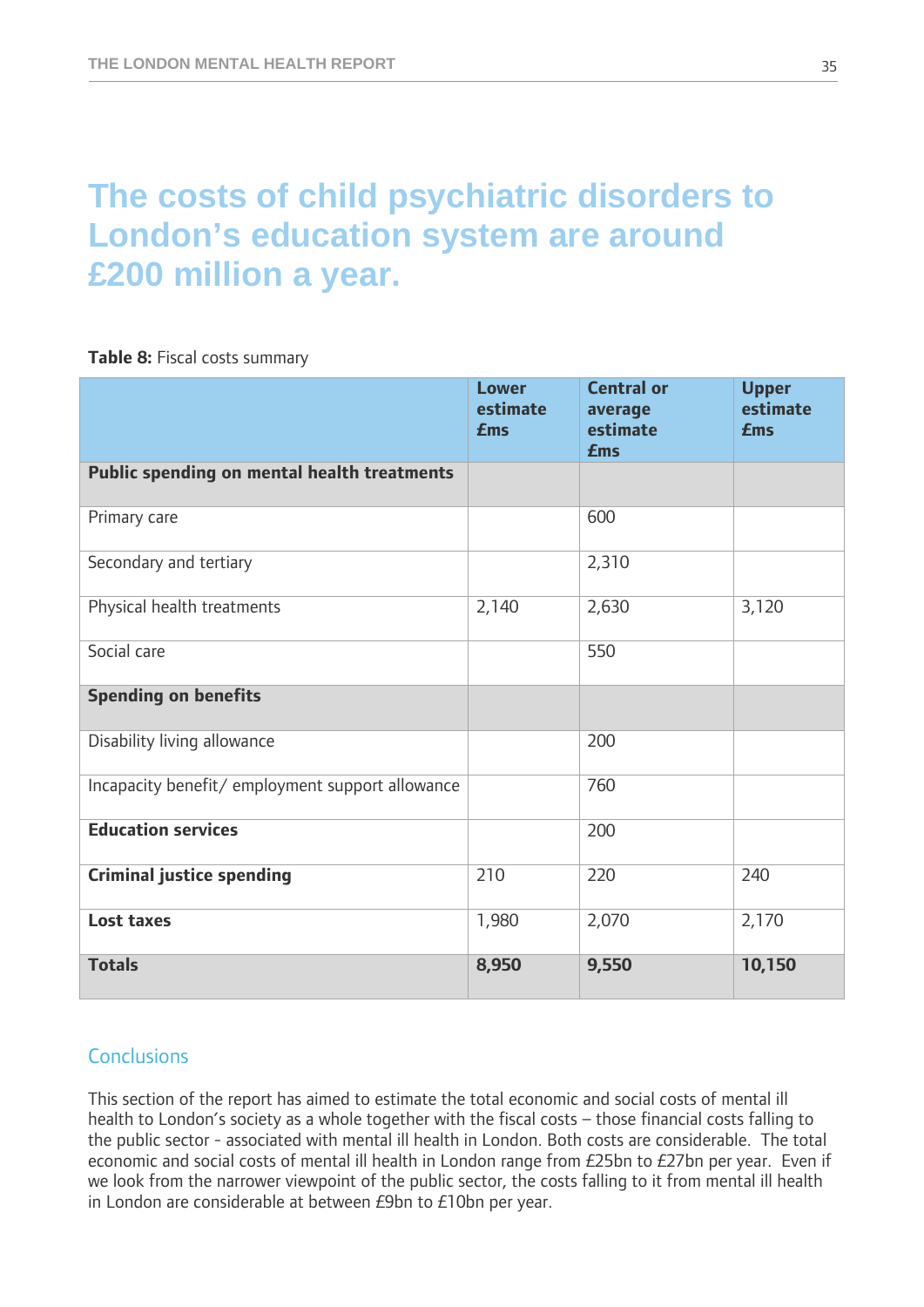## **The public sector costs of mental ill health in London are between £9 billion and £10 billion per year.**

The economic and social costs estimate clearly comes with a great deal of uncertainty, but should serve to indicate the magnitude of the welfare loss that poor mental health imposes on London each year. As Table 6 shows the most significant parts of this overall cost are the lost output associated with higher rates of worklessness among individuals with common mental disorders, the quality of life losses experienced by individuals in poor mental health and the real resource costs from public spending on mental ill health.

The estimated fiscal cost should also be viewed with caution, but again highlights the extent to which mental ill health affects public expenditure and tax income in the capital. Within the fiscal cost, spending on treatments is the largest component, but lost tax income associated with higher rates of worklessness among individuals with common mental disorders also represents an important element.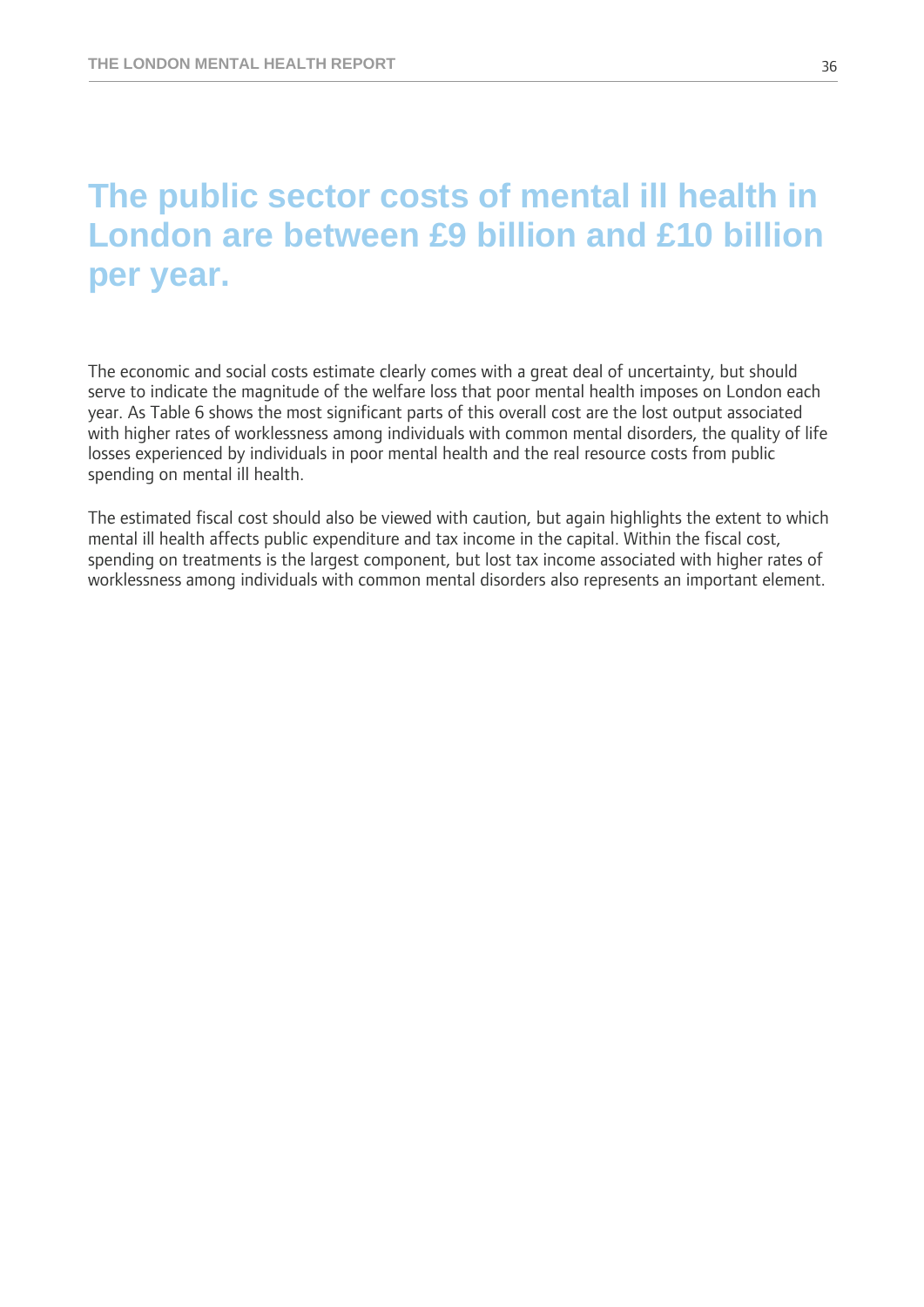# **A PPENDICES**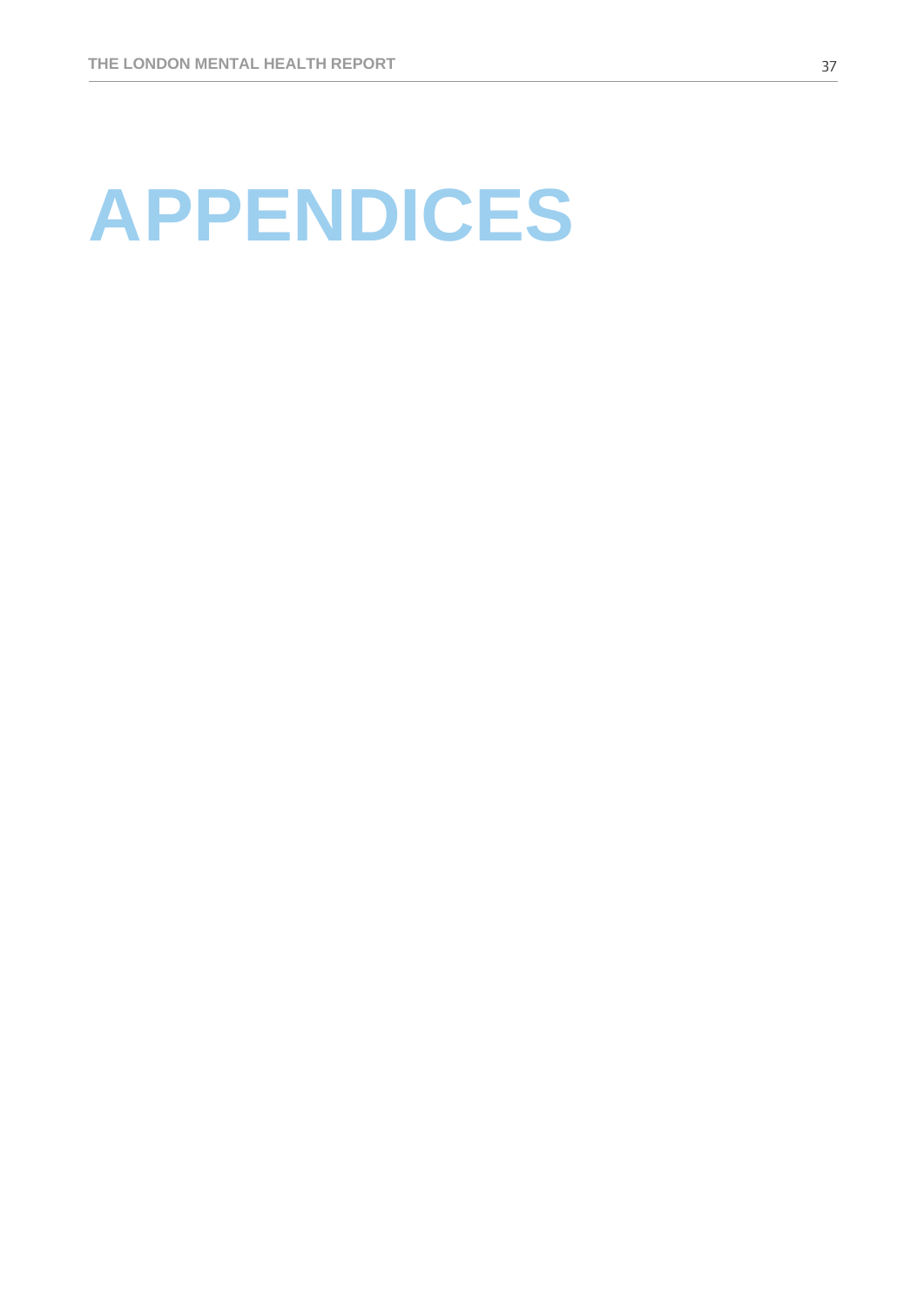# **Appendix 1:** Glossary of clinical terms

**Common mental disorders** are conditions that impair a person's happiness or ability to function but do not affect their insight or cognition. This category of illness is found in both young people and adults and includes such conditions as anxiety, depression, obsessive-compulsive disorder, and posttraumatic stress disorder. There is considerable variation in the severity of common mental health disorders.

**Conduct disorder** is a prolonged set of behaviours characterised by a persistent disregard for the basic rights of others or age-appropriate societal norms. Symptoms of conduct disorder include aggression and bullying, deception and theft. It occurs in both genders but is more common in boys.

**Dementia** is an overall term that describes a wide range of symptoms associated with a decline in memory or other thinking skills severe enough to reduce a person's ability to perform everyday activities. Alzheimer's disease is the most well-known form of dementia and accounts for 60-80% of cases.

**Eating disorders** include anorexia and bulimia and are characterised by a persistent preoccupation with food and weight that is severe enough to affect behaviour and physical health.

**Personality disorders** are sets of persistent and pervasive characteristics that greatly affect an individual's personality. People with personality disorders may have difficulty maintaining relationships or may be prone to aggressive or risky behaviour.

**Perinatal mental disorders** are mental health issues that arise during pregnancy and the first postpartum year. They include both mental health problems that arise during or soon after pregnancy, such as anxiety and depression in the weeks following birth, and those that were present before the pregnancy, such as schizophrenia which may become worse or recur during or pregnancy and the postpartum period.

**Severe and enduring mental disorders** affect a person's thinking and perception of reality via symptoms such as hallucinations, delusions and disorganised thinking. Common conditions in this cluster include schizophrenia and bipolar disorder. People with severe and enduring mental disorders may display very overt and severe symptoms or may have a remitting/relapsing condition.

Severe and enduring mental disorders are often the least understood, and consequently most feared, of mental disorders. For instance, it is often thought that someone experiencing a severe and enduring mental disorder is dangerous when in fact a person with such illness is more likely to be a victim of violence than a perpetrator.

**Self-harm** describes a wide range of actions that people do to deliberately harm themselves without intending to end their lives. It includes such behaviours as cutting and burning, and it is largely done in such a way as not to be discovered by other people.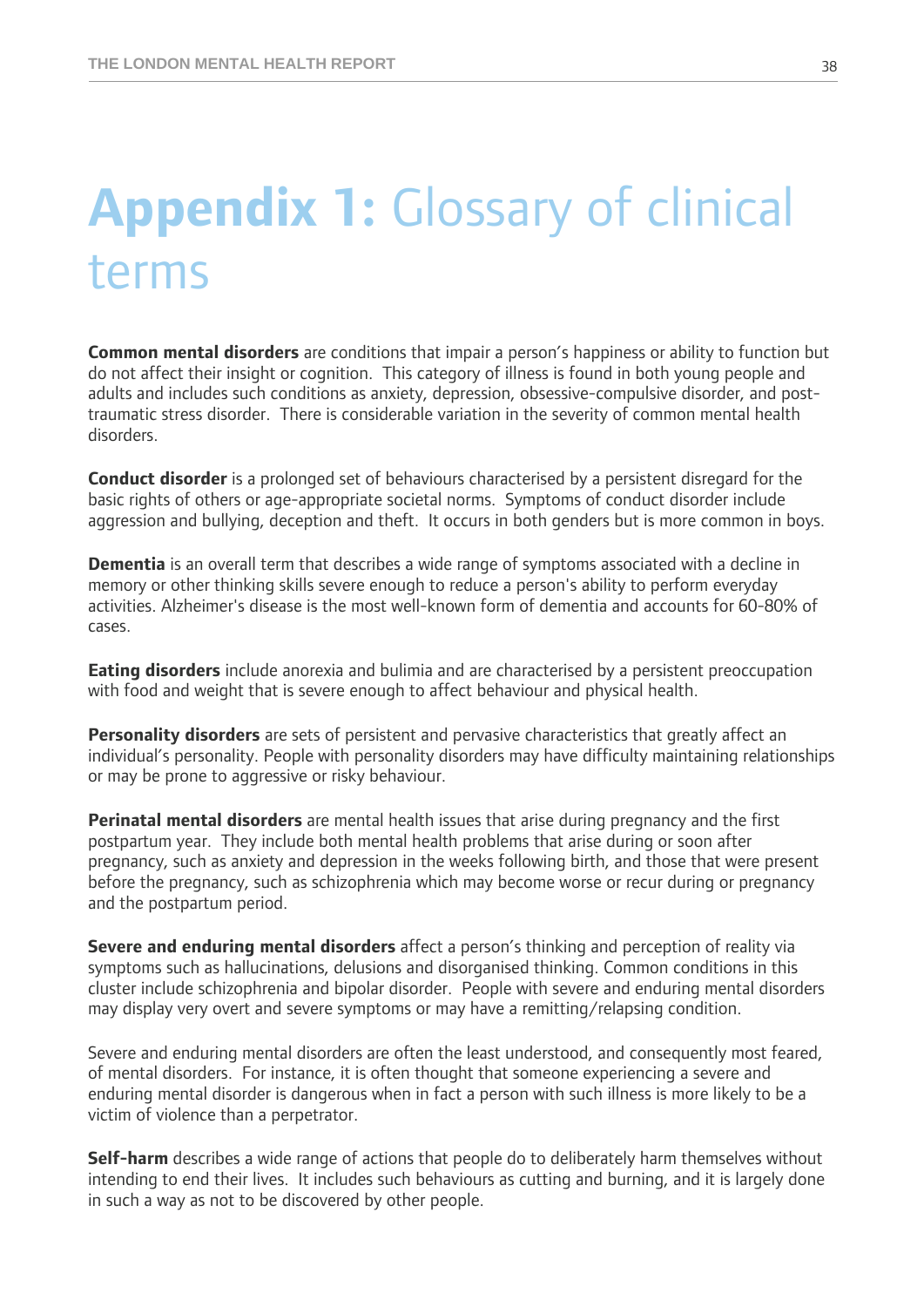# **Appendix 2:** Bibliography

| <b>Authors</b>                                                                   | Year | <b>Title</b>                                                                                                             | <b>Publisher</b>                                   |
|----------------------------------------------------------------------------------|------|--------------------------------------------------------------------------------------------------------------------------|----------------------------------------------------|
| Andrew, A    Knapp, M   <br>McCrone, P    Parsonage, M   <br>Trachtenberg, M     | 2012 | <b>Effective Interventions in Schizophrenia:</b><br><b>The Economic Case</b>                                             | The Personal Social Services<br>Research Unit, LSE |
| Brand, S    Price, R                                                             | 2000 | <b>The Economic and Social Costs of Crime</b>                                                                            | Home Office                                        |
| Carers UK                                                                        | 2013 | The State of Caring 2013                                                                                                 | Carers UK                                          |
| CBI & Pfizer                                                                     | 2013 | Fit for Purpose: Absence and workplace<br>health survey 2013                                                             | <b>CBI</b>                                         |
| Centre for Economic<br>Performance                                               | 2012 | How Mental Illness Loses Out in the NHS                                                                                  | Centre for Economic<br>Performance, LSE            |
| Chakraborty, A    et al                                                          | 2011 | Mental health of the non-heterosexual<br>population of England                                                           | British Journal of Psychiatry                      |
| Coles, B    Godfrey, C   <br>Keung, A    Parrott, S   <br>Bradshaw, J            | 2010 | <b>Estimating the life-time cost of NEET: 16-</b><br>18 year olds not in education employment<br>or training             | <b>Audit Commission</b>                            |
| Cornaglia, F    Crivellaro, E   <br>McNally, S                                   | 2012 | <b>Mental Health and Education Decisions</b>                                                                             | CEE (Centre for the<br>Economics of Education)     |
| Department for Education                                                         | 2012 | The impact of pupil behaviour and<br>wellbeing on educational outcomes.                                                  | Department for Education                           |
| Department for Transport                                                         | 2011 | The Accidents Sub-Objective: TAG Unit<br>3.4.1                                                                           | Department for Transport                           |
| Department for Transport                                                         | 2012 | TAG Unit 3.5.6 Values of time and vehicle<br>operating costs                                                             | Department for Transport                           |
| Fazel, S.    Lichtenstein, P.   <br>Grann, M.    Goodwin, G.   <br>Langstrom, N. | 2010 | <b>Bipolar disorder and violent crime</b>                                                                                | Arch Gen Psychiatry (67:9)                         |
| Fujiwara, D                                                                      | 2013 | A General Method for Valuing Non-<br><b>Market Goods Using Wellbeing Data:</b><br><b>Three-Stage Wellbeing Valuation</b> | Centre for Economic<br>Performance, LSE            |
| Glover, D    Henderson, J                                                        | 2010 | <b>Quantifying Health Impacts of</b><br><b>Government Policies</b>                                                       | Department of Health                               |
| <b>Greater London Authority</b>                                                  | 2012 | Appendix 3 - Written Answers from the<br><b>Mayor</b>                                                                    | Greater London Authority                           |
| <b>Greater London Authority</b>                                                  | 2012 | <b>GLA Population Projections 2012 Round,</b><br><b>SHLAA, Borough SYA</b>                                               | <b>Greater London Authority</b>                    |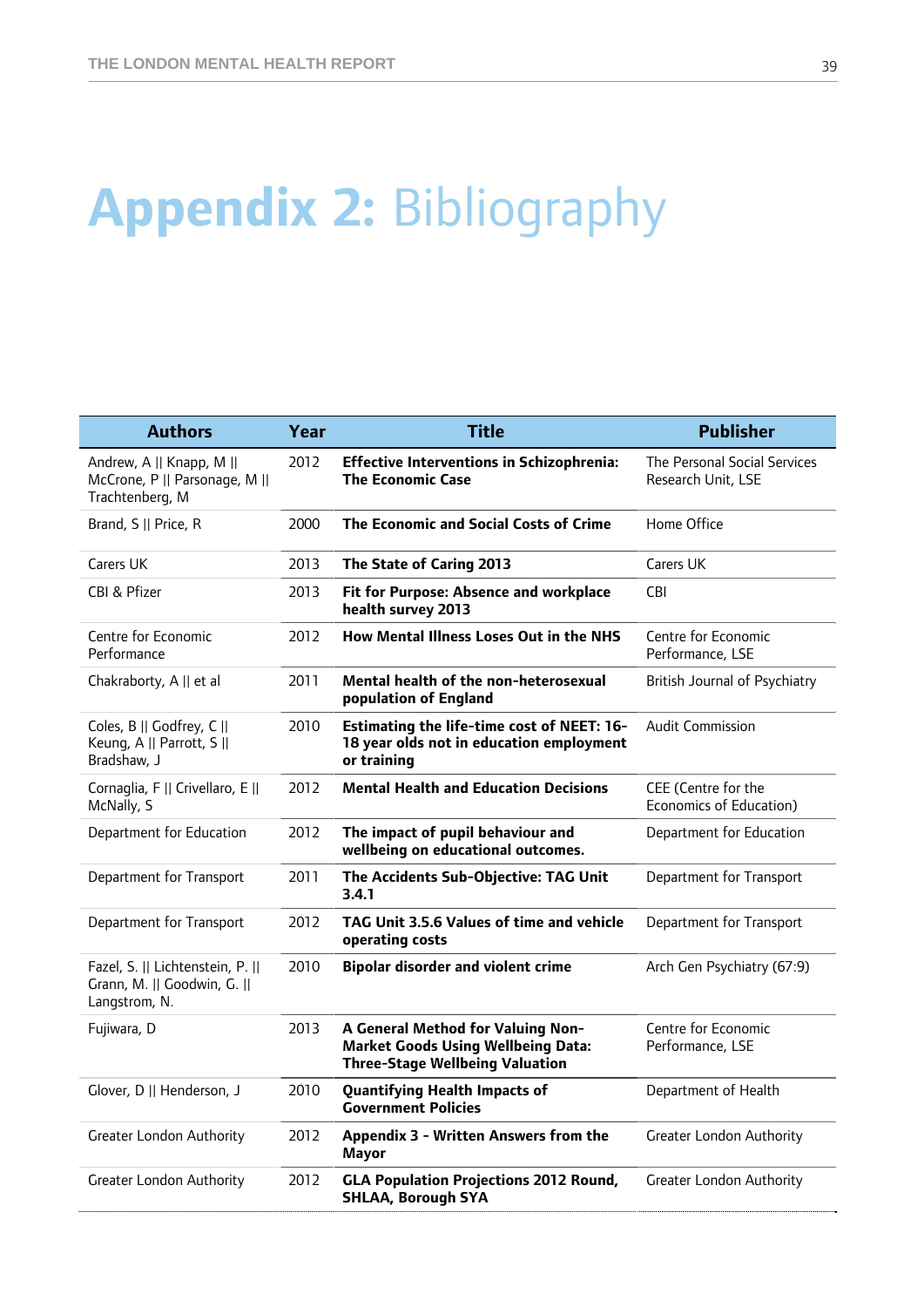| Green    McGinnity    Meltzer<br>   Ford    Goodman                                                                                         | 2005 | <b>Mental Health of Children</b><br>and Young People in<br><b>Great Britain, 2004</b>                                                               | <b>Office for National Statistics</b>                      |
|---------------------------------------------------------------------------------------------------------------------------------------------|------|-----------------------------------------------------------------------------------------------------------------------------------------------------|------------------------------------------------------------|
| Gutman    Vorhaus                                                                                                                           | 2012 | The Impact of Pupil Behaviour and<br><b>Wellbeing on Educational Outcomes</b>                                                                       | University of London                                       |
| <b>Health and Social Care</b><br>Information Centre                                                                                         | 2012 | <b>Quality and Outcomes Framework - 2011-</b><br>12                                                                                                 | Health and Social Care<br>Information Centre               |
| Home Office                                                                                                                                 | 2011 | Revisions made to the multipliers and unit<br>costs of crime used in the Integrated<br><b>Offender Management Value for Money</b><br><b>Toolkit</b> | Home Office                                                |
| Hughes, K    Bellis, MA   <br>Jones, L   Wood, S    Bates, G<br>   Eckley, L    McCoy, E   <br>Mikton, C    Shakespeare, T   <br>Officer, A | 2012 | Prevalence and risk of violence against<br>adults with disabilities: a systematic<br>review and meta-analysis of observational<br>studies           | The Lancet                                                 |
| Jacoby, R    Oppenheimer, C                                                                                                                 | 2002 | <b>Psychiatry in the Elderly</b>                                                                                                                    | <b>Oxford University Press</b>                             |
| Johnston, D    Schurer, S   <br>Shields, M                                                                                                  | 2011 | <b>Evidence on the Long Shadow of Poor</b><br><b>Mental Health Across Three Generations</b>                                                         | IZA (Institute for the Study<br>of Labor)                  |
| Joint Commissioning Panel<br>for Mental Health                                                                                              | 2013 | <b>Guidance for Commissioners of Dementia</b><br><b>Services</b>                                                                                    | Joint Commissioning Panel<br>for Mental Health             |
| Joint Commissioning Panel<br>for Mental Health                                                                                              | 2013 | <b>Guidance for Commissioners of Older</b><br><b>People's Mental Health Services</b>                                                                | Joint Commissioning Panel<br>for Mental Health             |
| Joint Commissioning Panel<br>for Mental Health                                                                                              | 2012 | <b>Guidance for Commissioners of Perinatal</b><br><b>Mental Health Services</b>                                                                     | Joint Commissioning Panel<br>for Mental Health             |
| King, $M \parallel et$ al                                                                                                                   | 2008 | A systematic review of mental disorder,<br>suicide and deliberate self-harm in<br>lesbian, gay and bisexual people                                  | <b>BMC Psychiatry</b>                                      |
| Kirkbride, JB    Barker, D   <br>Cowden, F    et al                                                                                         | 2008 | Psychoses, ethnicity and socioeconomic<br>status                                                                                                    | British Journal of Psychiatry                              |
| McCrone, P    Dhanasiri, S   <br>Patel, A    Knapp, M   <br>Lawton-Smith, S                                                                 | 2008 | <b>Paying the Price</b>                                                                                                                             | King's Fund                                                |
| McManus, S    Meltzer, H   <br>Brugha, T   et al                                                                                            | 2009 | <b>Adult Psychiatric Morbidity Survey, 2007</b>                                                                                                     | <b>Health and Social Care</b><br><b>Information Centre</b> |
| Meltzer, H    Corbin, T   <br>Goodman, R    Ford, T                                                                                         | 2003 | The mental health of young people<br>looked after by local authorities in<br><b>England</b>                                                         | <b>Office of National Statistics</b>                       |
| Mental Health Foundation                                                                                                                    | 2006 | Truth Hurts. Report of the National<br>Inquiry into Self-harm among Young<br>People                                                                 | Mental Health Foundation                                   |
| Mental Health Strategies                                                                                                                    | 2012 | 2011/12 National Survey of Investment in<br><b>Adult Mental Health Services</b>                                                                     | Department of Health                                       |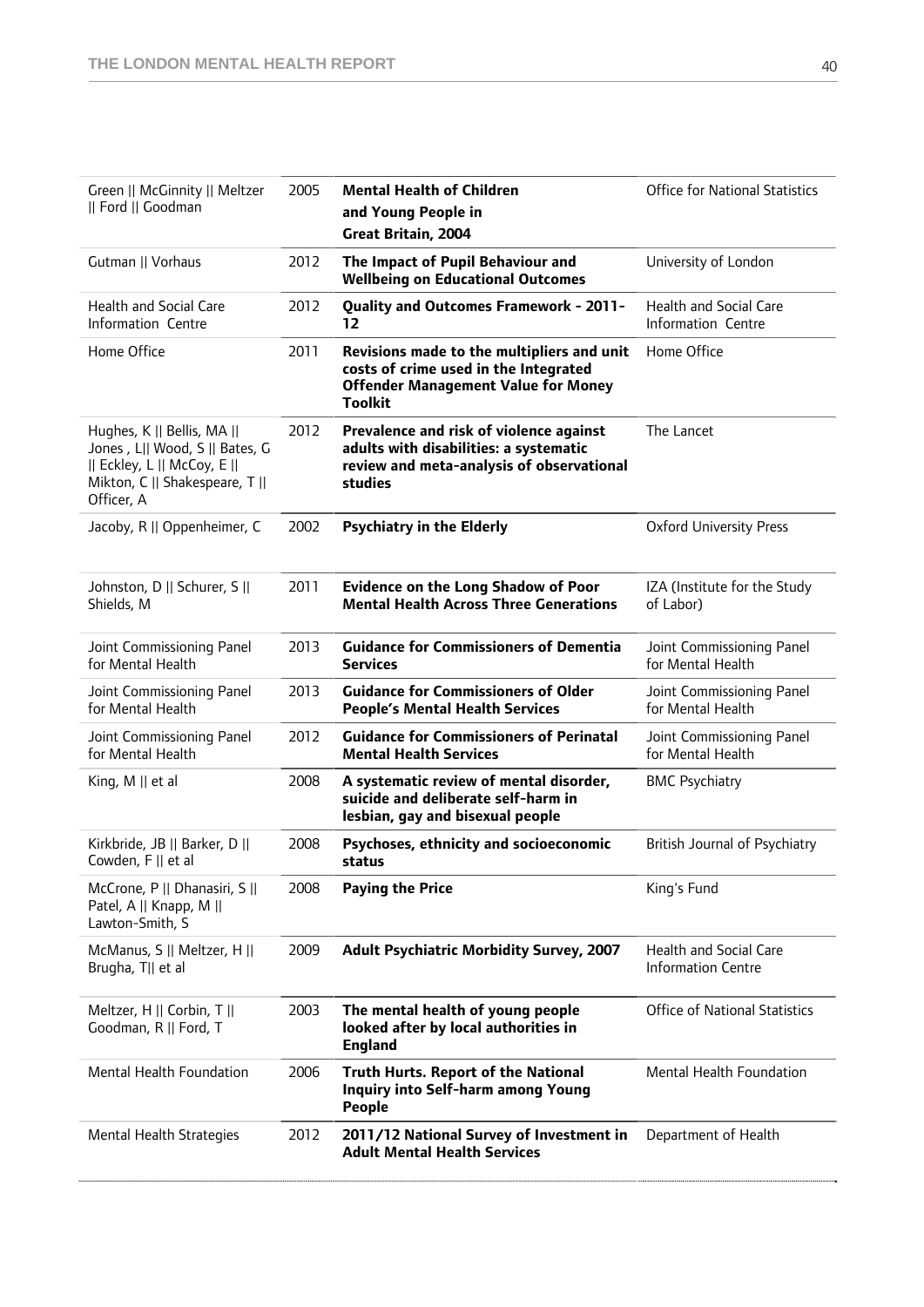| Mental Health Strategies                                                          | 2013 | 2011/12 National Survey of Investment in<br><b>Mental Health Services for Older People</b>                                                          | Department of Health                                    |
|-----------------------------------------------------------------------------------|------|-----------------------------------------------------------------------------------------------------------------------------------------------------|---------------------------------------------------------|
| <b>NERA Economic Consulting</b>                                                   | 2011 | Updating the VPF and VPIs: Phase 1: Final<br>Report                                                                                                 | Department for Transport                                |
| Naylor, C    Parsonage, M   <br>McDaid, D    Knapp, M   <br>Fossey, M    Galea, A | 2012 | Long-term conditions and mental health:<br>The cost of co-morbidities                                                                               | The King's Fund and Centre<br>for Mental Health         |
| <b>Office for National Statistics</b>                                             | 2013 | <b>Births by Area of Usual Residence of</b><br>Mother, England and Wales, 2012                                                                      | <b>Office for National Statistics</b>                   |
| <b>Office for National Statistics</b>                                             | 2001 | <b>Psychiatric Morbidity among Adults</b><br><b>Living in Private Households</b>                                                                    | <b>Office for National Statistics</b>                   |
| <b>Office for National Statistics</b>                                             | 2013 | Suicides in the United Kingdom, 2011                                                                                                                | <b>Office for National Statistics</b>                   |
| <b>Oxford Economic Forecasting</b>                                                | 2005 | Time is Money: The Economic Effects of<br><b>Transport Delays in Central London</b>                                                                 | <b>Greater London Authority</b>                         |
| Parsonage, M    Naylor, C                                                         | 2012 | Mental health and physical health: a<br>comparative analysis of costs, quality of<br>service and cost-effectiveness                                 | Centre for Economic<br>Performance, LSE                 |
| Royal College of Psychiatrists                                                    | 2011 | Parents as Patients: supporting the needs<br>of patients who are parents and their<br>children                                                      | Royal College of Psychiatrists                          |
| Snell T    Knapp M    Healey A<br>$  $ et al                                      | 2013 | <b>Economic impact of childhood psychiatric</b><br>disorder on public sector services in<br><b>Britain: estimates from national survey</b><br>data. | Journal of Child Psychology<br>and Psychiatry           |
| TaxPayers' Alliance                                                               | 2008 | The Cost of Crime in London                                                                                                                         | TaxPayers' Alliance                                     |
| The Information Centre for<br><b>Health and Social Care</b>                       | 2010 | Survey of Carers in Households 2009/10                                                                                                              | The Health and Social Care<br><b>Information Centre</b> |
| The Sainsbury Centre for<br><b>Mental Health</b>                                  | 2003 | The Economic and Social Costs of Mental<br><b>Illness</b>                                                                                           | The Sainsbury Centre for<br>Mental Health               |
| The Sainsbury Centre for<br>Mental Health                                         | 2007 | Mental Health at Work: Developing the<br><b>Business Case</b>                                                                                       | The Sainsbury Centre for<br>Mental Health               |
| The Sainsbury Centre for<br>Mental Health                                         | 2009 | The chance of a lifetime: preventing early<br>conduct problems and reducing crime                                                                   | The Sainsbury Centre for<br>Mental Health               |
| Transport for London                                                              | 2013 | Performance Report Period 1 2013/14                                                                                                                 | Transport for London                                    |
| Transport for London                                                              | 2013 | Performance Report Period 13 2012/13                                                                                                                | Transport for London                                    |
| Van Dorn, R.    Volavka, J.   <br>Johnson, N.                                     | 2011 | Mental disorder and violence: is there a<br>relationship beyond substance use?                                                                      | Social psychiatry and<br>psychiatric epidemiology       |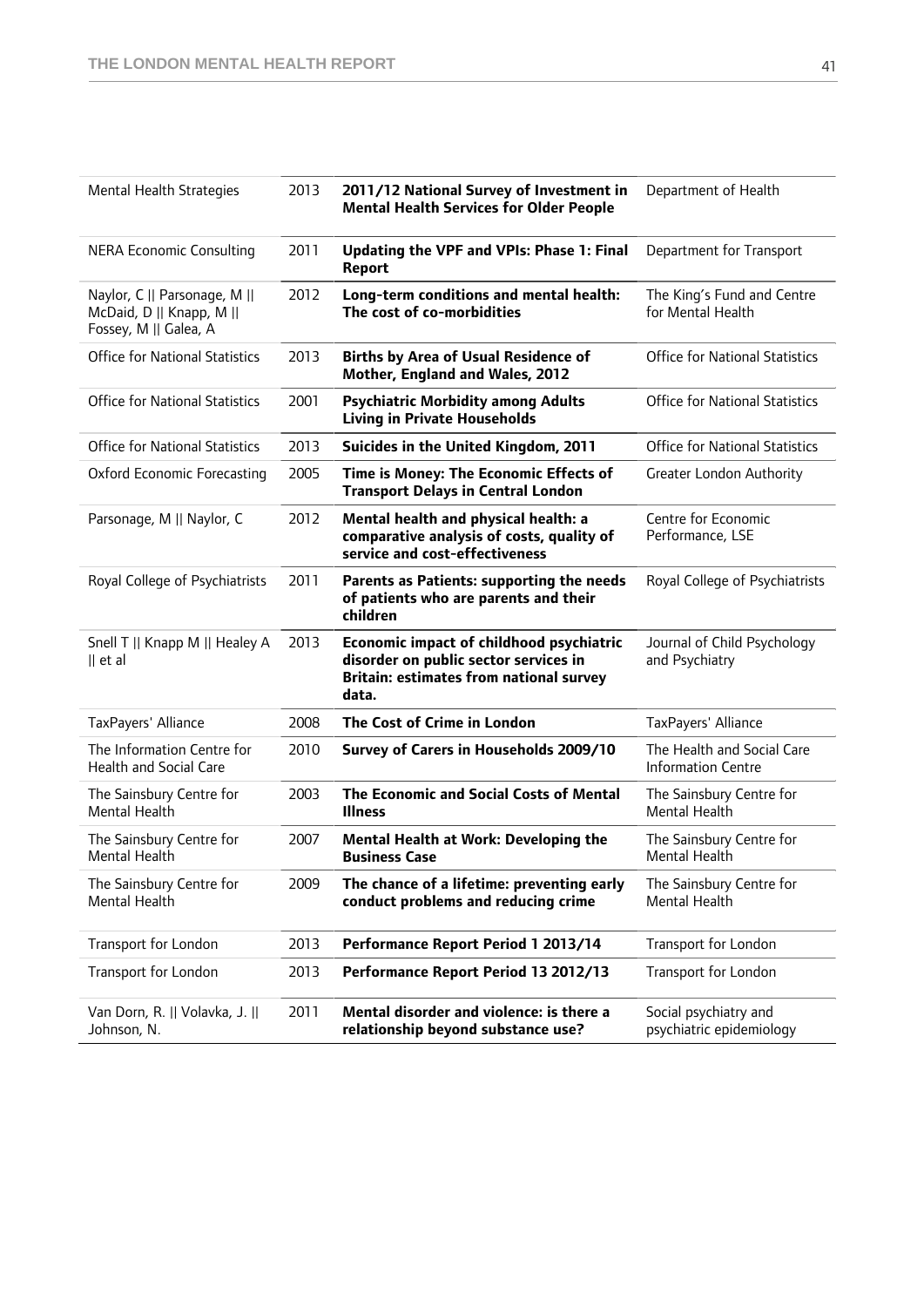#### **Data Disclaimers**

This report includes some data from the UK Data Archive. Readers should note that the original data creators, depositors or copyright holders, the funders of the data collections (if different) and the UK Data Archive bear no responsibility for their further analysis or interpretation.

The datasets used were:

NatCen Social Research and University College London. Department of Epidemiology and Public Health, Health Survey for England, 2011 [computer file]. Colchester, Essex: UK Data Archive [distributor], April 2013. SN: 7260 , http://dx.doi.org/10.5255/UKDA-SN-7260-1 National Centre for Social Research and University of Leicester, Adult Psychiatric Morbidity Survey, 2007 [computer file]. 3rd Edition. Colchester, Essex: UK Data Archive [distributor], January 2011. SN: 6379 , http://dx.doi.org/10.5255/UKDA-SN-6379-1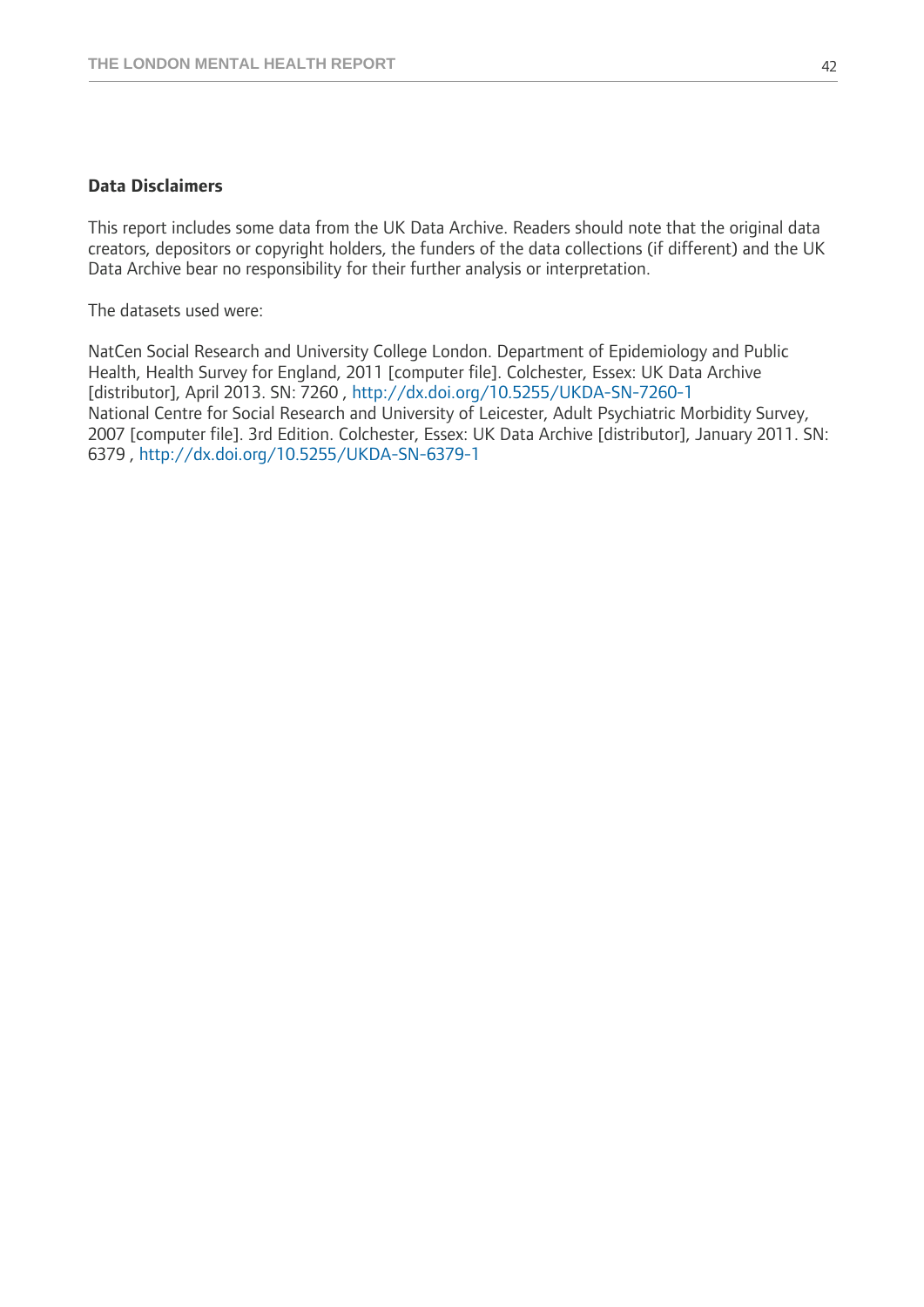# **Appendix 3:** Economic methodology

#### **Economic costs: direct reductions in quality of life**

People with poor mental health

- $-$  The 2011 Health Survey for England<sup>80</sup> includes a set of questions from the EuroQol 5D 3L survey. This means it is possible to calculate respondents' health states and convert these health states into QALY index values. The conversion was done using an index calculator from the Economics Network<sup>81</sup>. The UK values based on time trade off questions were used.
- Health states for those with (those reporting a value of 2 or 3 equivalent to moderate or extreme problems) and without anxiety/ depression were calculated and compared. As were happiness levels and the number of other problems on the Euroqol 5D measure.
- The estimate of lost wellbeing is made by calculating the health states and QALY index values of those with some anxiety or depression and then calculating the health states of these same individuals if they did not have their anxiety or depression problems. For example, someone with extreme anxiety or depression but no other problems has a health state of 11113. If they did not have any anxiety problems their health state would be 11111, which elicits a QALY index value 0.59 QALYs higher (1.00 against 0.41).
- This procedure was carried out for every London respondent aged 16 or over in the health survey who had at least moderate anxiety and depression. The average difference in QALY states with and without depression and anxiety problems was 0.13.
- The Health Survey for England was also used to estimate the prevalence of depression/ anxiety in London. This equates to around 1.07m individuals based on the GLA 2012 population projections (SHLAA).
- Given the estimated QALY loss is around 0.13, the total QALY loss in one year for all of those affected is an estimated 0.14m QALYs.
- These QALYs are valued using the human cost element of the Department for Transport figure for the value of a prevented fatality (as output losses are covered elsewhere in the report). The lifetime human cost element is  $£1.04$ m (in 2009 prices) and so is around  $£1.11$ m in 2012 prices after an uplift factor of 1.07 based on the GDP deflator is applied.
- Following the approach in DH (2010) $^{82}$  this lifetime cost is divided by the average QALY loss from a road traffic fatality (26.7 QALYs) to estimate the human cost element of a quality adjusted life-year. This cost is around £42,000. Applying this cost to the total estimate of QALYs lost due to anxiety and depression gives a total cost of around £5.75bn for adults.

 $\overline{a}$ 

<sup>80</sup> http://discover.ukdataservice.ac.uk/catalogue/?sn=7260&type=Data%20catalogue

<sup>81</sup> http://www.economicsnetwork.ac.uk/health/EQ\_5D\_index\_calculator.xls

<sup>82</sup> https://www.gov.uk/government/uploads/system/uploads/attachment\_data/file/216003/dh\_120108.pdf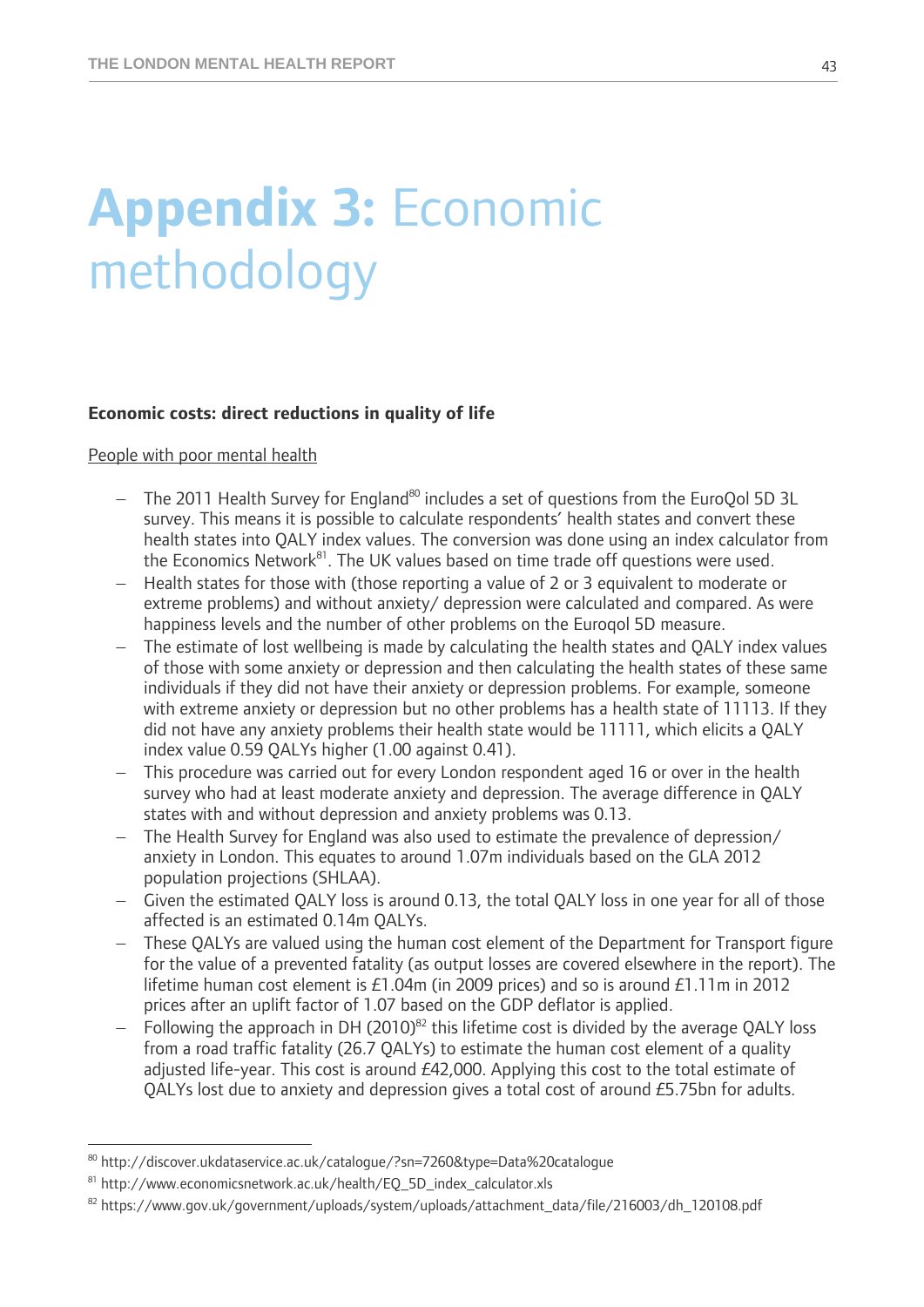- Increasing this for quality of life reductions in children is done by using a prevalence rate of 8%, half the rate in adults. The QALY loss was still taken as 0.13 and 2012 population projections (SHLAA) data was again used to extrapolate up to population level.

One of the key caveats with this part of the analysis is that the Health Survey for England does not include people in prisons or in mental institutions. This means the proportion of the London population with anxiety or depression problems is likely to be larger than the survey suggests. These individuals will, however, be included within the census figures used to extrapolate the proportions to numbers of people. Another concern which is explained in more detail at the end of this appendixis the appropriateness of the QALY valuation which is based on DfT analysis.

#### People who commit suicide

- $-$  The ONS provide data<sup>83</sup> on the number of suicides of people aged 15 and over by region which show that 583 people committed suicide in London in 2011.
- $-$  The Department for Transport provides estimates<sup>84</sup> of the value of prevented road traffic fatalities in terms of the lost output (around £0.55m in 2009 prices), human costs (around £1.04m in 2009 prices) and medical/ ambulance costs avoided (around £940 in 2009 prices).
- The human costs associated with a fatality are uprated to 2012 prices giving a figure of around £1.11m. This is then multiplied by the number of suicides to give the estimate of related human costs losses.

A key limitation of this analysis is that it is not possible to know conclusively whether mental disorder was a factor in all of the suicides in London.

#### **Economic costs: lost output**

#### Increased worklessness

- The estimate of the number of QALYs lost is the same as used in the preceding section.
- The valuation of the QALY loss however, uses the output component rather than the human value component of the DfT and DH based QALY valuation. This value is around £22,000 per OALY in 2012 prices and means the estimated output loss is  $E3.53$ bn based on 15.8%<sup>85</sup> of the 5.6m working age adults in London (Census 2011 figures) experiencing some form of anxiety or depression, and therefore an estimated average QALY loss of 0.13.
- The 2007 Adult Psychiatric Morbidity Survey results for London respondents were analysed for the alternative valuation of increased worklessness. This involved calculating the proportions of respondents aged 16 to 64 with and without a neurotic disorder that had done paid work in the week of the survey, with these proportions being estimated as 48% and 68% respectively. This difference in employment rates was then applied to the estimated number of individuals aged 16 to 64 in London with a neurotic disorder. This number stands at around 900,000 and was calculated using the same survey. If 68% of this group were in paid work then only 280,000 would not be working but as it is estimated that just 48% of this group are in paid work around 460,000 are not. This means the increased rates of worklessness seen in sufferers

 $\overline{a}$ 83 http://www.ons.gov.uk/ons/publications/re-reference-tables.html?edition=tcm%3A77-288089

<sup>84</sup> http://www.dft.gov.uk/webtag/documents/archive/1208/unit3.4.1.pdf

 $85$  This is the proportion of those aged 16 and over that reported having moderate or extreme anxiety or depression in the 2011 Health Survey for England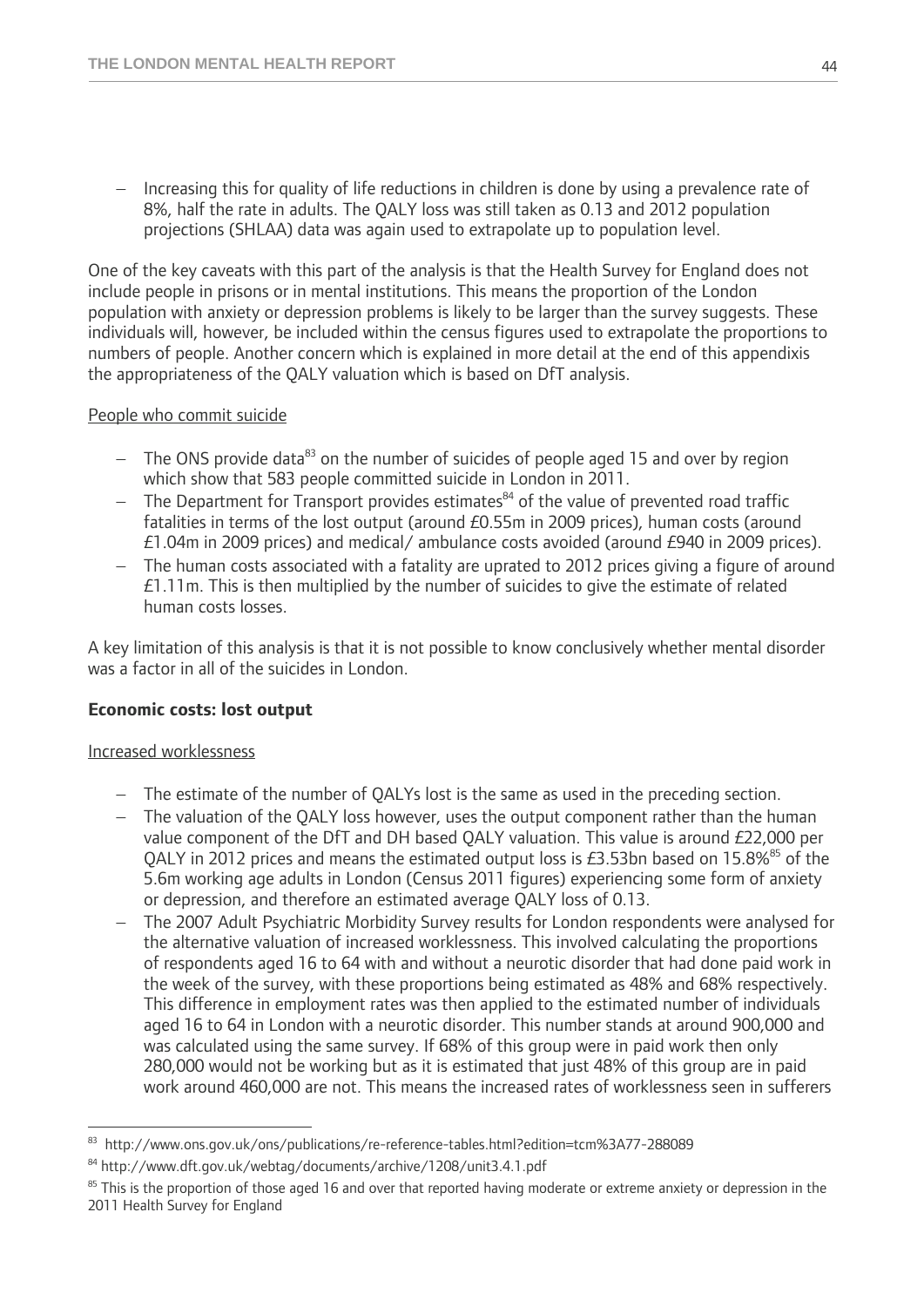of neurotic disorders are associated with an estimated extra 180,000 Londoners being out of work.

- $-$  Given that the median wage in London is around £30,000 (according to ONS ASHE) an estimate of lost earnings can be arrived at by multiplying the wage by the additional people out of work. Doing this gives an estimate of the lost earnings of around £5.49bn. These lost earnings are increased to reflect non-wage elements of labour cost which are assumed to be 25% of the wage.
- The final estimate uses figures from Kings Fund  $(2008)^{86}$  which are uprated using GDP deflators to 2012 prices (the uplift factor used is 1.13). The resulting figure is then increased by 25% to add in non-wage labour costs.
- The figures are then apportioned assuming 20% of the lost output relates to London. The 20% figure comes from estimates of the number of neurotic individuals of working age in each region (with estimates based on the Adult Psychiatric Morbidity Survey and the census). These estimated numbers are then weighted by median wages in each region and the proportion of this weighted total that is in London is 20%.

The main issue with this estimate is that no causation has been established; higher levels of worklessness among the sufferers of common mental disorders may not be a result of these disorders. It is also a limitation that the estimates are in part based in the 2007 Adult Psychiatric Morbidity Survey, however there was not a more recent version of this survey available to use at the time of writing. It would also be reasonable to question whether the median wage is the appropriate wage rate to use for this group.

#### Increased sickness absences

- The 2013 CBI Absence and Workplace Survey<sup>87</sup> reports that the average number of absence days per worker is around 5.3 per year in the UK.
- HSE analysis of the labour force survey suggests that in Great Britain, 38% of absences due to illness or injury are a result of stress, anxiety or depression. If this proportion is applied to the average number of days taken off, then an estimated 2.03 days (using the CBI figure) per year are taken off due to these causes.
- HSE analysis of the LFS suggests that the number of FTE workers in London is around 3.3m suggesting that around 6.6m or 0.9m days are lost per year from stress, anxiety or depression related absences.
- ASHE reports that the median wage in London is around £30,000. Given that there are 261 workdays per year, 8 public holidays and statutory leave of 20 days per year a full time worker will work an estimated 233 days per year. This means the median wage cost per actual day worked in London is around £130. If 'on-costs' (such as pension contributions) equivalent to 25% are added to this then the cost from the employer's perspective of a day's work from a median worker is around £160.
- Multiplying this daily labour cost by the number of days lost gives an overall cost of around £1.08bn.
- The alternative estimate using the wage at the  $40<sup>th</sup>$  percentile (around £26,000) follows the same approach as above.

 $\overline{a}$ 86 http://www.kingsfund.org.uk/sites/files/kf/Paying-the-Price-the-cost-of-mental-health-care-England-2026- McCrone-Dhanasiri-Patel-Knapp-Lawton-Smith-Kings-Fund-May-2008\_0.pdf

 $87$  http://www.cbi.org.uk/media/2150120/cbi-pfizer\_absence\_\_\_workplace\_health\_2013.pdf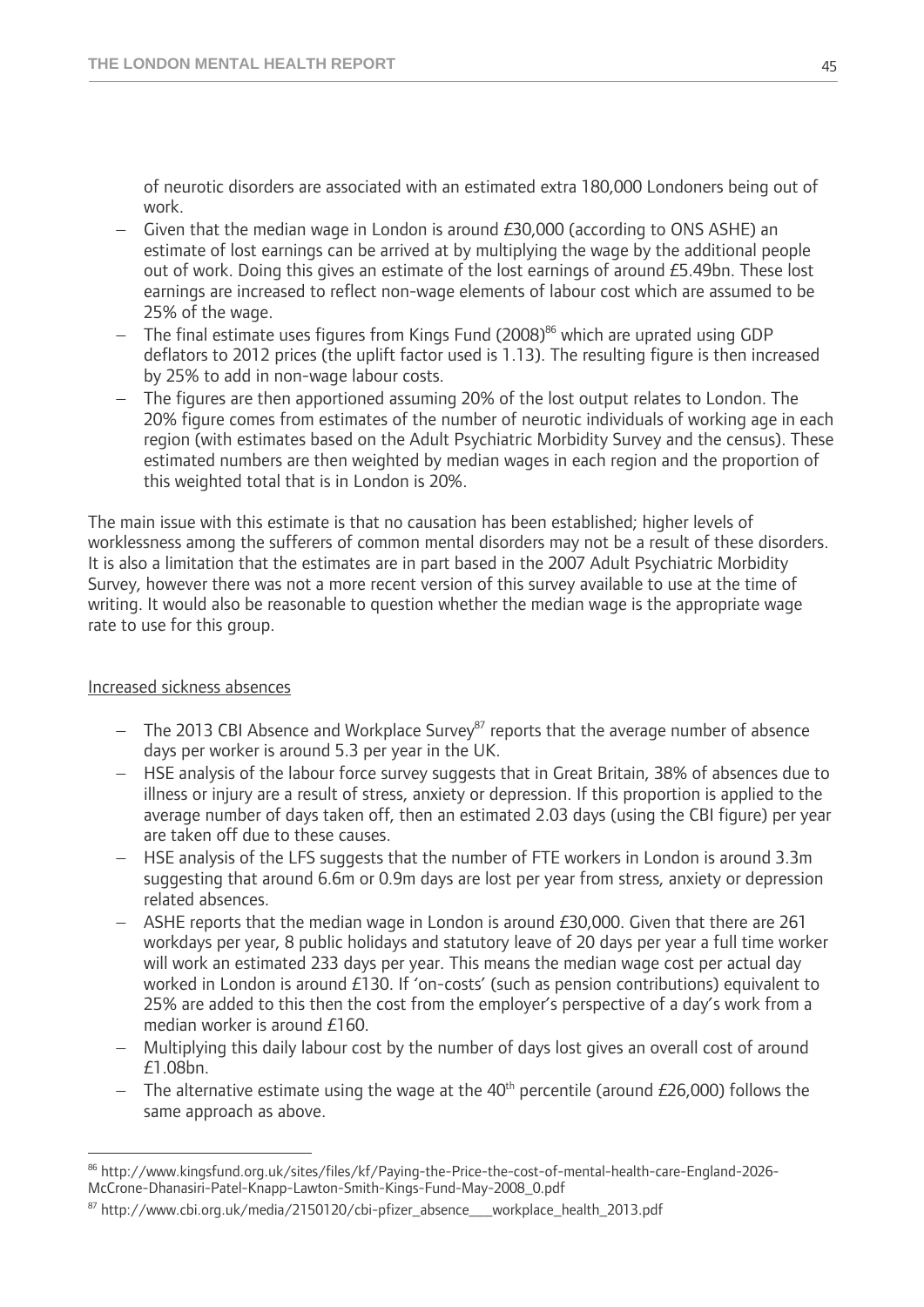#### Reduced productivity

- The estimate of days lost due to mental health related absences is multiplied by a factor of 1.5 to give the estimated number of days lost due to presenteeism. This is the same approach as used in The Sainsbury Centre for Mental Health (2007) Mental Health at Work<sup>88</sup>.
- The estimates of days lost to presenteeism are then valued using the same approach as the days lost to sickness absences.
- $-$  The alternative estimate using the wage at the 60<sup>th</sup> percentile (around £36,000) follows the same approach as above.

The ratio of 1.5 which has been used is clearly somewhat arbitrary but use is supported by some evidence cited in The Sainsbury Centre for Mental Health (2007).

#### Lost output due to premature death

- $-$  The ONS provide data<sup>89</sup> on the number of suicides of people aged 15 and over by region which show that 583 people committed suicide in London in 2011.
- $-$  The Department for Transport provides estimates<sup>90</sup> of the value of prevented road traffic fatalities in terms of the lost output (around £0.55m in 2009 prices), human costs (around £1.04m in 2009 prices) and medical/ ambulance costs avoided (around £940 in 2009 prices).
- The cost of lost output associated with a fatality is uprated to 2012 prices giving a figure of around £0.58m. This is then multiplied by the number of suicides to give the estimate of related output losses.

A key limitation of this analysis is that it is not possible to know conclusively whether mental disorder was a factor in all of the suicides in London.

#### Transport delays

 $\overline{a}$ 

- $-$  A written answer to a Mayoral question<sup>91</sup> provides data on the number of fatal and non-fatal suicide attempts on the Underground, Docklands Light Railway and London Overground. These data put the total number of attempts at 55 in 2011/12.
- $-$  Transport for London publishes monthly performance reports<sup>92</sup>, some of which report the number of customer hours lost due to 'person under train' incidents. The most recent three of these events caused losses of 40,000, 27,000 and 47,000 customer hours respectively. The average of these losses, 38,000 customer hours was used in calculations, multiplying it by the 55 incidents, giving an estimate of the total number of lost customer hours at around 2m.

<sup>88</sup> http://www.centreformentalhealth.org.uk/pdfs/mental\_health\_at\_work.pdf

<sup>&</sup>lt;sup>89</sup> http://www.ons.gov.uk/ons/publications/re-reference-tables.html?edition=tcm%3A77-288089 <br><sup>90</sup> http://www.dft.gov.uk/webtag/documents/archive/1208/unit3.4.1.pdf

<sup>91</sup> http://www.london.gov.uk/moderngov/documents/b6917/Minutes - Appendix 3 - Written answers from the Mayor -Appendices A-I Wednesday 04-Jul-2012 10.00.pdf?T=9

<sup>92</sup> http://www.tfl.gov.uk/corporate/modesoftransport/londonunderground/1592.aspx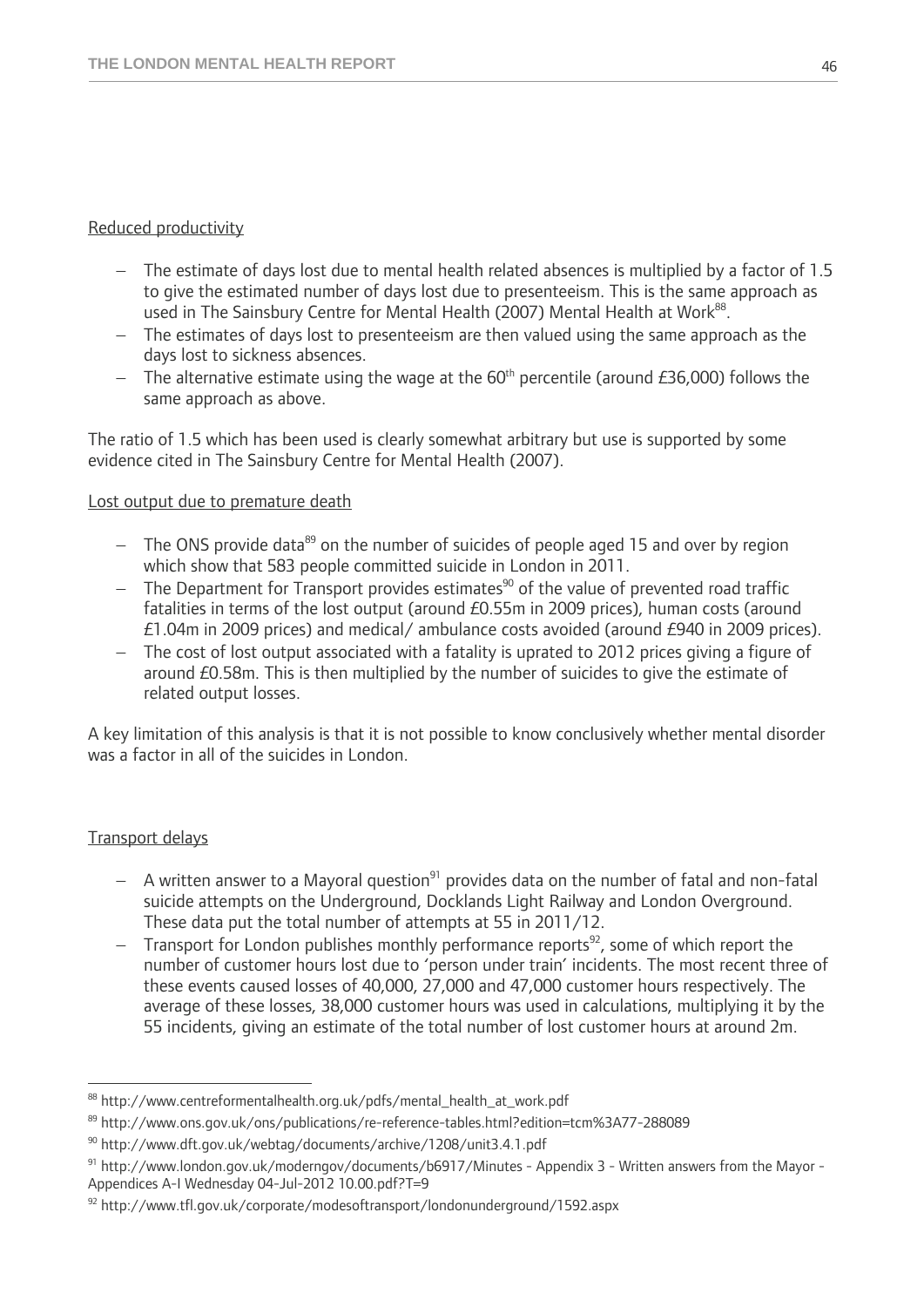- These hours are divided into working, commuting and other (e.g. leisure) time using results from Oxford Economic Forecasting (2005)<sup>93</sup> which suggest 4% of trips on the underground are business trips, 41% are commuting and the remaining 55% are for other purposes.
- $\overline{a}$  Department for Transport figures<sup>94</sup> value an hour of working time for an underground user at £45.90 (in 2010 prices) while an hour of time during commuting and other purpose trips is valued at £6.46 and £5.71 (in 2010 prices) respectively. If these values are uprated (using a factor of 1.04 based on GDP deflators) and weighted using the trip purpose data above, then the weighted value of an hour of time for underground customers is £7.88. This means the value of the estimated number of customer hours lost due to suicide attempt related transport delays is around £16.5m.

Using a sample of just three 'person under train' incidents to estimate the number of lost customer hours decreases the reliability of this estimate. It is also noted that the evidence on journey purpose used in this estimate is quite old.

#### **Economic costs: caring**

#### Value of informal care

- $-$  The 2009/10 Carers in Household Survey<sup>95</sup> reports that 10% of London adults are informal carers. 2012 population projections (SHLAA) put the number of adults in London at 6.7m and therefore the estimated number of carers is around 670,000.
- The same survey reports that for around 13% of carers, the main person they care for needs this care due to a mental health problem. This suggests around 88,000 of the London carers are providing care due to mental health problems.
- The survey reports the distribution in the number of hours of care provided and from this data it is possible to estimate the average number of caring hours provided per week. This is done by multiplying the proportions for each category by the mid-point of that category (e.g. 4.5 hours is the figure used for those in the range 0 to 9 hours).
- The estimated average number of hours per week are grossed up to an annual basis and multiplied by the estimated number of care givers.
- The total number of care hours are then valued using the median wage for care workers and home carers in London ( $E$ 8.21 taken from ASHE<sup>96</sup>).

A limitation of this estimate is that some of the figures used are not London specific such as the proportion of carers that care for people due to a mental health problem. The estimate of average caring hours is also necessarily imprecise.

#### **Economic costs: crime**

#### Crime victims' wellbeing

 $-$  The Home Office provides estimates<sup>97</sup> of the average cost of crime for a range of crime types. Their analysis covers security expenditure, insurance administration, property stolen and

 $\overline{a}$ 93 http://www.london.gov.uk/mayor/economic\_unit/docs/time\_is\_money.pdf

<sup>94</sup> http://www.dft.gov.uk/webtag/documents/expert/pdf/u3\_5\_6-vot-op-cost-120723.pdf

<sup>95</sup> http://www.esds.ac.uk/doc/6768/mrdoc/pdf/6768\_survey\_of\_carers\_in\_households\_2009\_10\_england.pdf

<sup>96</sup> http://www.ons.gov.uk/ons/rel/ashe/annual-survey-of-hours-and-earnings/2012-provisional-results/index.html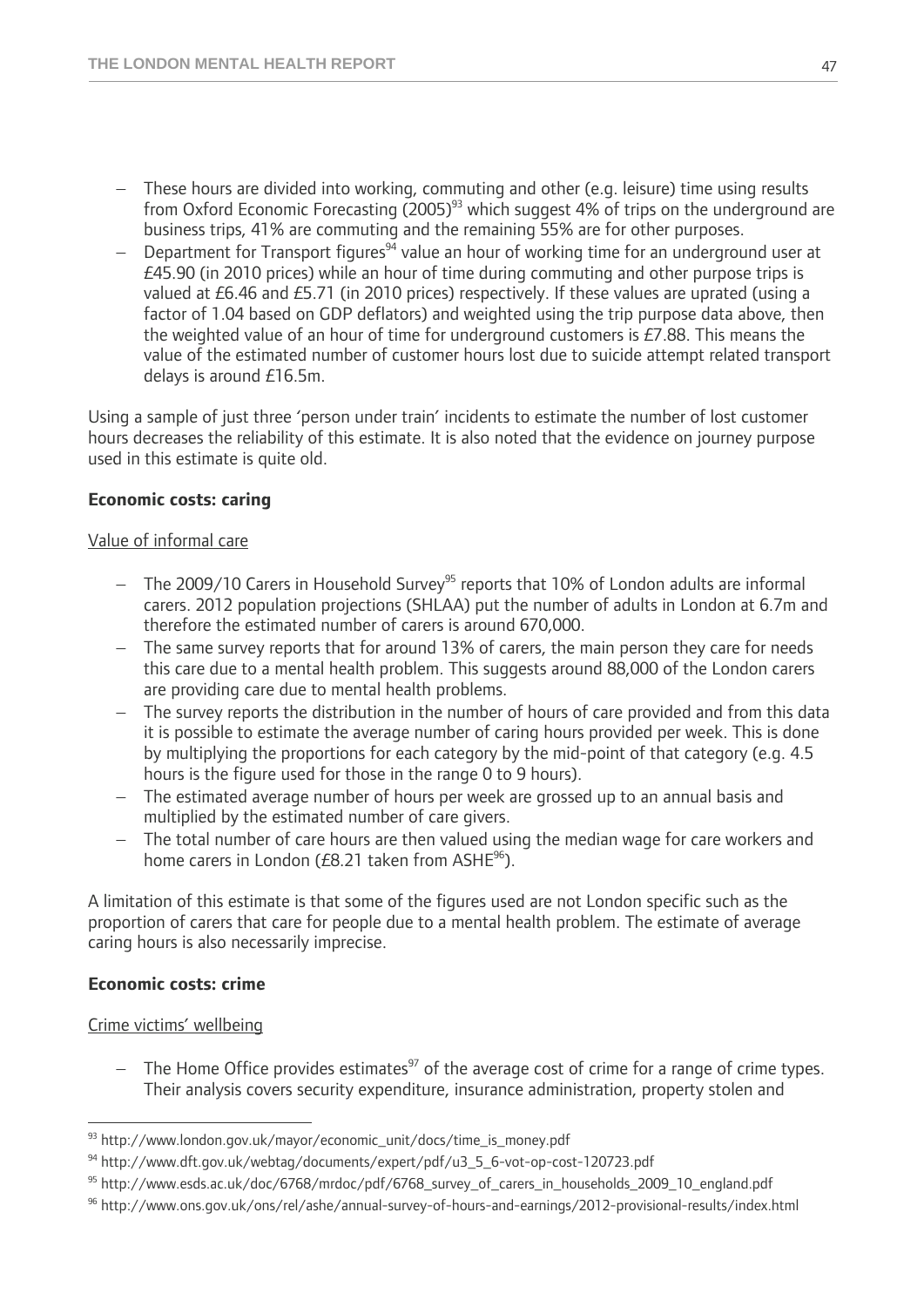damaged, emotional and physical impact on victims, lost output, victim services, health services and criminal justice costs.

- The costs have been uprated to 2012 prices using a factor of 1.04 (based on the GDP deflator).
- $-$  The ONS provides data on crimes of different types by police force area<sup>98</sup>. The crime types used by the ONS and Home Office do not exactly match so the following mapping has been carried out:

| <b>ONS</b>                           | <b>Home Office</b>                    |
|--------------------------------------|---------------------------------------|
| <b>Action fraud</b>                  | Not available                         |
| All other theft offences             | Theft - not vehicle                   |
| Bicycle theft                        | Theft - not vehicle                   |
| Criminal damage and arson            | Average of criminal damage (personal) |
|                                      | and criminal damage (commercial)      |
| Domestic burglary                    | Burglary in a dwelling                |
| Drug offences                        | Not available                         |
| Fraud offences                       | Not available                         |
| Homicide                             | Homicide                              |
| Miscellaneous crimes against society | Not available                         |
| Non-domestic burglary                | Burglary not in a dwelling            |
| Possession of weapons offences       | Not available                         |
| Public order offences                | Not available                         |
| Robbery                              | Average of robbery - personal and     |
|                                      | robbery - commercial                  |
| Sexual offences                      | Sexual offences                       |
| Shoplifting                          | Shoplifting                           |
| Theft from the person                | Theft - not vehicle                   |
| Vehicle offences                     | Not available                         |
| Violence with injury                 | Average of serious wounding and other |
|                                      | wounding                              |
| Violence without injury              | Common assault                        |

- This allows the cost of around 560,000 London crimes to be estimated with around 250,000 falling within the categories that do not have a clear equivalent in the Home Office analysis. These 560,000 crimes represent a cost of around £2.76bn, roughly £4,900 per crime. Using this £4,900 figure to value the remaining 250,000 crimes gives a total estimate of around £4.0bn.
- The Taxpayers' Alliance figure is taken from its recent report<sup>99</sup> and uprated using a factor of 1.15 which is based on the GDP deflator.
- This overall cost estimate is split between the different cost components using Home Office figures<sup>100</sup> for the grand total cost of crime which suggest 8% of the costs are security

<sup>97</sup> https://www.qov.uk/qovernment/uploads/system/uploads/attachment\_data/file/97813/IOM-phase2-costsmultipliers.pdf

<sup>98</sup> http://www.ons.gov.uk/ons/rel/crime-stats/crime-statistics/period-ending-march-2013---supplementary-tables/rftrecorded-crime-data-at-police-force-area-level-from-2002-03.zip<br><sup>99</sup> http://tpa.typepad.com/home/files/the\_cost\_of\_crime\_in\_london.pdf

<sup>100</sup> http://webarchive.nationalarchives.gov.uk/20110218135832/rds.homeoffice.gov.uk/rds/pdfs/hors217.pdf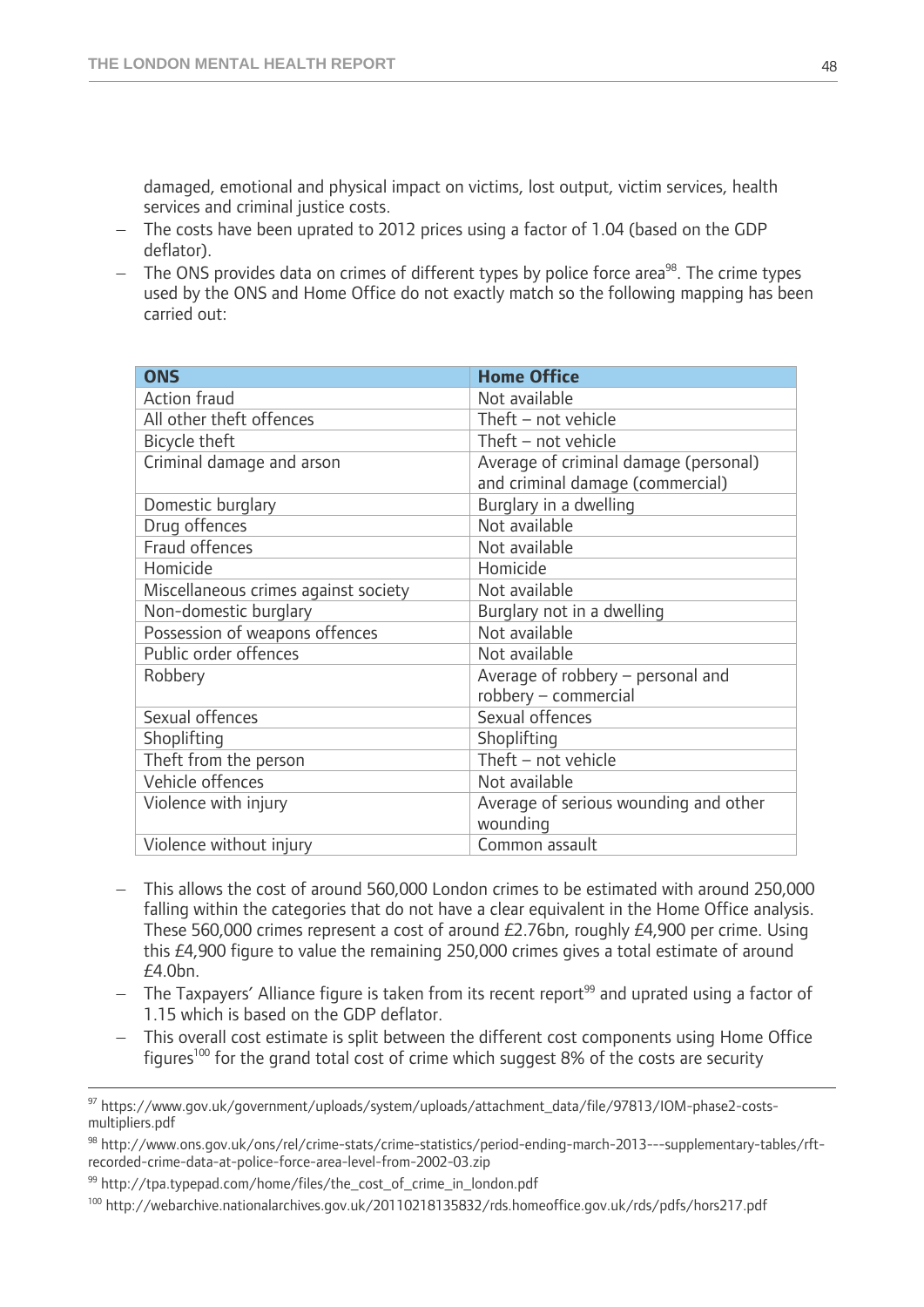expenditure, 1% insurance administration, 32% stolen and damaged property, 31% emotional and physical impacts on victims, 6% lost output, 0% victim services (after rounding), 2% health services ad 20% criminal justice costs.

 The 31% 'emotional and physical impacts on victims' part of the total cost of crime is multiplied by 30% (the proportion of crime said to be attributable to conduct disorder in Sainsbury Centre for Mental Health (2009)<sup>101</sup>). This is done for both estimates (£4.0bn and £3.5bn) of the total cost of crime in London.

The attribution of 30% of the costs of crime to mental ill health is based on research but this research uses New Zealand data and reports that the estimates produced on the proportion of crime attributable to conduct disorder should be considered as 'broad orders of magnitude'. Another issue with this estimate is that the mapping between crime data and cost of crime estimates is imprecise and the adjustment for crime types that could not be mapped is largely arbitrary.

#### Lost output due to crime

 The 6% 'lost output' component of the total cost of crime is multiplied by 30% (the proportion of crime said to be attributable to conduct disorder). This is done for both estimates (£4.0bn and £3.5bn) of the total cost of crime in London.

#### Property damage, property theft and anticipatory spending related to crime

 The 8% 'security expenditure', 1% 'insurance administration' and 32% 'stolen and damaged property' components of the total cost of crime is multiplied by 30% (the proportion of crime said to be attributable to conduct disorder). This is done for both estimates ( $£4.0$ bn and £3.5bn) of the total cost of crime in London.

#### Economic costs: totals

 $\overline{a}$ 

GVA – gross value added – is an economic measure of the value of goods and services produced in an area or sector.

The totals cover all areas of economic cost that have been analysed. One issue to note is that different estimates of cost use different definitions of mental ill health. Estimates of increased worklessness, for example, cover individuals with common mental disorders, while estimates of the quality of life reductions cover those who reported having moderate or extreme anxiety or depression.

#### **Fiscal costs: public spending on treatments**

#### Public spending on mental health treatments

Secondary and tertiary care spending has been taken from the 2011/12 National Survey of Investment in Mental Health<sup>102</sup>. This survey covers some primary care spending related to those aged 65 and over but does not capture primary care for adults of working age, nor does it include any

<sup>101</sup> http://www.centreformentalhealth.org.uk/pdfs/chance\_of\_a\_lifetime.pdf

<sup>102</sup> https://www.gov.uk/government/publications/investment-in-mental-health-in-2011-to-2012-working-age-adultsand-older-adults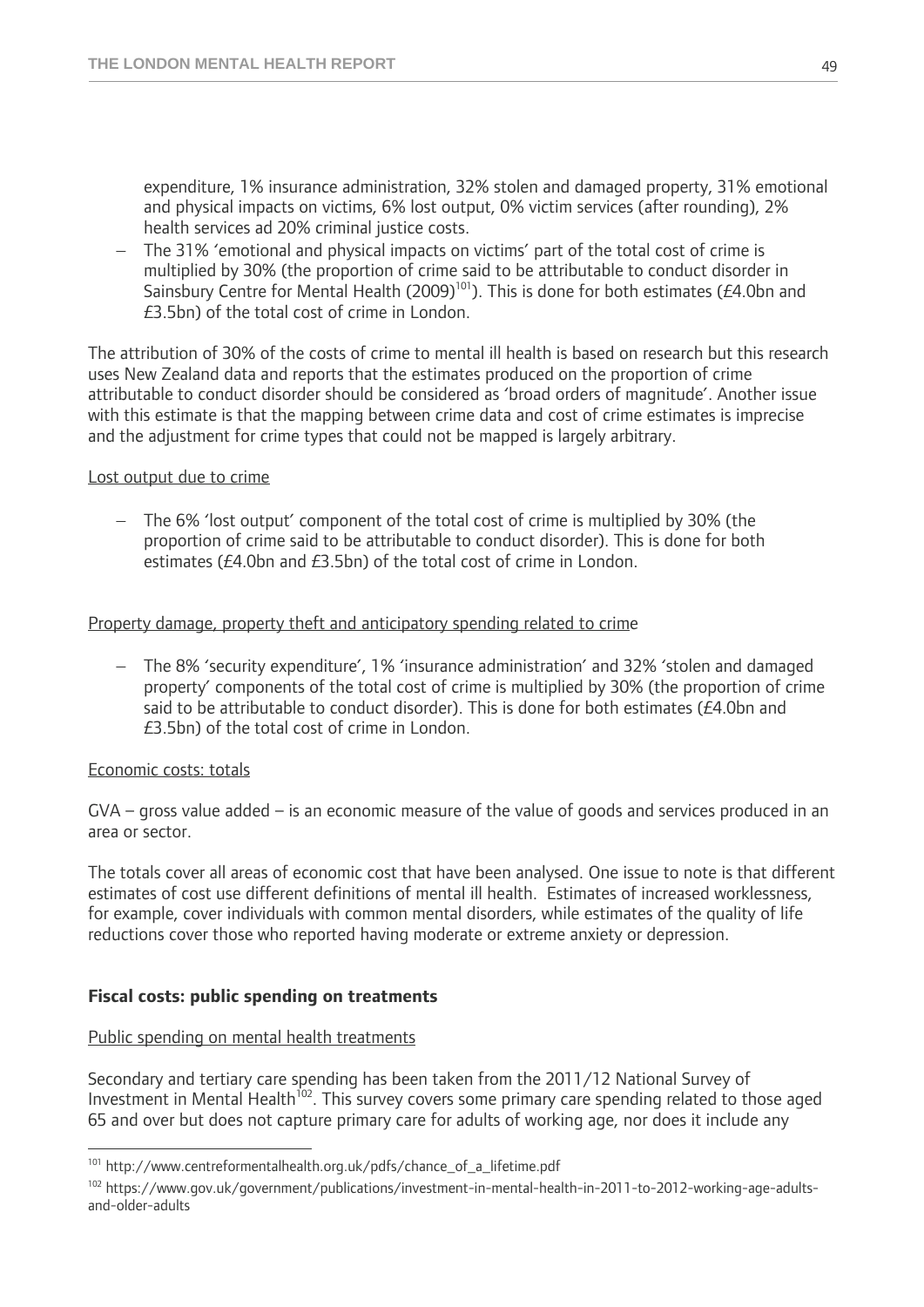information on mental health spending on services for children. Information on these areas of spending has therefore been taken from a different source; LSE (2012) How Mental Illness Loses out in the NHS

Mental health related primary care

- Spending in England is £3.1bn in 2010/11 according to LSE (2012)<sup>103</sup>. This figure is uprated from 2010/11 prices to 2011/12 prices using HM Treasury GDP deflator figures<sup>104</sup> which give the increase in the GDP deflator during this period as 2.29%.
- A share of 19% of the total spending in England is allocated to London. Nineteen per cent is the proportion of spending covered in the working age and elderly National Investment in Mental Health Surveys<sup>105</sup> that is directed to London.

Mental health related secondary and tertiary care for working age adults

 Spending at the London level is contained in the 2011/12 National Survey of Investment in Mental Health and the figure is taken directly from here and not adjusted.

Mental health related secondary and tertiary care for those aged 65 and over

- Spending at the London level for this age group is contained in the 2011/12 National Survey of Investment in Mental Health but this includes a number of areas of primary care; day services, homecare, primary and community care (PCS), residential and specialist housing.
- These elements are removed by reducing the London estimate of spending (£0.37bn) by the England proportion of this spending that goes on the primary care areas listed above (46.2%).

Mental health related secondary and tertiary care for children

- As spending on secondary and tertiary care for chidren is not available from the 2011/12 National Survey of Investment in Mental Health, a figure has been taken from LSE (2012).
- $-$  Spending in England is £0.8bn in 2010/11 according to LSE (2012).
- This figure is uprated from 2010/11 prices to 2011/12 prices using HM Treasury GDP deflator figures which give the increase in the GDP deflator during this period as 2.29%
- A share of 19% of the total spending in England is allocated to London for the same reason as in the primary care estimate.

Substance misuse and other secondary and tertiary care

- The amounts spent in England on these areas are  $E1.1$ bn and  $E1.6$ bn respectively in 2010/11 according to LSE (2012).
- This figure is uprated from 2010/11 prices to 2011/12 prices using HM Treasury GDP deflator figures which give the increase in the GDP deflator during this period as 2.29%.
- As was the case previously, a share of 19% of the total spending in England is allocated to London.

Public spending on physical health treatments (for conditions caused or worsened by mental ill health)

 $\overline{a}$ 

<sup>103</sup> http://cep.lse.ac.uk/pubs/download/special/cepsp26.pdf

<sup>104</sup> https://www.gov.uk/government/publications/gdp-deflators-at-market-prices-and-money-gdp-march-2013

<sup>&</sup>lt;sup>105</sup> https://www.gov.uk/government/publications/investment-in-mental-health-in-2011-to-2012-working-age-adultsand-older-adults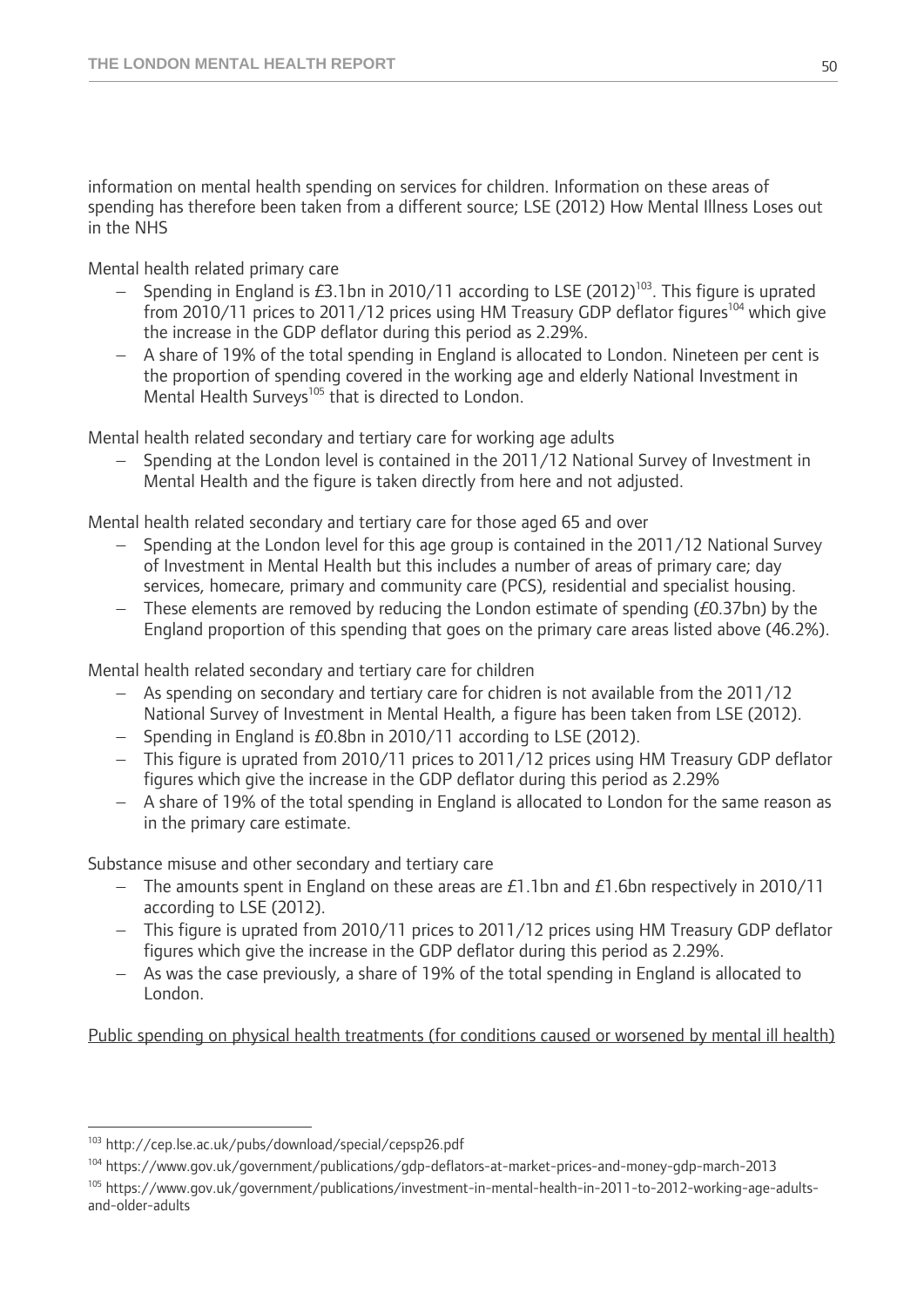- Spending in England on the increased costs of treatment due to co-morbidity is £8bn in 2010/11 according to LSE (2012). The same report gives spending on medically unexplained symptoms as £3bn in 2010/11.
- This figure is uprated from 2010/11 prices to 2011/12 prices using HM Treasury GDP deflator figures which give the increase in the GDP deflator during this period as 2.29%.
- As was the case previously, a share of 19% of the total spending in England is allocated to London.

#### Public spending on social care for sufferers of mental disorders

- $-$  Parsonage and Naylor (2012)<sup>106</sup> gives spending on social care for sufferers of mental disorders in England as around £2.8bn.
- This figure is uprated from 2010/11 prices to 2011/12 prices using HM Treasury GDP deflator figures which give the increase in the GDP deflator during this period as 2.29%.
- As was the case previously, a share of 19% of the total spending in England is allocated to London.

All of these figures above, where based on apportionment, should be considered as approximations rather than exact spending amounts. It is also noted that it would have been desirable to use the NHS pay and prices index for uprating (instead of the GDP deflator) however this was not available for the years needed.

#### **Other public spending**

#### Spending on benefits for mental ill health sufferers

Prevalence of claiming benefits for mental ill health sufferers

- $-$  The 2007 Adult Psychiatric Morbidity Survey<sup>107</sup> results for London respondents were analysed for this section.
- This involved comparing the proportions of respondents with and without a neurotic disorder that claimed (or lived in a household that claimed in the case of housing benefit) various types of benefit.

Disability living allowance claims

- $-$  DWP provide data on disability living allowance expenditure by main disabling condition<sup>108</sup>. The spending on mental health causes is reported as £1.7bn in 2011/12 for the UK.
- This overall spending is apportioned between the regions using data on the number of claimants with mental disorders<sup>109</sup> as the main cause in each region. For this process the conditions considered as mental ill health are: neurological disorders, Parkinson's disease, chronic fatigue syndrome, learning difficulties, psychosis, psychoneurosis, personality disorder, dementia, behavioural disorder, alcohol and drug abuse, hyperkinetic syndromes and other cognitive disorders.

 $\overline{a}$ <sup>106</sup> http://cep.lse.ac.uk/textonly/research/mentalhealth/PARSONAGE-NAYLOR-16-01-12.pdf<br><sup>107</sup> http://discover.ukdataservice.ac.uk/catalogue?sn=6379

<sup>108</sup> https://www.gov.uk/government/publications/disability-living-allowance-expenditure-by-reported-medicalcondition-and-rate-paid

<sup>&</sup>lt;sup>109</sup> http://www.nomisweb.co.uk/query/construct/summary.asp?mode=construct&version=0&dataset=138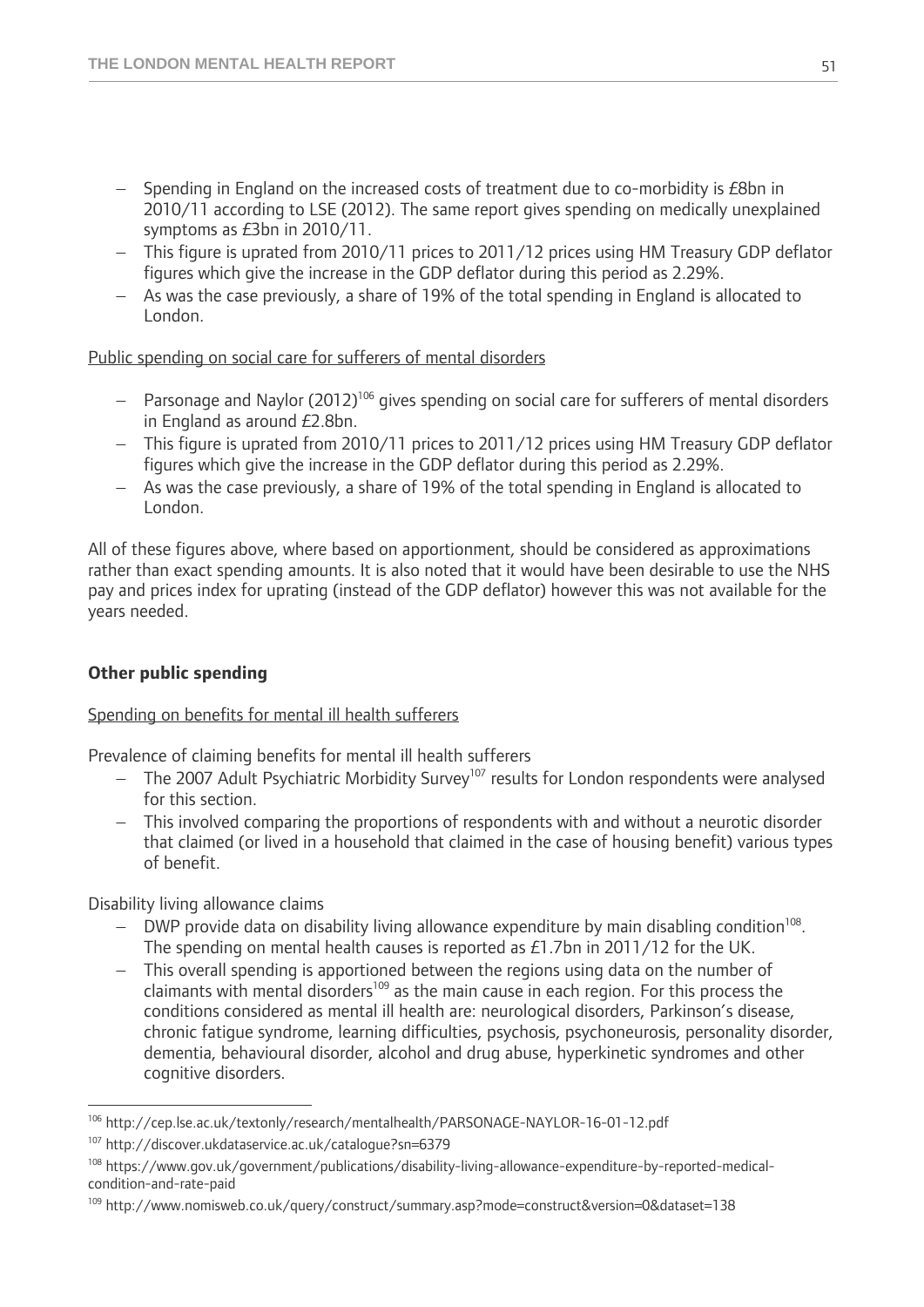London accounts for around 12% of claimants with these conditions and therefore 12% of the spending is assumed to be related to London, giving an estimate of around £0.20bn.

This estimate assumes that claimants from different regions, on average, claim the same amount, which may not be the case.

Incapacity benefit claims

- The number of individuals in London (as of November 2012) claiming incapacity benefit (around 65,000) and employment support allowance (around 81,000) due to a mental ill health diagnosis can be obtained from Nomis.
- Nomis also has data on the average amount received each week by incapacity benefits recipients with mental ill health which stands at around £100.
- This amount is multiplied by 52 to get an annual figure and by the total number of claimants across the two benefits to get the estimated total spending on these benefits in London due to mental ill health. The estimate is around £0.76bn.

A caveat with this estimate is that average weekly payments for employment support allowance have been assumed to be the same as those for incapacity benefit.

Education services

- GB education services expenditure taken from 'Economic impact of childhood psychiatric disorder on public sector services in Britain: estimates from national survey data' Table 4.
- Estimate uprated using GDP deflator.
- Costs apportioned to London on the basis of London's child population as a share of GB population.

#### Criminal justice spending

 The 20% 'criminal justice' component of the total cost of crime is multiplied by 30% (the proportion of crime said to be attributable to conduct disorder). This is done for both estimates (£4.0bn and £3.5bn) of the total cost of crime in London.

#### **Fiscal costs: lost taxes**

 The estimates of lost earnings associated with mental ill health are multiplied by 18% to give direct tax losses and 18% to give indirect tax losses. Both figures come from LSE (2012)<sup>110</sup>.

#### **Fiscal costs: totals**

 $\overline{a}$ 

The totals cover all areas of fiscal cost that have been analysed.

One issue to note is that different estimates of cost use different definitions of mental ill health. The estimates of criminal justice spending, for example, relate to individuals that had conduct disorder during childhood, while the first of the lost taxation estimates (that based on data from the 2007 Adult Psychiatric Morbidity Survey) relates to individuals with common mental disorders.

<sup>110</sup> http://www.lse.ac.uk/LSEHealthAndSocialCare/pdf/LSE-economic-report-FINAL-12-Nov.pdf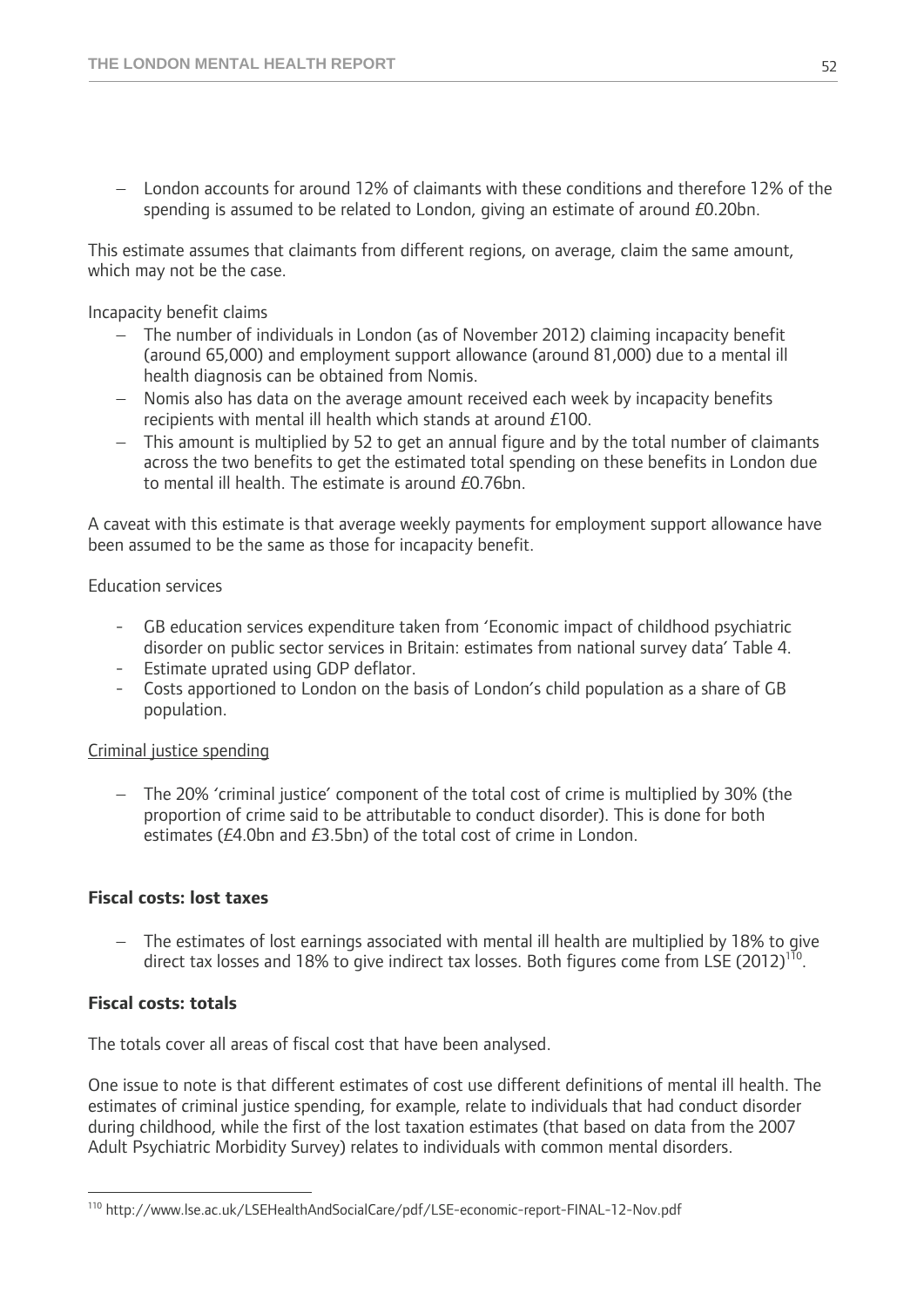#### **The values of a prevented fatality and a quality adjusted life year**

#### Introduction

This report has used Department for Transport's (DfT) value of a prevented fatality and Department of Health's (DH) value of a QALY in the production of various estimates. This short summary explains where these figures come from and helps readers make an informed decision regarding their interpretation.

#### The value of a prevented fatality

In 1997 DfT commissioned researchers from the Universities of Newcastle, York, Bangor and Brighton to carry out some face-to-face interviews with members of the public who had been selected by a market research firm. The aim of this exercise was to elicit a value to place upon a prevented road traffic fatality.

A total of 167 interviews were completed and respondents were asked both contingent valuation<sup>111</sup> and modified standard gamble<sup>112</sup> questions. Following analysis of the results, the researchers reported that the willingness to pay for a prevented fatality among this sample was between £0.75m and £1.25m, with DfT deciding to use the mid-point of this range.

In formulating a figure for the value of a prevented fatality for appraisal purposes, DfT added on two elements that are assumed to be excluded from individuals' willingness to pay responses. These are the present value of net<sup>113</sup> lost output produced by the victim, and the cost of medical and ambulance costs. This gives the total value of a prevented fatality.

When this value is presented to the public however, slightly different headings are shown. These are:

- Human costs: the result of subtracting the difference between net and gross output losses from the willingness to pay values
- Output losses: the present value of gross output losses
- Medical and ambulance costs.

The medical and ambulance costs are very small so will not be discussed.

The figures for gross and net output come from a 1993 study by D O'Reilly. This report estimates lifetime earnings for a range of different groups taking into account a range of relevant factors such as age, gender and life expectancy. An assumption that real output per head increases by 2% per year is used, and a discount rate of 6% is applied to estimate the present values of gross output. This estimate of net output comes from using national accounts data which were interpreted as showing that net output was around 20% of gross output.

 $\overline{a}$ 

<sup>111</sup> http://en.wikipedia.org/wiki/Contingent\_valuation

<sup>112</sup> http://www.ncbi.nlm.nih.gov/books/NBK11818/

<sup>&</sup>lt;sup>113</sup> It is assumed the willingness to pay includes an allowance for consumption that would have been enjoyed by the individual who avoids a fatal accident.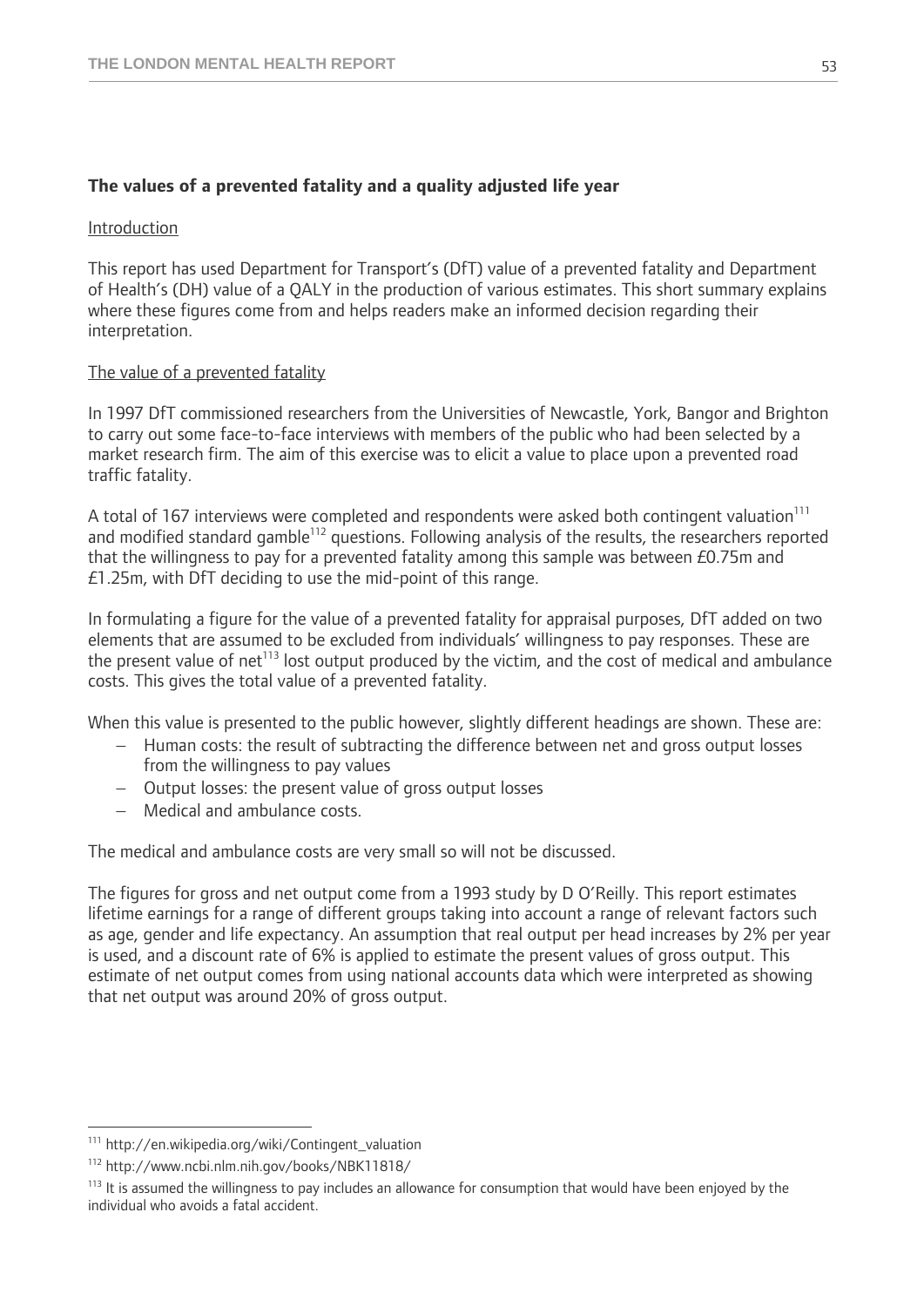#### The value of a quality adjusted life year (QALY)

A 2010 report by the Department of Health $114$  uses the DfT value of a prevented fatality figure to estimate the value of a QALY. They do this by using the items below to estimate the number of QALYs lost in a road traffic fatality

- Data on the age and gender of those who die in road traffic accidents
- $-$  Figures for the remaining life expectancy at different ages
- Research covering the average QALY profile across the lifespan
- A 1.5% discount rate (within which is included an assumption of future GDP growth) applied to QALYs themselves.

The resulting estimate from this exercise is 26.7 QALYs.

DH then divide the value of a prevented fatality figure from DfT by 26.7 to get an estimate of the value of a QALY which is rounded (to avoid any suggestion of spurious accuracy related to using an unrounded figure) to £60,000 in 2009 prices.

#### Issues and appropriateness of use

 $\overline{a}$ 

There are a range of issues with the value of a prevented fatality and QALY values even when used in their normal context. These issues include:

- $-$  the small sample size used in the DfT survey
- $-$  the age of the underlying research
- the use of a 6% discount rate on the output estimates instead of the standard 3.5% recommended in the Green Book
- $-$  the adjustment from gross to net output.

Clearly this report has not used these figures in their normal context and although other similar pieces of research have used these figures, it is entirely reasonable to question their use here. The main reasons for their use were comparability in approach to past research, and the fact that methods which might have better captured the quality of life impacts of mental health (such as wellbeing valuation<sup>115</sup>) are much more computationally advanced.

Readers who are interested in finding out more should consult the following resource which was essential in writing this section:

Nera Economic Consulting (2011) Updating the VPF and VPIs http://assets.dft.gov.uk/publications/pgr-economics-rdg-updatingvpfvpi-pdf/vpivpfreport.pdf

<sup>114</sup> https://www.gov.uk/government/uploads/system/uploads/attachment\_data/file/216003/dh\_120108.pdf

<sup>115</sup> For example see Fujiwara (2013): http://cep.lse.ac.uk/pubs/download/dp1233.pdf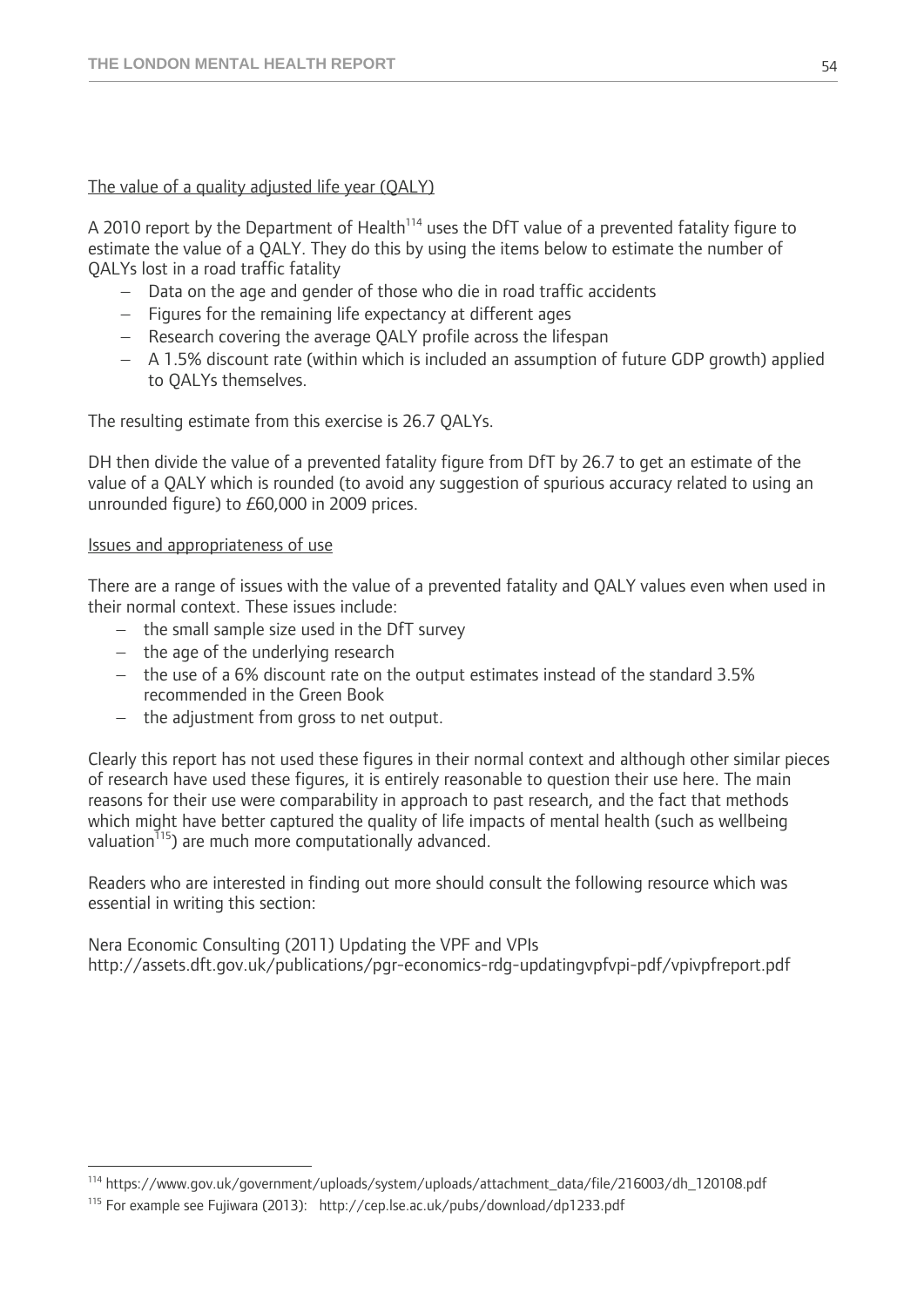### **Other formats and languages**

For a large print, Braille, disc, sign language video or audio-tape version of this document, please contact us at the address below:

### **Public Liaison Unit**

The Queen's Walk **www.london.gov.uk** More London London SE1 2AA

# Greater London Authority Telephone **020 7983 4100** City Hall Minicom **020 7983 4458**

You will need to supply your name, your postal address and state the format and title of the publication you require.

If you would like a summary of this document in your language, please phone the number or contact us at the address above.

**Chinese**<br>加果需要您<del>因</del>語版本的此文件, यदि आप इस दस्तावेज की प्रति अपनी 如果需要您母語版本的此文件, 請致電以下號碼或與下列地址聯絡

này bằng ngôn ngữ của mình, hãy liên hê theo số điên thoại hoặc địa chỉ dưới đây.

**Greek Urdu**  εγγράφου στη δική σας γλώσσα, παρακαλείστε να επικοινωνήσετε τηλεφωνικά στον αριθμό αυτό ή ταχυδρομικά στην παρακάτω διεύθυνση.

**Turkish Arabic Bu belgenin kendi dilinizde Arabic Arabic Arabic Arabic Arabic Arabic** hazırlanmış bir nüshasını edinmek için, lütfen aşağıdaki telefon numarasını arayınız veya adrese başvurunuz.

ਜੇ ਤੁਹਾਨੂੰ ਇਸ ਦਸਤਾਵੇਜ਼ ਦੀ ਕਾਪੀ ਤੁਹਾਡੀ ਆਪਣੀ ਭਾਸ਼ਾ ਵਿਚ ਚਾਹੀਦੀ ਹੈ, ਤਾਂ ਹੇਠ ਲਿਖੇ ਨੰਬਰ 'ਤੇ ਫ਼ੋਨ ਕਰੋ ਜਾਂ ਹੇਠ ਲਿਖੇ ਪਤੇ 'ਤੇ ਰਾਬਤਾ ਕਰੋ:

भाषा में चाहते हैं, तो कृपया निम्नलिखित नंबर पर फोन करें अथवा नीचे दिये गये पते पर संपर्क करें

**Vietnamese Bengali**  (কপি) চান, তা হলে নীচের ফোন নম্বরে বা ঠিকানায় অনুগ্রহ করে যোগাযোগ করুন।

چاھتے ھیں، تو براہ کرم نیچے دئے گئے نمبر پر فون کریں یا دیئے گئے پتے پر رابطه کریں

اذا أر دت نسخة من هذه الوثيقة بلغتك، بر جي الاتصال برقم الهاتف أو مر اسلة العنوان أدذاه

### **Punjabi Gujarati**

જો તમને આ દસ્તાવેજની નકલ તમારી ભાષામાં જોઇતી હોય તો. કપા કરી આપેલ નંબર ઉપર કોન કરો અથવા નીચેના સરનામે સંપર્ક સાઘો.